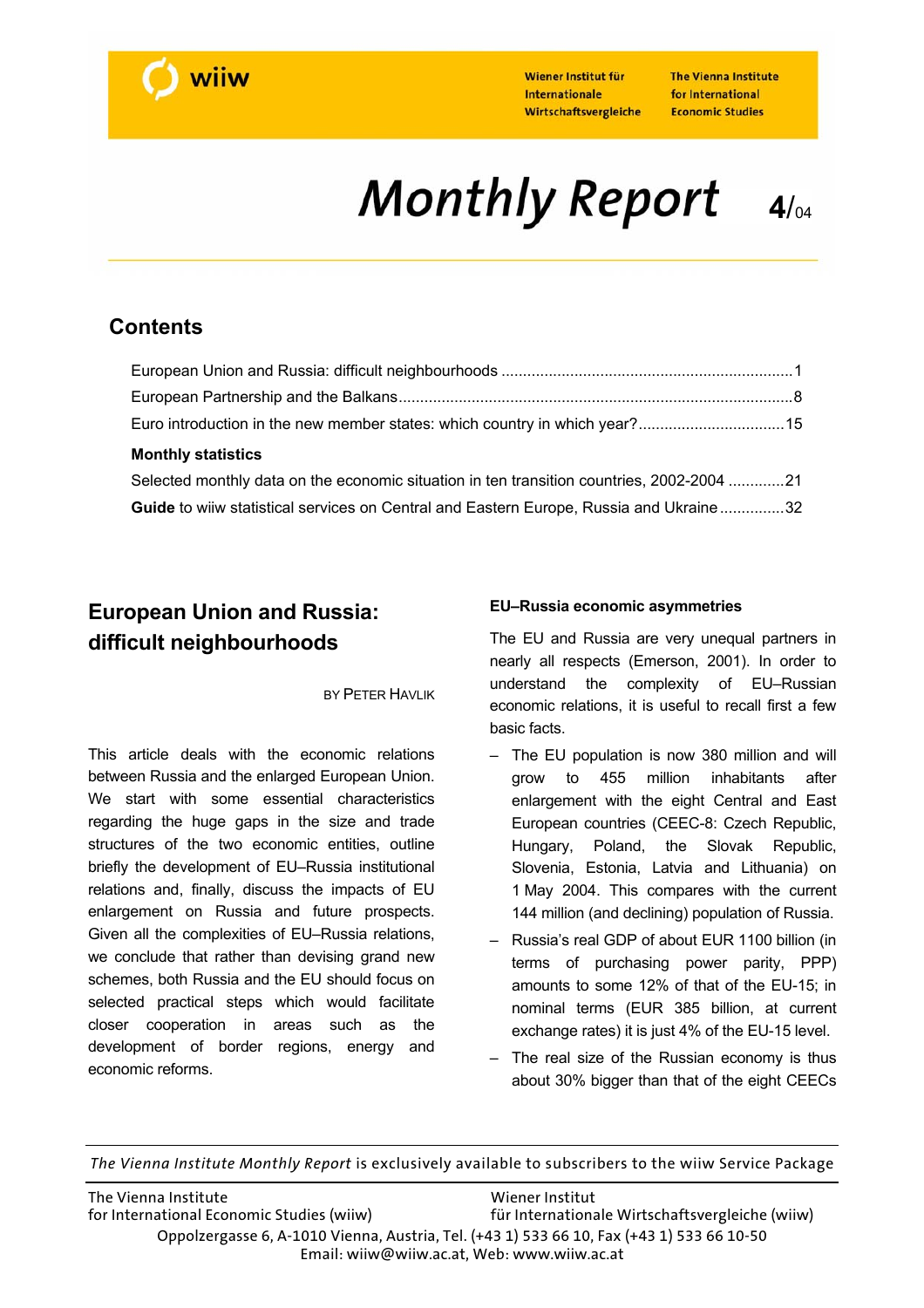combined (but smaller in nominal terms). The real size of the economy in the enlarged EU-25 is nearly ten times bigger than that of Russia.

– Russia is also much poorer than the EU: its per capita real GDP is just 32% of the EU-15 average in 2003 and about 30% lower than the average of the CEE accession countries. Even after EU enlargement with the less advanced CEECs, the Russian per capita real GDP will be just 35% of the EU-25 average. These huge income gaps are likely to persist in the foreseeable future – despite faster Russian GDP growth in the past couple of years.

A similar asymmetry exists in trade as well. Following the EU's enlargement by Austria, Finland and Sweden in 1995, the EU share in Russian exports grew to 34%, in imports to about 38%. In the year 2003, more than 35% of Russian exports and nearly 40% of imports were traded with the EU-15; an additional 12% of exports and 8% of imports were traded with CEECs. However, only 3% of (extra-) EU exports were traded with Russia in 2003. The difference in import shares is smaller, though still significant: about 4% of EU imports came from Russia (as compared to 11% from CEECs). Russia is thus a relatively *small* trading partner for the EU – in any case much smaller than the CEECs – whereas the EU is by far the *main trading partner* for Russia. This will be even more so after the EU's enlargement: the EU-25 would (assuming current trade structures) account for nearly half of total Russian exports and imports.

The commodity structures of Russian exports and imports differ also widely, and there is virtually no intra-industry trade between Russia and the EU (or, for that matter, between Russia and the CEECs). Whereas the EU sells to Russia *de facto* only manufactured products (97% of all EU exports to Russia – see Table 1), more than half of Russian exports to the EU consist of *crude oil and natural gas*. 1 Even within manufacturing industry trade,

energy carriers (refined petroleum and nuclear fuel) as well as basic metals and fabricated metal products accounted each for more than 30% of Russian exports to the EU in 2002. On the other hand, more than 45% of Russian imports from the EU consist of machinery, transport and electrical equipment, 13% of chemicals and 10% of food, beverages and tobacco.

Russia has thus been basically a mere provider of *energy* and some *raw materials* for the rest of Europe; apart from energy carriers and metals its role as a trading partner for the EU is marginal. As far as the size of the Russian market is concerned, its importance for the EU is currently about the same as that of the Czech Republic. From the Russian perspective, however, the importance of the EU (and even more so after EU enlargement) is huge: the EU-25 account for about *half of Russian exports and imports*, and for a larger part of its overall *trade surplus*. The current structure of Russia's exports does not provide much room for growth, the export volume is highly dependent on volatile commodity prices. But the Russian export surpluses would immediately allow for more imports of investment goods, badly needed for the *modernization* of the Russian economy. As illustrated by the example of the CEECs, such imports could gradually form a basis for a subsequent upgrading of the Russian export structure as well. Needless to say, the precondition for such a development is an improvement in the domestic climate for investments and the curbing of capital flight. For the time being, FDI inflows to Russia have been meagre (in fact Russia is a capital exporter) and FDI penetration is much lower than in the CEECs (wiiw-WIFO, 2004).

#### **EU–Russia institutional relations**

 $\overline{a}$ 

The institutional relations between the EU and Russia largely reflect the above-mentioned economic asymmetries. The EU had recognized Russia as the legal successor of the Soviet Union

 $\overline{a}$ 

<sup>1</sup> The Russia–CEEC trade structure is similar to that of Russia's trade with the EU, the share of energy carriers in exports is even larger. Energy-related products account for more than 80% of Russian exports to CEECs – an even higher share than in exports to the EU-15; see *Revue* 

*Elargissement*, No. 61, March 2004, p. 1 and Grinberg (2003).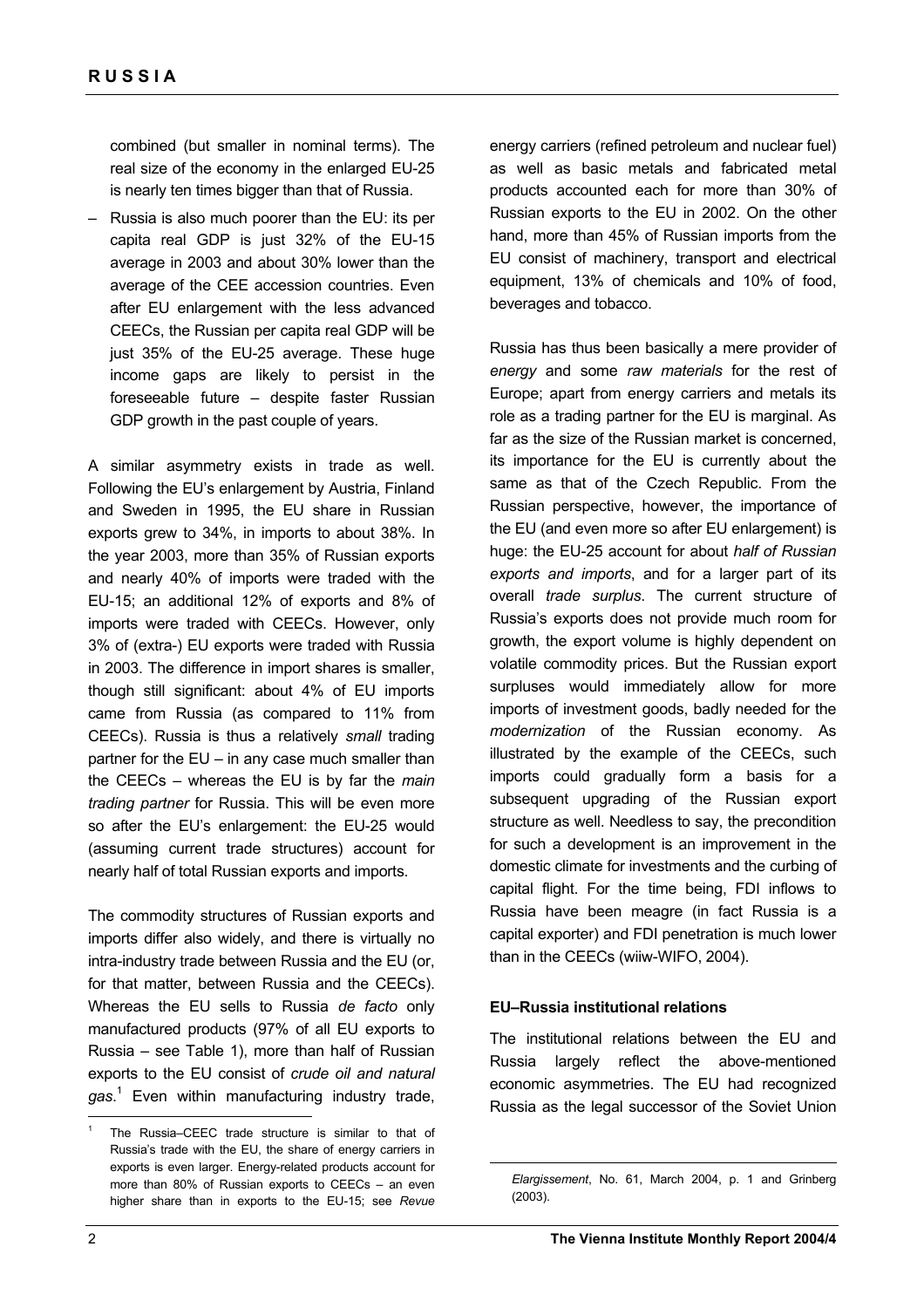#### **Structure of EU-15 trade with Russia**

|    |                                                        |       |       | EU-15 exports |       |       |       | EU-15 imports |       |
|----|--------------------------------------------------------|-------|-------|---------------|-------|-------|-------|---------------|-------|
|    | <b>NACE rev. 1 classification</b>                      | 1995  | 2000  | 2001          | 2002  | 1995  | 2000  | 2001          | 2002  |
|    | <b>Total (EUR million)</b>                             | 15326 | 18709 | 26720         | 29102 | 17858 | 37134 | 38402         | 39130 |
|    | shares in total (%)                                    |       |       |               |       |       |       |               |       |
|    |                                                        | 2.3   | 2.7   |               |       | 3.2   |       |               |       |
|    | A,B Agriculture                                        |       |       | 2.4           | 2.6   |       | 2.1   | 2.2           | 3.0   |
|    | CA Extraction of crude petroleum and natural gas, coal | 0.0   | 0.0   | 0.0           | 0.0   | 29.0  | 45.0  | 48.7          | 51.6  |
|    | CB Mining of metals                                    | 0.2   | 0.2   | 0.2           | 0.1   | 0.3   | 0.2   | $0.2\,$       | 0.2   |
|    | CB Stone and clay                                      | 0.0   | 0.3   | 0.2           | 0.1   | 0.9   | 2.1   | 2.5           | 1.0   |
|    | DA Food products; beverages and tobacco                | 21.2  | 10.9  | 10.0          | 9.5   | 3.0   | 1.9   | 2.0           | 1.6   |
|    | DB Textiles and textile products                       | 5.1   | 6.6   | 6.0           | 5.9   | 1.2   | 0.8   | 0.7           | 0.7   |
|    | DC Leather and leather products                        | 3.0   | 2.2   | 2.0           | 1.9   | 0.5   | 0.1   | 0.2           | 0.3   |
|    | DD Wood and wood products                              | 0.9   | 0.9   | 0.9           | 0.8   | 2.4   | 1.9   | 1.7           | 1.8   |
|    | DE Pulp, paper & paper products; publishing & printing | 3.3   | 4.6   | 4.1           | 3.9   | 2.6   | 1.3   | 1.3           | 1.1   |
|    | DF Coke, refined petroleum products & nuclear fuel     | 0.5   | 0.6   | 0.4           | 0.5   | 11.3  | 16.4  | 17.2          | 17.1  |
|    | DG Chemicals, chemical products and man-made fibres    | 8.5   | 12.9  | 13.0          | 12.3  | 7.1   | 4.2   | 3.9           | 3.4   |
|    | DH Rubber and plastic products                         | 2.2   | 3.5   | 3.3           | 3.3   | 0.1   | 0.0   | 0.0           | 0.0   |
| DI | Other non-metallic mineral products                    | 1.7   | 2.0   | 1.9           | 1.9   | 0.2   | 0.2   | $0.2\,$       | 0.1   |
| DJ | Basic metals and fabricated metal products             | 5.7   | 5.7   | 5.6           | 5.7   | 32.1  | 21.1  | 16.4          | 15.5  |
|    | DK Machinery and equipment n.e.c.                      | 18.7  | 17.6  | 18.3          | 18.9  | 0.7   | 0.5   | 0.4           | 0.4   |
|    | DL Electrical and optical equipment                    | 14.9  | 18.3  | 18.7          | 19.5  | 0.6   | 0.5   | 0.4           | 0.5   |
|    | DM Transport equipment                                 | 7.2   | 7.1   | 9.4           | 9.7   | 2.1   | 0.4   | 0.4           | 0.4   |
|    | DN Manufacturing n.e.c.                                | 4.5   | 3.7   | 3.3           | 3.2   | 2.2   | 1.1   | 1.0           | 1.0   |
| E  | Electricity                                            | 0.0   | 0.0   | 0.0           | 0.0   | 0.4   | 0.2   | 0.3           | 0.4   |
|    | Others                                                 | 0.3   | 0.4   | 0.4           | 0.4   | 0.1   | 0.1   | 0.2           | 0.0   |

*Source*: Own calculations based on Eurostat Comext Database.

Table 1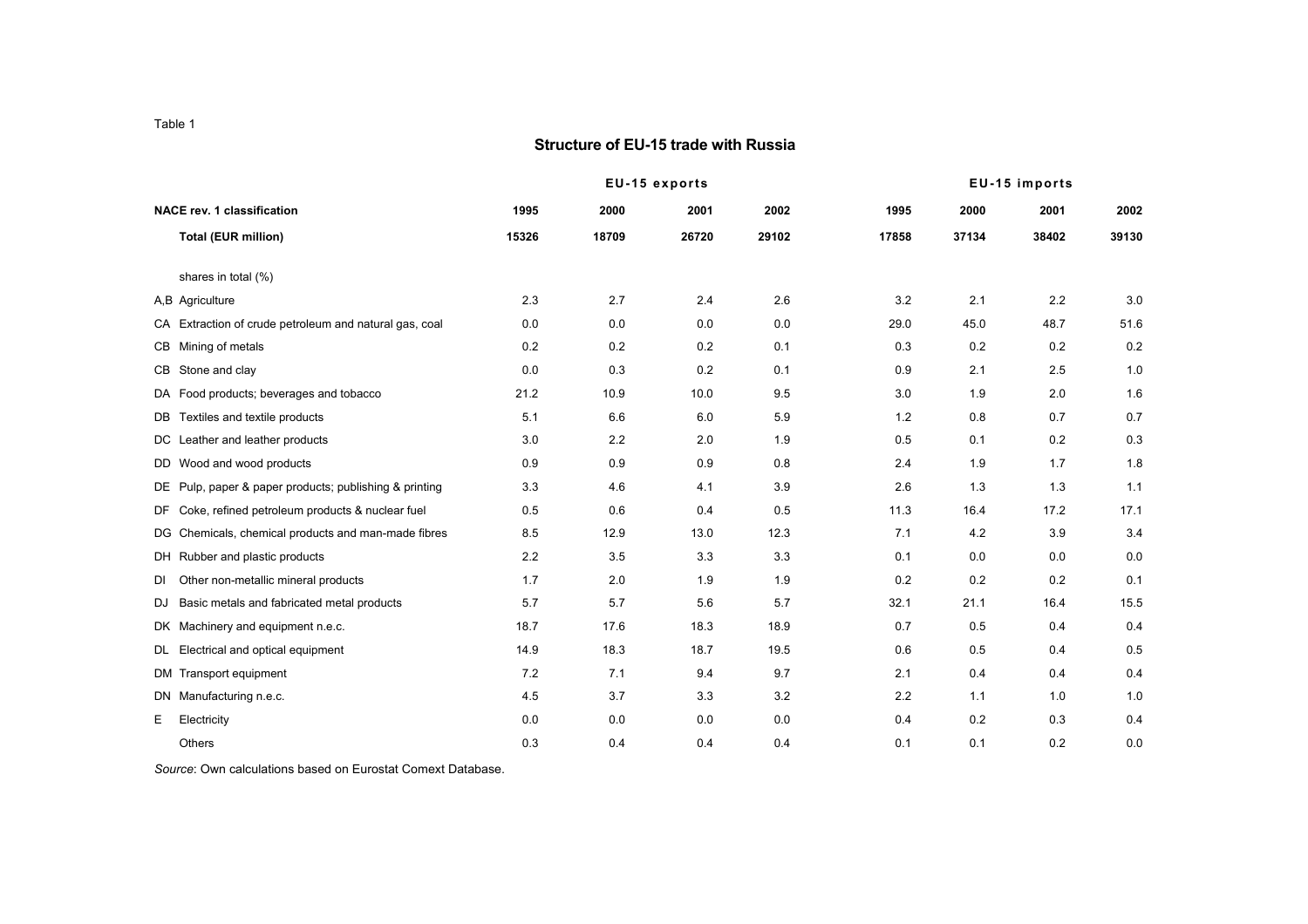in December 1991. Negotiations about an *Agreement on Partnership and Co-operation (PCA)* started in early 1992, and in December 1997 the PCA took effect. Apart from setting up foundations for a political dialogue and supporting Russia's efforts to consolidate its democracy and economic transition, the PCA aims at promoting trade and investment. It represents a cornerstone of EU– Russia relations and provides a 'framework for the gradual integration between Russia and a wider area of co-operation in Europe'. Russia was admitted to the Council of Europe on 1 January 1996, though there were serious reservations whether it qualifies in view of e.g. its observation of human rights and other democratic principles.

The EU also assists Russia in the framework of the Tacis programme (Technical Assistance to the Commonwealth of Independent States; about EUR 2.5 billion were allocated during 1991-2001), its results, however, have so far been mixed. For the period 2002-2003, only EUR 90 million per year were earmarked for the Tacis programme: the focus has been on the support of institutional, legal and administrative reforms, as well as on addressing the social consequences of transition. During 2003, EU–Russia relations deteriorated substantially as the positions on a number of issues (ratification of the Kyoto Protocol, WTO accession, overflight rights, PCA extension to new member states, etc.) diverge and the Russian stance became more assertive (EU Commission, 2004).

## **Economic impacts of EU enlargement on Russia**

The political and economic changes in Central and Eastern Europe after 1991 have had extremely adverse effects on Russian trade with that region. Though comparisons are difficult, $^2$  there is little doubt that Russian exports to the CEECs declined substantially already immediately after 1989.

However, the decline in (registered) Russian imports from the region was even more pronounced and the Russian trade balance with the CEEC region has been in surplus (more than EUR 10 billion in 2003). Russian exports to the CEECs doubled between 1995 and 2003 (to a greater part as a consequence of rising energy prices), yet imports from the CEECs nearly stagnated (+16% increase in the same period). In the year 2003, imports from CEECs accounted for just 7.5% of total (registered) Russian imports.

Russia's stance towards the enlargement of the European Union has been mainly sceptical, though EU enlargement is officially welcomed and Russia is not explicitly opposed, as has been the case with the enlargement of NATO. Some Russian experts and officials fear a further deterioration of trade with the CEECs after the latter's accession to the EU. However, the above-quoted foreign trade figures suggest that there is not much scope for a further decline of trade – in particular for Russian exports and as a consequence of the CEECs' EU accession. Russian trade with the EU (especially exports) has been growing and there is no reason why this should change after enlargement. In several other important respects, EU policies towards Russia have also been more favourable than those currently applied by several CEECs. $3$  As the CEECs will adopt the EU's lower external import tariffs (4.4% instead of their present 6.5% on average) after accession to the EU on  $1<sup>st</sup>$  May 2004, the effect on trade with Russia should on balance be rather positive – not least because EU accession is expected to lead to a higher market growth in the CEECs. The Russian concern that new non-tariff barriers may emerge is not fully substantiated either, at least given the prospects for further progress in trade liberalization with the EU and Russia's accession to WTO. As shown

 $\overline{a}$ 

 $\overline{a}$ 

<sup>2</sup> In 1989, more than half of Soviet (largely Russian) trade was conducted with the CMEA countries. A number of statistical problems, in particular the application of unrealistic exchange rates in intra-CMEA trade, makes these comparisons highly tentative – see also Havlik (1991, 1995).

<sup>3</sup> For example, the treatment of Russian speakers in the Baltics has in fact already improved due to EU pressures to respect minority rights (one of the Copenhagen criteria for EU accession). The EU Commission has proposed that long-term resident stateless persons will have full rights of movement, employment and residence in the whole EU (see EU Commission, 2001). This will apply e.g. also to stateless Russian minorities in Estonia and Latvia.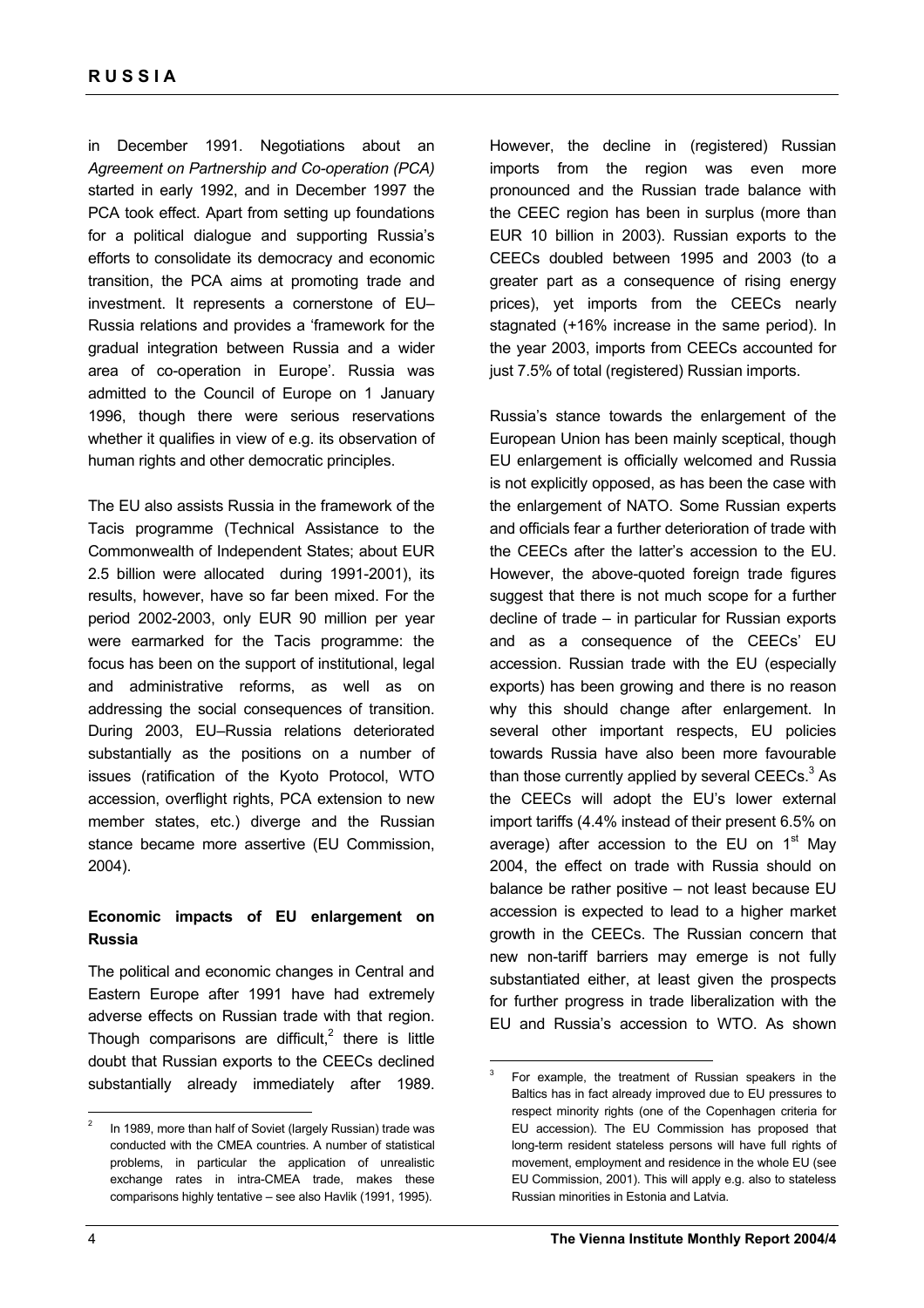above, the enlarged EU will account for more than half of Russian exports, trade rules will be harmonized (which will reduce costs for Russian exporters) and the size of the EU market will grow faster as a result of the CEECs' income catchingup.

At the same time, some Russian fears regarding adverse consequences of enlargement are definitely real: the CEECs have introduced the Schengen visa regime on their (future EU) borders for Russian citizens, even before accession. It is therefore important that no new 'Iron Curtain' emerges and that the border regions will not be adversely affected by enlargement.<sup>4</sup> Another Russian fear, concerning a possibly strengthened 'westward' orientation of Ukraine, is probably unfounded. Given the 'left-out' status of Ukraine in the current enlargement blueprints, this country may even be forced to seek closer relations with Russia. Arguably, the EU policy regarding energy cooperation with Russia may significantly affect the latter's relations with Ukraine.<sup>5</sup> Last but not least, future new members will affect EU voting procedures and there is at least a possibility that they may twist EU policies towards Russia.

## **EU and Russia: Shaping a Common European Economic Space ?**

The envisaged start (already for the year 1998) of negotiations regarding the possible future establishment of a free-trade area between the EU and Russia has not yet materialized. The Common Strategy of the EU on Russia from June 1999 stated that *'a stable, democratic and prosperous Russia, firmly anchored in a united Europe free of new dividing lines, is essential to lasting peace on* 

 $\overline{a}$ 

the continent'.<sup>6</sup> Maintaining the PCA as the core of the mutual relationship, the strategy has three major economic dimensions: support of Russia's efforts to achieve WTO membership, the future establishment of an EU–Russia free-trade area, and the creation of a *Common European Economic Space*. At the end of December 2001, the EU Commission adopted the 'Country Strategy Paper 2002-2006' for the Russian Federation.<sup>7</sup> The strategy reiterated the importance of the PCA and stressed the EU's important strategic and economic interest in Russia's development, *inter alia* as a bridge between the EU and Asia; it did no longer mention free-trade negotiations. The main EU concern is about the unbalanced trade structure and the EU's dependence on energy imports from Russia; therefore access restrictions to the Russian market should be removed. Russia's accession to the WTO would represent a major support to the reform process and ensure a framework and structure for continued economic growth and the attraction of investment. In February 2004, the EU Commission called for measures to improve the effectiveness of EU– Russia relations particularly in view of growing interdependencies and the forthcoming EU enlargement (EU Commission, 2004).

Apart from numerous political declarations, the Tacis technical assistance programme, the Northern Dimension Action Plan 2000-2003 and the launching of an 'energy dialogue' in late 2000, EU–Russia economic cooperation has not progressed very far yet. In 2002 the EU announced (after the USA) its readiness to recognize Russia as a market economy. This important step will make the application of various import restrictions (e.g. on steel, textiles, nuclear fuel, space technologies, which allegedly cost Russia

7 See

<sup>4</sup> See the recommendation on 'Friendly Schengen Border Policy' adopted by the Conference on New European Borders and Security Co-operation in July 2001, reproduced in Emerson (2001). A simplified visa procedure for residents living near EU borders is under consideration.

<sup>5</sup> Given the fact that 90% of Russia's energy exports to Europe are currently shipped via Ukraine, the envisaged pipeline projects bypassing Ukraine would increase Russian leverage on that country (Vahl, 2001). See the accompanying paper by V. Astrov for more details.

<sup>-&</sup>lt;br>6 See

http://europa.eu.int/comm/external\_relations/ceeca/com\_stra t/russia\_99.pdf

http://europa.eu.int/comm/external\_relations/russia/csp/inde x.htm. A similar 'strategy' has been elaborated by Russia as well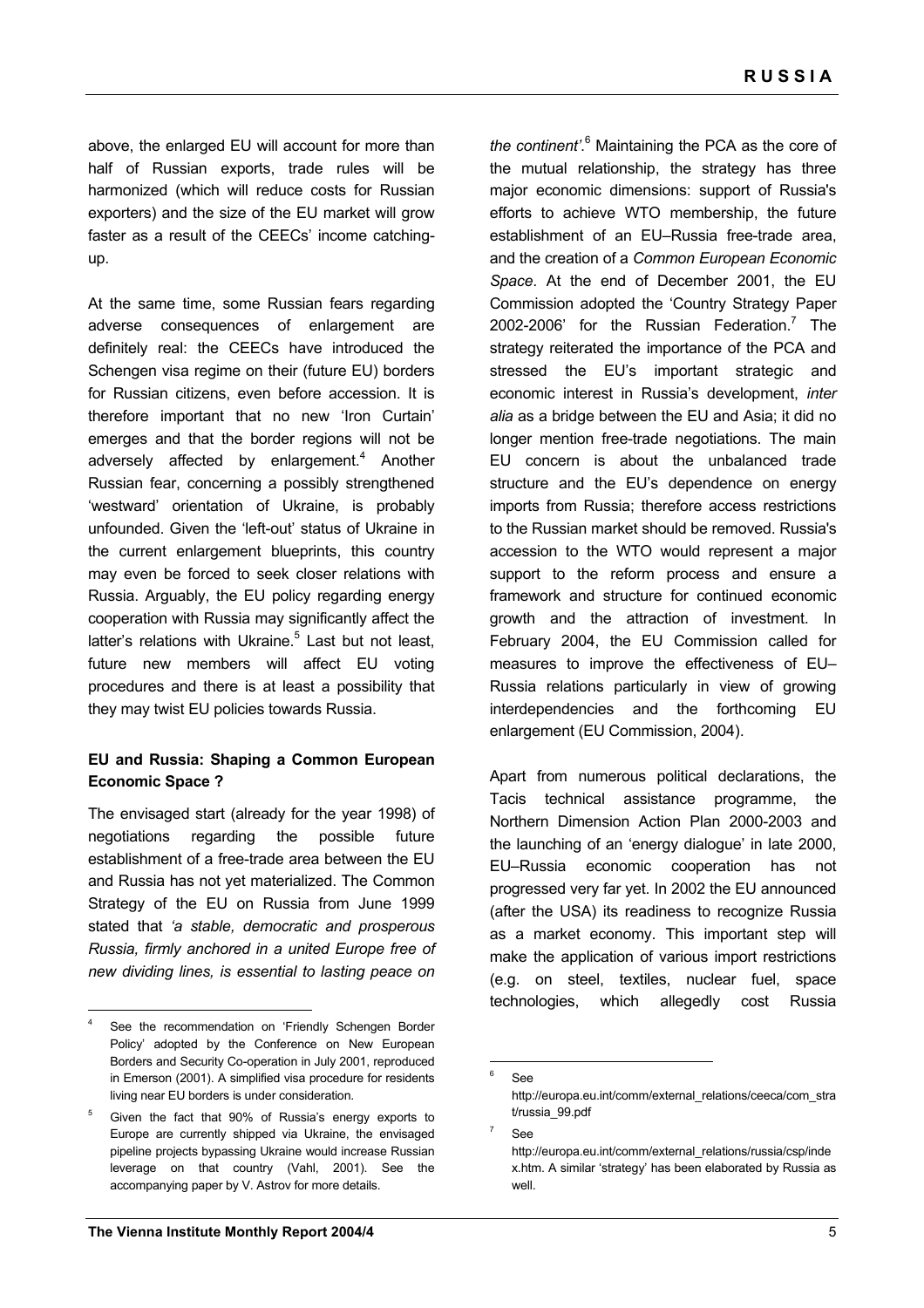USD 2.5 billion per year) $^8$  more difficult. The Russian side also complains that its statutory relations with the EU have been not only weaker than those of the CEE countries, but also below those of many EU associate countries from Africa and Latin America.<sup>9</sup> However, some pragmatic Russian scholars point out that, in view of the Russian distorted export structure and the low competitiveness of its industry, the bulk of Russia– EU trade is *de facto* liberalized. The average EU tariff on Russian exports is just 1.5%, and nearly 90% of Russian exports face no tariffs at all. Moreover, Russian export quotas in the EU have not been fully used (e.g. only 20% in the case of most textile products) and the annual Russian loss resulting from various EU import restrictions has only been around USD 200-300 million (Schmelyev, 2000). And it can be argued that the EU requirement on meeting technical norms and standards, though initially associated with some costs, brings eventually benefits to exporters as well – especially in the context of Russia's accession to WTO and overall modernization efforts. The latter would provide the key impetus for an upgrading of the Russian export structure, including exports to the enlarged EU (Grinberg, 2003).

#### **Conclusions**

In view of the above-discussed economic asymmetries between Russia and the EU (not to mention political and institutional considerations), Russia's EU membership (or even an association status) is *not on the agenda* in the foreseeable future. Therefore, after the EU's recognition of Russia as a market economy, practical steps towards closer economic cooperation should include the establishment of a free-trade zone between Russia and the enlarged EU. The latter has to be aligned to WTO accession and coordinated with simultaneous trade agreements with other CIS countries, in particular Ukraine, in order to avoid potential trade diversion costs. The

8 See President Putin's speech at the Stockholm EU Summit in March 2001 (*The Moscow Times*, 26 March 2001, p. 3).

idea of a *Common European Economic Space*, encompassing free movement of goods, services, capital and labour between the EU and Russia, is yet to be specified.<sup>10</sup> Also the latest initiative of the EU Commission on 'Wider Europe Neighbourhood' focuses mainly on border regions of the enlarged EU. The coordination of the present EU programmes (Interreg, Phare, Tacis, etc.) is very cumbersome. The newly proposed EU financial instrument (less than EUR 1 billion for all neighbourhood programmes during the period 2004 to 2006) is not very generous either.<sup>11</sup> While offering some important incentives such as the extension of the internal market and regulatory structures, the document again sets no timetable for starting negotiations on a free-trade area. Apart from the extension of the PCA to new EU members and Russia's WTO accession, the building of a closer EU–Russia economic partnership should therefore commence with practical steps such as proceeding with the Northern Dimension Action Plan, closer energy cooperation and handling the issues related to the Kaliningrad and other border regions.

#### **References**

 $\overline{a}$ 

Emerson, M. (2001), 'The Elephant and the Bear. The European Union, Russia and their Near Abroads', CEPS, Brussels.

EU Commission (2001), 'Proposal for a Council Directive concerning the status of third-country nationals who are long-term residents', COM(2001) 127 final, Brussels, March

EU Commission (2003), 'Wider Europe – Neighbourhood: A New Framework for Relations with our Eastern and Southern Neighbours. Communication from the Commission to the Council and the European Parliament', COM(2003) 104 final, Brussels, March.

EU Commission (2004), 'Communication from the Commission to the Council and the European Parliament on relations with Russia', COM(2004) 106 09/02/04, Brussels.

 $\overline{a}$ 

<sup>9</sup> See *Moscow News*, 17-23 January 2001, p. 4.

<sup>&</sup>lt;sup>10</sup> See Samson and Greffe (2002) for more details.

<sup>11</sup> EU (2003). During 1995-2002, the EU committed EUR 900 million in bilateral assistance to Russia.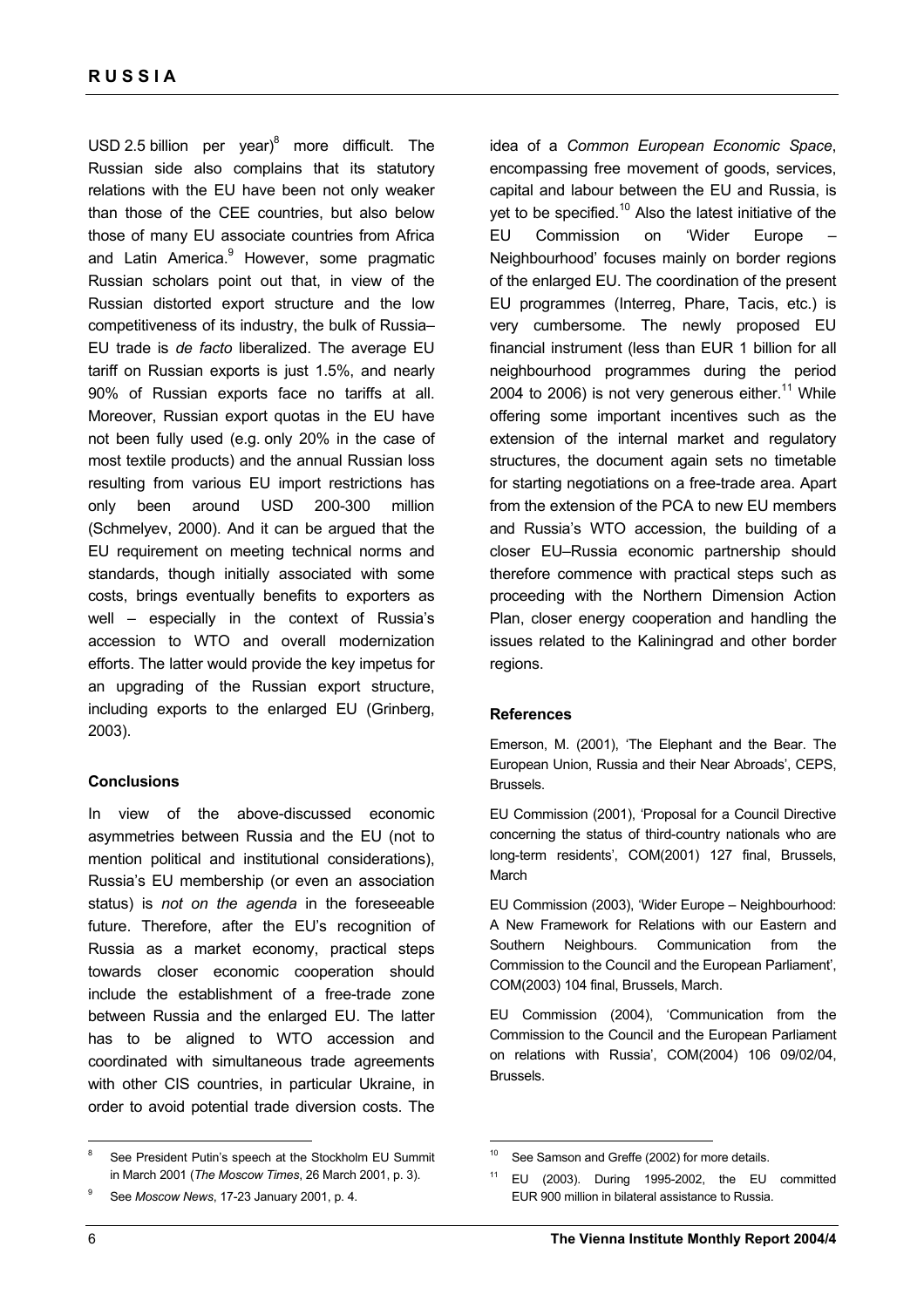Grinberg, R. (2003), 'Russia and the CEE Countries: Issues of Economic Interaction', *Obschestvo i Ekonomika*, Moscow, No. 11, pp. 96-101.

Havlik, P. (1991), 'The Recent Crisis of the CMEA and its Consequences', OECD/GD(91) 6, OECD, Paris (also published in the *wiiw Reprint Series*, No. 132, wiiw, Vienna).

Havlik, P. (1995), 'Russian Foreign Trade in the Mirror of Statistics', in J. Gácz and M. J. Peck (eds), *International Trade Issues of the Russian Federation*, IIASA, Laxemburg, March.

Luihto, K. (2002), 'Russian Oil and Gas – a Source of Integration', Lappeenranta University of Technology, Research Report No. 131.

Samson, I. and X. Greffe (2002), 'Common Economic Space: Prospects for Russia–EU Relations', RECEP White Book, Moscow.

Schmelyev, N. (2000), 'Russia and Europe on the Threshold of the 21st Century', *Voprosy Ekonomiki*, No. 12, pp. 120-134.

Tacis (2002), 'Promoting Trade and Investment in Kaliningrad Oblast. Economic Survey. The Kaliningrad economy at the edge of EU enlargement', SCRE/111060/C/SV/RU, Brussels, March.

Vahl, M. (2001), 'Just Good Friends? The EU-Russian "Strategic Partnership" and the Northern Dimension', CEPS Working Document No. 166, Brussels, March.

wiiw-WIFO (2004), 'Foreign Direct Investment in Central and Eastern Europe with Special Attention to Austrian FDI Activities in this Region", The Vienna Institute for International Economic Studies (wiiw) and Austrian Institute of Economic Research (WIFO), Vienna, February.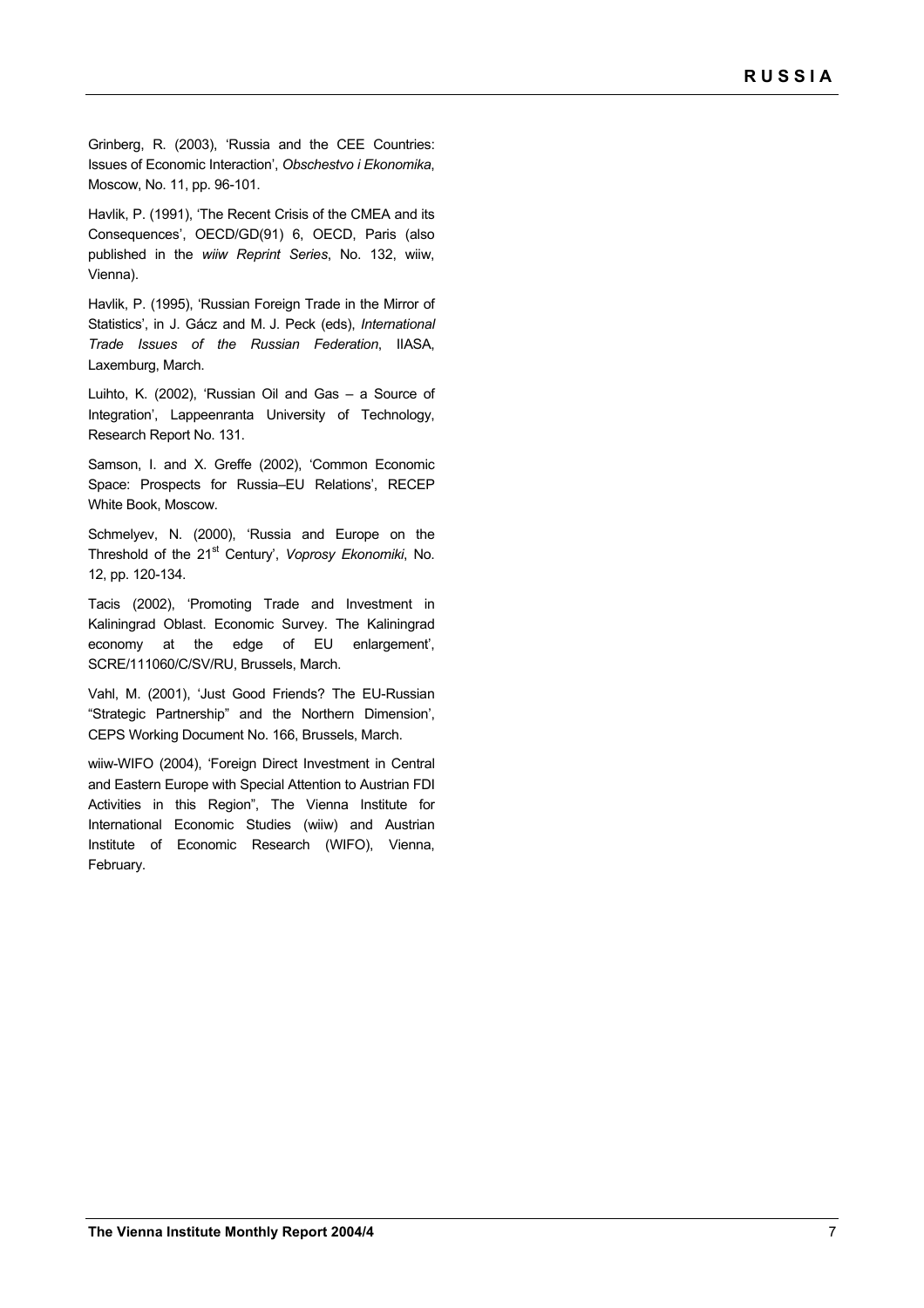## **European Partnership with the Balkans**

BY VLADIMIR GLIGOROV

#### **Introduction**

On the eve of the European Union's (EU) Eastern enlargement, the European Commission published its third Annual Report on the Stabilization and Association process (SAp) for South East Europe in the last days of March 2004. At the same time, it announced the launching of the European Partnership (EP) with the countries of the Western Balkans (WB) with a list of short- and medium-term changes that these countries have to introduce to advance on the path to EU integration. As the plethora of acronyms in this passage suggests, it is not altogether easy to make sense of what kind of change this new initiative introduces and who it refers to precisely. Therefore, some of the key names and concepts will be clarified first, then the process of the EU's relationship and policies towards the region of South East Europe will be described. This should enable us to discuss the substance of the SAp and the EP and to assess where it is now and where it is going. For the latter, the Annual Report and the separate country reports provide the elements of an answer.<sup>1</sup>

## **Who are the partners in the European Partnership?**

There is growing confusion about who is the EU talking about when it is using the terms South East Europe, the Western Balkans, the SAp countries and now the EP countries. This is mainly because of the evolving nature of the EU's relations with the Balkans. The political and geographical criteria do not fit together with those relations with much constancy. Here is an attempt at a clarification of the political geography of that region, in part as seen through the eyes of the EU.

'The Balkans' is a relatively fixed term in political geography. It combines a geographical concept of the Balkan peninsula with the concept of political regionalism. The former defines the area south of the rivers Sava and Danube. The latter uses the criterion that every country that participates with a territory, however small, in some geographical area belongs to that political region. Thus, to give an example of a usual political geography classification, Turkey is a Balkan and a European country, because it has a territory in the Balkans and in Europe, though that territory is quite small compared to the total territory either of Turkey or of the Balkans or of Europe. In the same way, Slovenia and Romania are Balkan countries, though only small shares of their territories are on the Balkan peninsula. It can be noted, as that is sometimes a cause of the confusion, that the geographical concept is exclusive: something is either on the Balkans or not, while the political one is inclusive: a country can be a European and an Asian one, a Balkan and a Central European one, for instance.

Thus, the Balkans are a rather clear concept in political geography. The same cannot be said of South East Europe. That is because it does not define precisely any geographical area; while the geographical borders of the Balkans cannot change, those of South East Europe can and often do. It is most often just the political grouping, together with a loosely defined geographical location, that determines the territorial extension of South East Europe. The same applies to such regions as the Western Balkans.

South East Europe (SEE) has been defined to include seven Balkan countries: Albania, Bosnia and Herzegovina, Bulgaria, Croatia, Macedonia, Romania, and Serbia and Montenegro (sometimes Moldova is added as the eighth member of this group, complicating the matters even more, as Moldova is not a Balkan country). This was done in the context of the launching of the Stability Pact for South East Europe, an initiative that came into being after the Kosovo war in 1999. Some time before that, the region of the Western Balkans was

 $\overline{a}$ 

<sup>1</sup> The Third Annual Report and the related documents, as well as the previous two reports, can be found at: http://europa.eu.int/comm/external\_relations/see/sap/rep3/in dex.htm.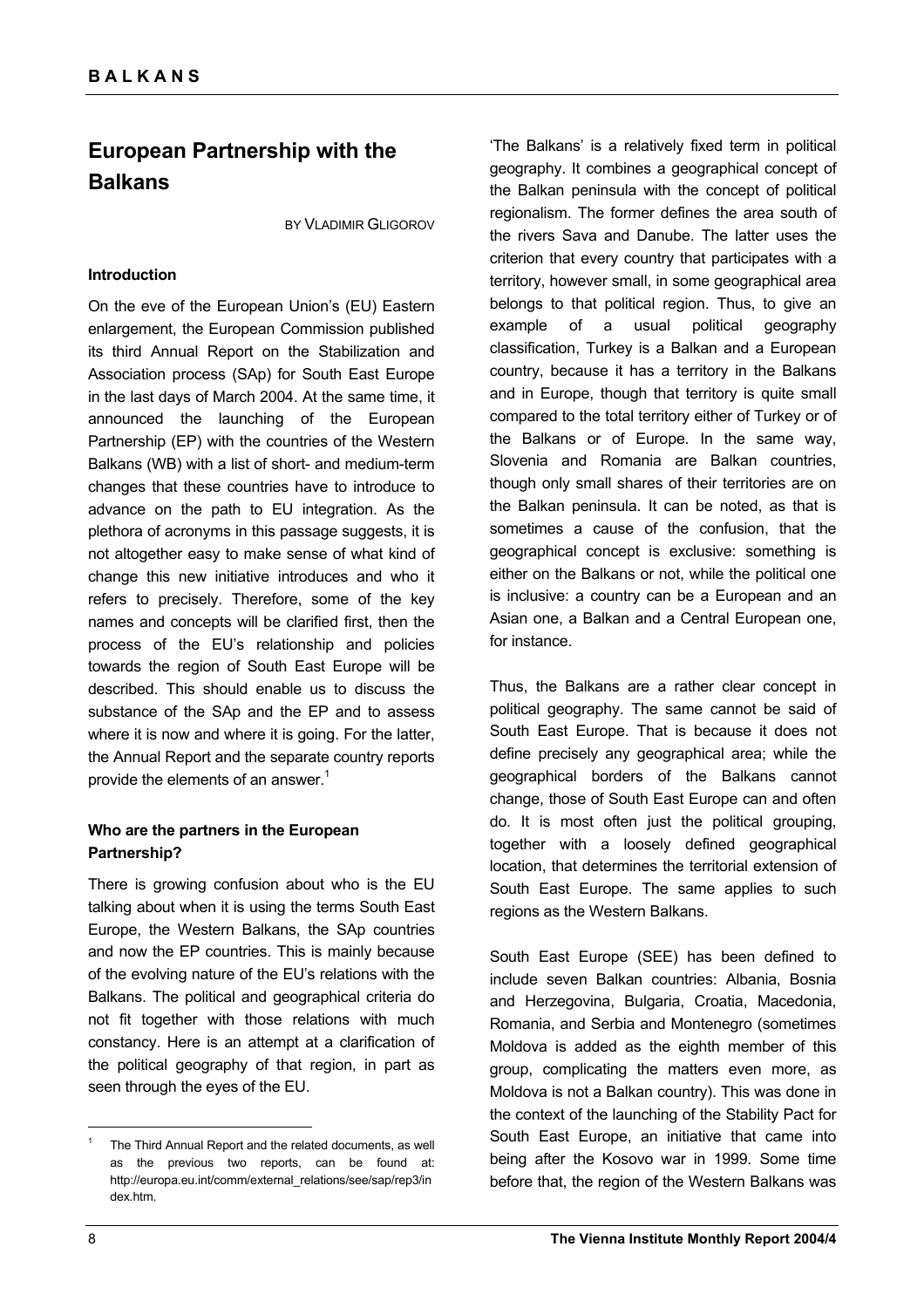distinguished and it included five of the SEE countries, i.e., all South East European countries except Bulgaria and Romania. The driving motivation for these groupings was the belief that the Balkan security problems can be dealt with more easily if they are put in a regional and developmental context. Indeed, the move from the 'Western Balkans' to 'South East Europe' was an attempt to enlarge the context in order to be able to deal with the security and stabilization problems after the end of the war in Kosovo.

One difference between SEE and the WB is in their path to EU integration. Bulgaria and Romania have Europe Agreements with the EU and are, as candidates for membership, negotiating their accession to the Union. $2$  For the Western Balkan countries a new contractual relationship was devised and was called the Stabilization and Association Agreement (SAA) in 1999. It became a part of the Stabilization and Association process (SAp, sometimes written as SAP) which offers a prospect for EU membership to all WB countries. It is that process which is now enriched with the new instrument, the European Partnership (EP).

Thus, the WB is a sub-region of SEE in terms of political geography while it is a separate region in terms of the process of EU integration. Both are sub-regions of the Balkans, where, apart from the EU member states Greece and Slovenia (the latter from 1 May 2004) one finds Turkey, which is a candidate for EU membership, though the decision on the start of its accession negotiations with the EU should be made by the end of 2004 (which may or may not be positive or may be conditional).

These rather clearly defined concepts get blurred and confused in publications by the EU and the other international institutions and organizations. Thus, the latest Annual Report of the European Commission refers to South East Europe, but deals mainly with only four of the five WB countries: Albania, Bosnia and Herzegovina, Macedonia, and Serbia and Montenegro. Bulgaria, Romania and Turkey are mentioned for purposes of political and economic comparisons.

The role of Croatia in the report is more complicated. It is not assessed as far as its progress in the implementation of its Stabilization and Association Agreement (SAA) with the EU is concerned. However, the Report refers to Croatia in some of its economic assessments. This ambiguity is the consequence of the fact that the SAp is implemented on a case-by-case basis and thus reflects the diversity of the region's relationship with the EU and contributes to it in turn. As Croatia has applied for membership last year, its progress within the SAp will be assessed together with its application and its EP will be formulated at the same time. $3$  If the assessment is positive, Croatia will be invited to start negotiations on its accession to the EU. It is not clear, in that case, what will be the role of the EP, except perhaps as a timetable for the adoption of the *acquis communautaire*. A similar issue can be raised in the case of Macedonia, which has applied for EU membership in March this year.

As a consequence of the changing relationships of the EU with the countries in the Balkans, the definitions of SEE and the WB have become somewhat blurred. Still, the Annual Report refers to the WB throughout, its title and the coverage of countries notwithstanding. In view of that, it can be concluded that the concepts of political geography have become less useful than those that determine the stages on the path to EU integration. Those will be discussed next.

### **Stabilization and Association process: prospects and instruments**

 $\overline{a}$ 

When it was introduced, the SAp consisted mainly of the Stabilization and Association Agreements (SAA) that were offering the perspective of EU

<sup>2</sup> The expected date of accession is 2007. These two countries are already included in the financial projections for the period 2007-2013.

<sup>3</sup> Which should come out in the spring of this year according to the Annual Report.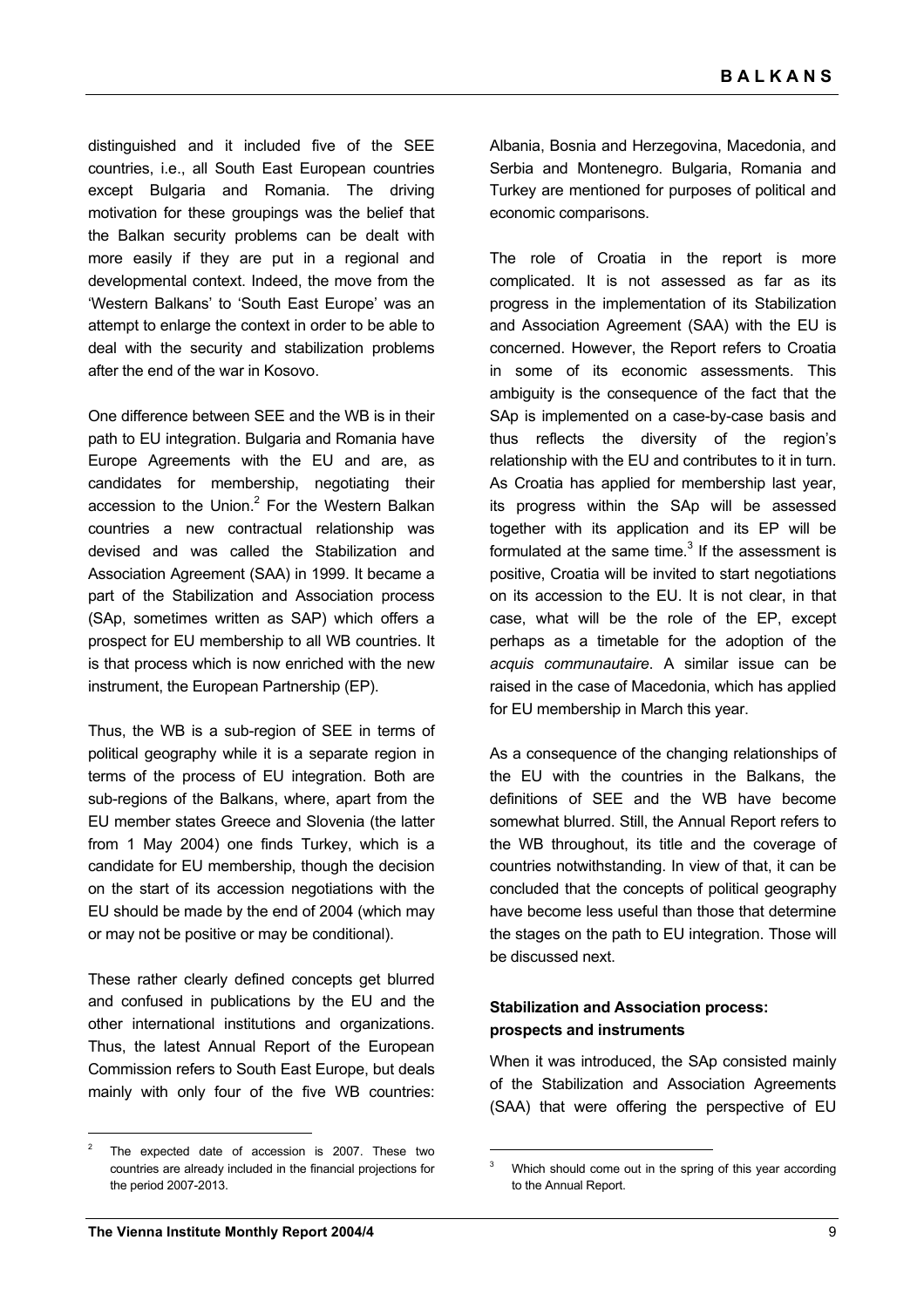membership to the WB countries. Those were fashioned after the Europe Agreements, but were initially seen only as an intermediate step towards these agreements. This was changed at the Thessaloniki Summit of the EU and the WB in late June 2003. The SAA was to be the first and the last contractual agreement between association and membership.<sup>4</sup> Thus, the SAp in essence consists of an SAA and its implementation. Then, the accession process takes over.

SAAs consist of a detailed part on asymmetric trade liberalization (the EU opens its markets to the WB faster than *vice versa*)<sup>5</sup> and a more general part consisting of the Copenhagen criteria supplemented with specific conditions that reflect the post-conflict character of the SAp countries. Thus, the cooperation with the International Criminal Tribunal for the Former Yugoslavia (ICTY) and the return of refugees are among the more important additional conditions. Also, there is a regional dimension to the SAAs: the WB countries are required to work hard to improve the political and economic relations in their region.<sup>6</sup> Therefore, the EPs contain sections that note the advances in regional cooperation and list further policies that should be adopted to improve it.

The SAAs are negotiated with each country separately. The EU insists that each country will be treated individually and its speed of EU integration will depend only on how it is able to implement its own SAA. So far, two countries have managed to sign their SAAs: Macedonia in the spring of 2001 and Croatia in the autumn of the same year. Together with the SAA, an interim agreement is signed, with which the implementation of the trade part of the agreement starts immediately, while the SAA as a whole becomes operational once it is ratified by all member states of the EU and by the EU Parliament. In the case of Macedonia, the SAA has come into force on 1 April 2004. In the case of Croatia, the ratification process has not been finished vet.<sup>7</sup>

The other SAp countries are at different stages of the whole process. Albania is negotiating its SAA, but the progress has been slow so far. Bosnia and Herzegovina has been given a conditional go-ahead to start SAA negotiations as soon as it has fulfilled a number of conditions (in 16 so-called priority areas). The EU is working on a feasibility study for Serbia and Montenegro, which should assess the readiness of this state to start negotiating its SAA.<sup>8</sup> Finally, there is Kosovo, a province of Serbia, which is under UN administration and is participating in the SAp via a Tracking Mechanism (called Stabilization and Association Tracking Mechanism or STM): this is nominally the same as the SAp, only it does not include the SAA, because Kosovo is not a sovereign entity and thus cannot enter into international contractual relations.<sup>9</sup>

At the Thessaloniki Summit in late June 2003, the idea of an European Partnership with the WB countries was introduced. The initial proposal called for a European Integration Partnership,<sup>10</sup> but

<sup>4</sup> See Council Conclusions on the Western Balkans from 16 June 2003. Those were adopted by the Summit.

<sup>5</sup> The EU liberalized its trade with the WB unilaterally in 2000. From then on (or somewhat later in the case of Serbia and Montenegro), the WB has tariff-free access to the EU markets with only few exceptions. Details of the arrangement and of its significance and impact can be found in the annex to the Annual Report. The schedule of trade liberalization on the part of the WB countries is put down in the SAA, once it is negotiated.

<sup>6</sup> Initially, in the late 1990s, the regional approach was formulated differently: a country could not expect to advance faster in EU integration than it did in regional cooperation. This has been all but dropped in the formulation of the SAp and EP.

<sup>7</sup> The United Kingdom, the Netherlands and Italy are yet to ratify the SAA agreement with Croatia.

<sup>8</sup> The study was to be finished by the spring of this year, but has been postponed because Serbia and Montenegro are late in implementing the Constitutional Charter of their state union.

<sup>9</sup> On that see the Annual Report and the Commission Staff working paper on Serbia and Montenegro. It is mentioned in the Annual Report that the Kosovo part of the EP may have to be rewritten in view of the recent ethnic conflicts there.

<sup>&</sup>lt;sup>10</sup> See 'European Commission proposes new European Integration Partnership for the Western Balkans', to be found at:

http://europa.eu.int/comm/external\_relations/see/news/ip03\_ 721.htm.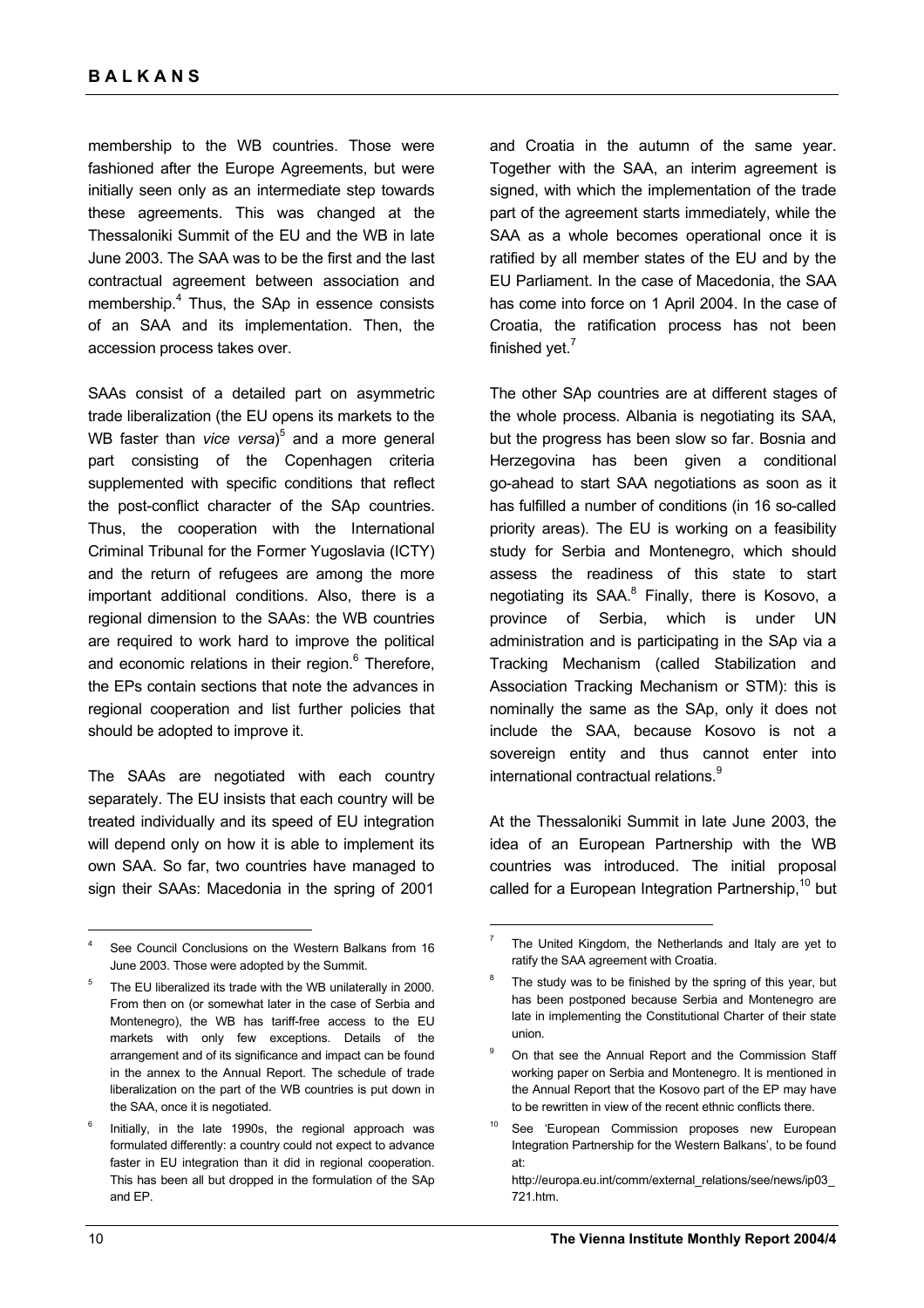the word integration was dropped in the end. This change reflects the ambiguity that is inherent to the SAp. It offers a perspective of membership in the EU to the participants in the process, which are the WB countries – but not a pre-accession status. This ambiguity has two parts: one that relates to the ends and another one that identifies the means.

The premise on which the third Annual Report is based is that the WB countries are to become EU member states: they have a perspective of membership and are potential candidates. With that in mind, the offer of EP is made. But the partnership offered is not on the process of integration and accession, but on the preconditions that the WB countries should fulfil in order to become eligible for accession. One way to see this rather subtle difference is to observe that the SAp is the responsibility of the directorate for external relations and not of the directorate for enlargement.

When it comes to the instruments, the ambiguity is easier to see. The SAAs are just like Europe Agreements in terms of the areas of integration and harmonization that they cover, but do not come together with the pre-accession financial assistance and institutional support. They are supported by the CARDS (Community Assistance for Reconstruction, Development and Stabilization) programme, which again came into being after the Kosovo war and was initially intended to support the process of reconstruction. If the word reconstruction is taken in a wider sense – including economic and institutional development – that is what it is still mainly concerned with.

This approach is out of date for some countries in the WB region. There are issues of post-conflict reconstruction to be dealt with in Croatia, but the issues of EU integration are becoming much more important. Indeed, the former are more easily tackled within the latter process. A similar statement can be made about Macedonia and increasingly about Bosnia and Herzegovina. In the case of Albania, reconstruction has really to be seen within the development agenda, while the security problems are mostly of a criminal nature.

Thus, it is only the case of Serbia and Montenegro that the initial idea underlying the setting-up of the CARDS still applies to, and that mainly because of the unresolved issue of the status of Kosovo and the connected issue of the constitutional set-up of Serbia and Montenegro. There are of course other security issues connected with that of Kosovo and its unresolved status.

Thus, though in an ambiguous way, the fact that the process of EU integration is starting to dominate the SAp is being recognized with the introduction of the EPs. Thus, the next question is: What are they about?

### **Fragmentation of the SAp**

The SAp and the EP have to be seen in the context of the evolving, not to say at times confused, Balkan policy of the EU. One aspect of it is the so-called regional approach. Another has to do with the objectives of this policy. Finally, there is the issue of the role of the EU in Europe, which will be commented on in the final section of this article.

Current EU policy towards the Balkans is still informed by the process of disintegration of Yugoslavia and the security problems that the latter brought about. In addition, the initially slow transition in Romania and Bulgaria, which has resulted in these two countries' being the only ones with Europe Agreements that have failed to be part of the EU eastern enlargement of 2004, has made it difficult for the EU to develop a consistent strategy of Balkan enlargement.<sup>11</sup> Thus, the policy has tried to combine (i) the bilateral approach of EU integration and (ii) the policy of crisis management with (iii) the introduction of the regional approach developed after the ending of the war in Bosnia and Herzegovina at the end of 1995.

The newly introduced EP is supposed to combine the three. In principle, this is feasible if it is put in the context of an accession process. Here perhaps

 $\overline{a}$ 

Of course, if Turkey is added, the situation becomes more complex still.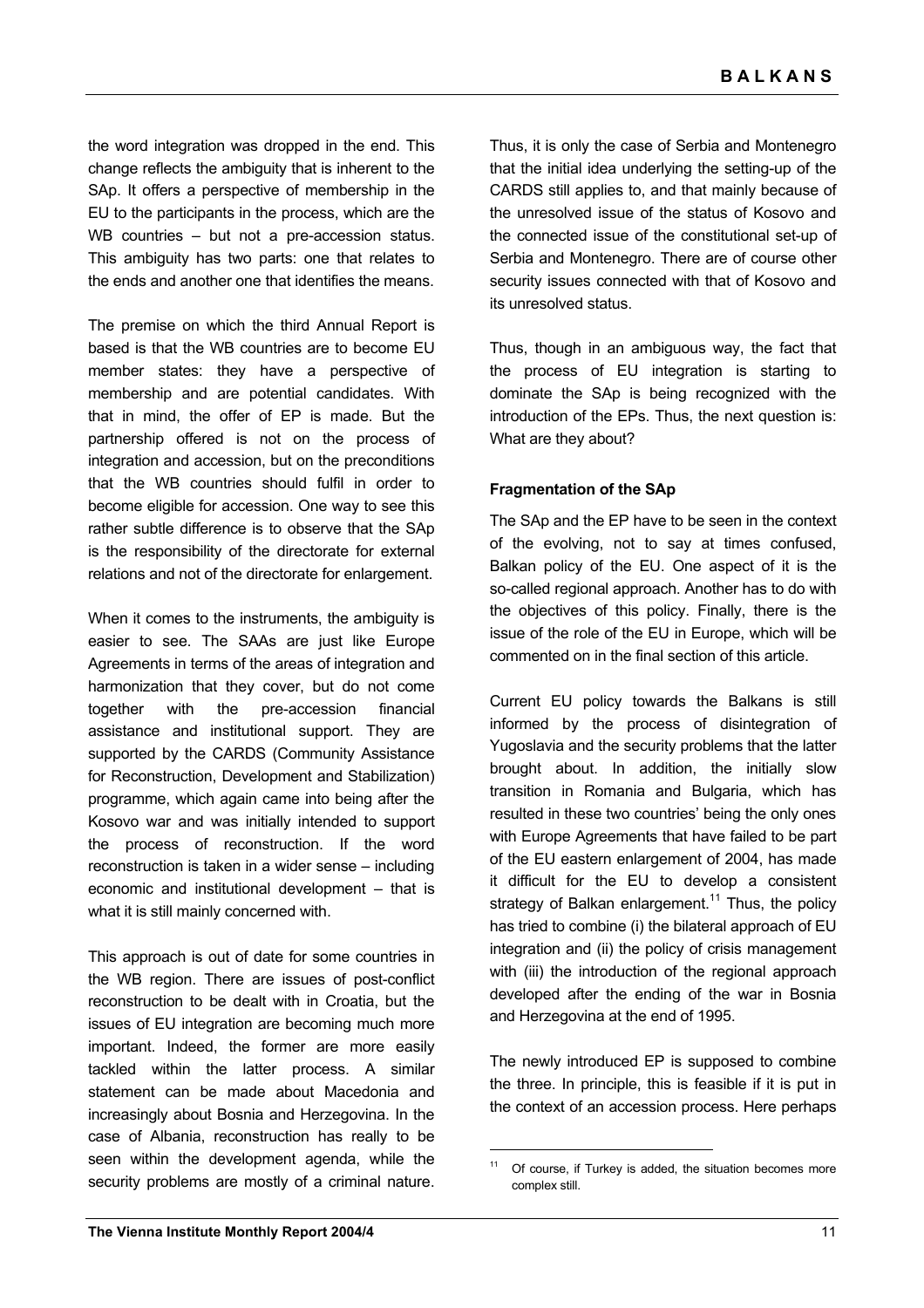it might be useful to distinguish the various concepts that refer to the relations the EU may have with the countries on its ever expending borders. Again, integration, association, neighbourhood and accession are often used with some ambiguity and confusion.

Integration is a process that has a *de facto* and a *de jure* side. It makes sense to say that the countries in the WB are quite integrated with the EU, in a *de facto* sense. The EU is their main trading partner, it is the main source of investment and other types of financing, and the two regions certainly share the same European culture, whatever that might be. Integration in this sense will increase spontaneously with or without contractual or other formal arrangements. As economic growth returns to the WB, its integration with the EU will increase as the latter is the main engine of growth for this region and because of the process of convergence that will take root.

This could take a while, however. Being in the neighbourhood of the EU will already lead to this factual economic integration. Of course, various arrangements with the neighbours can be made and some of those apply to the Wider Europe, which is the policy of the EU towards its neighbours.12 It is made clear in the Annual Report that this policy does not apply to South East Europe.<sup>13</sup> The latter group of countries are considered as future members of the EU, though their date of accession is not determined yet.

The process of *de facto* integration can be strengthened by formal agreements. There are various types of contractual relations, of which the association agreement is the most prominent one. Some of those do not imply the eligibility for membership, while others like the Europe Agreements and SAAs do. The latter, however, do

not trigger the accession process. The difference is important because of the asymmetry of the commitments it implies.

In the case of the Europe Agreements, both sides commit themselves to working for the accession to full membership. In the case of the SAA and thus of SAp, the commitment is asymmetrical in the sense that the SAp countries have to commit themselves to fulfilling conditions that will make them eligible for accession to the EU, while the EU is mainly monitoring the process. Thus, the SAp countries make a stronger commitment to the process than the EU.

This asymmetry (usual in EU relations with non-members) was noted and discussed extensively in the preparation of the Thessaloniki Summit. Proposals were made with the aim of strengthening the EU's commitment to the region. The main proposal was to apply the pre-accession strategy to the whole region. The main argument for that was that only this process can lock in the whole region and each country within it on the path of internal transformation and regional cooperation. The EP, adopted at the Summit, meats these demands half way. It introduces some elements of the pre-accession process, but falls short of full commitment either in institutional or in financial terms. It still asserts that the WB countries have a perspective to join the EU, and the main goal of the financial assistance is to support stabilization and reconstruction. However, it also introduces new instruments fashioned explicitly on the experience of the previous rounds of enlargement, such as the economic policy dialogue, twinning and monitoring (annual country reports). It also opens up some possibilities to the WB countries to participate in the community programmes.

The introduction of the EPs signals the recognition on the part of the EU that it is the process of accession that is the key to the transformation of South East Europe. The countries of the region themselves have already demonstrated that this is the case. For most of them, it was the realistic prospect of EU membership that influenced the

<sup>&</sup>lt;sup>12</sup> See the Communication from the Commission to the Council and the European Parliament on 'Wider Europe – Neighbourhood: A New Framework for Relations with our Eastern and Southern Neighbours', 3 March 2003.

Though they are invited to participate in some of their programmes.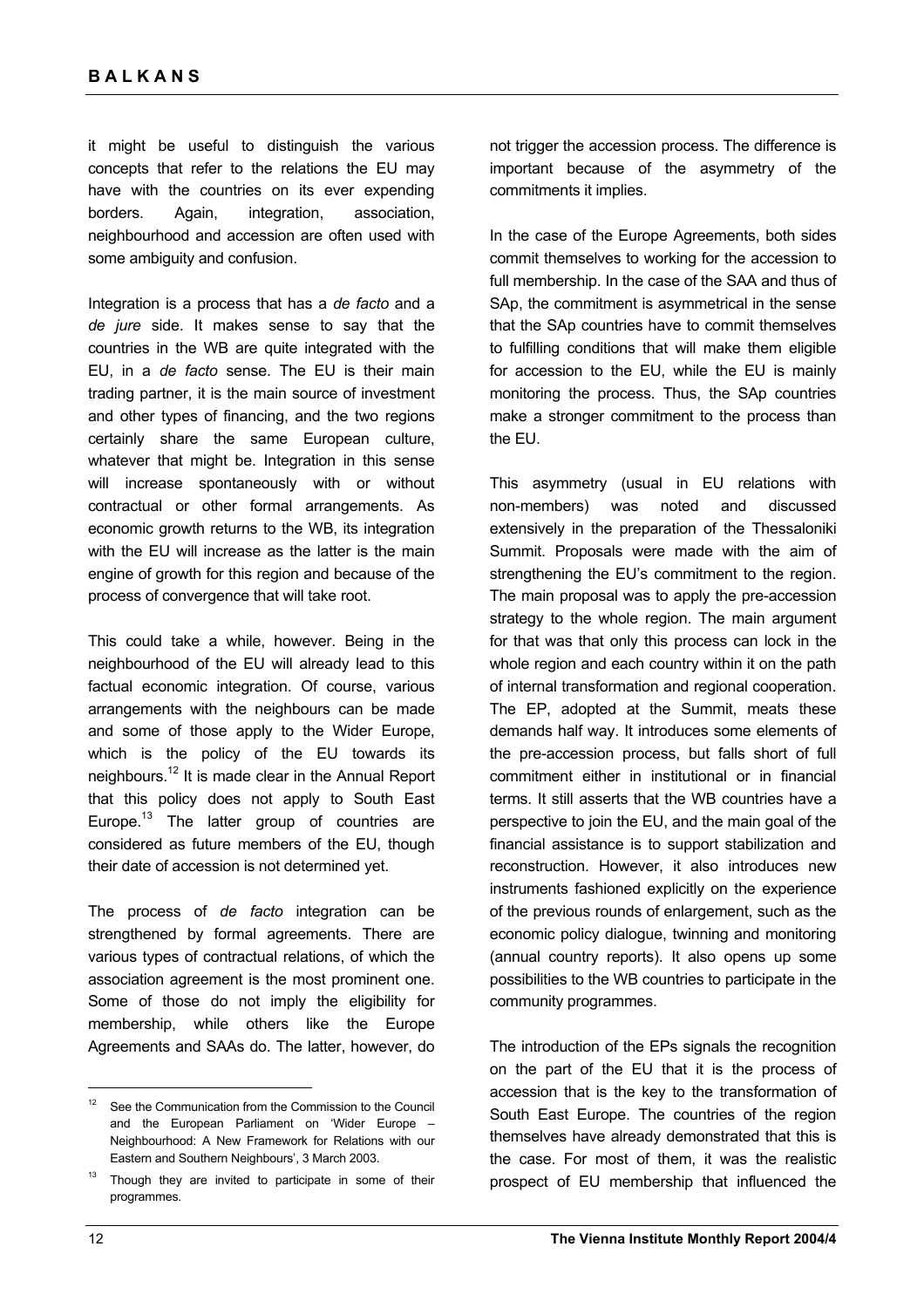internal political developments decisively. Indeed, increasingly, the WB countries are looking for ways to shorten the period of the SAp, and now EP, and to join the accession process. Thus, Croatia and Macedonia have applied for membership and are looking forward to a positive answer from the EU. If granted, however conditionally, it can be expected that the process of EU integration in the whole region will be speeded up. With that, the process of the transformation of the Balkans will become irreversible. The implications for stability and development cannot be overestimated.

Thus, it is increasingly the tangible prospect of membership in the EU that is becoming the key instrument of the transformation of South East Europe. The evolution of the SAp into the EP and the fragmentation of the various regional approaches all point in that direction.

#### **The EU as an anchor**

The Thessaloniki Agenda and the third Annual Report recognize that the EU has to perform the function of an anchor for the transformation of the Balkans. Both, however, do not go far enough. This is the perception within the region as can be concluded from the fact that two WB countries (Croatia and Macedonia) have applied for membership though they have an SAA with the EU – the implementation of which, within the context of the EP, should in principle be sufficient for an eventual accession to the EU. The countries in the region, however, want a firmer commitment on the part of the EU and they want a more structured and more financially supported relationship with the EU, which only the pre-accession process can provide.

The EP has adopted a number of accession instruments, as already mentioned. The EU engages in an economic and political dialogue with the WB countries. The economic dialogue is intended to make the countries familiar with the process of the economic policy-making in the EU. It could also serve as a vehicle for regional policy coordination, but that goal is not mentioned in the Annual Report. The same is the function of the

political dialogues, though they have a regional dimension as well. A number of such meetings have been held and more are being planned.

The EU is shifting resources from reconstruction to institution-building and is encouraging harmonization via the adoption of the *acquis communautaire*. It is also stepping up monitoring, not only through the annual reports, but also through the introduction of detailed short- and medium-term tasks that the WB countries have to fulfil. Indeed, the EPs are nothing but a list of changes and reforms that the WB partners should introduce. Because that list covers all the areas delineated by the Copenhagen criteria and because there is a temporal structure to them, they clearly imply that, if they are fulfilled, accession to the EU will follow.

Still, this type and level of commitment seems not to have been perceived as being enough for the process of Europeization to start dominating the internal political agenda of all the WB countries. This is not primarily a financial question, though it is partly that too. It is primarily a political issue for two reasons.

One is that the internal constitutional and other institutional changes that the EP demands are politically and otherwise costly and can be justified to the domestic public only if seen as investments in the future membership in the EU, where future is defined in politically relevant terms, e.g., within two mandates of the government. This is clearly the lesson learnt in Macedonia, where the constitutional reform can be sustained only if it is anchored in the realistic hope that the process of EU accession will start. That prospect will quicken the reforms and ultimately shorten the time needed to reach the ultimate goal. In that sense, the process has an element of a self-fulfilling prophecy.

The other is that regional normalization and cooperation have to be seen in the context of EU membership. For instance, the internal institutional integration of Bosnia and Herzegovina has to be considered as being part of EU integration,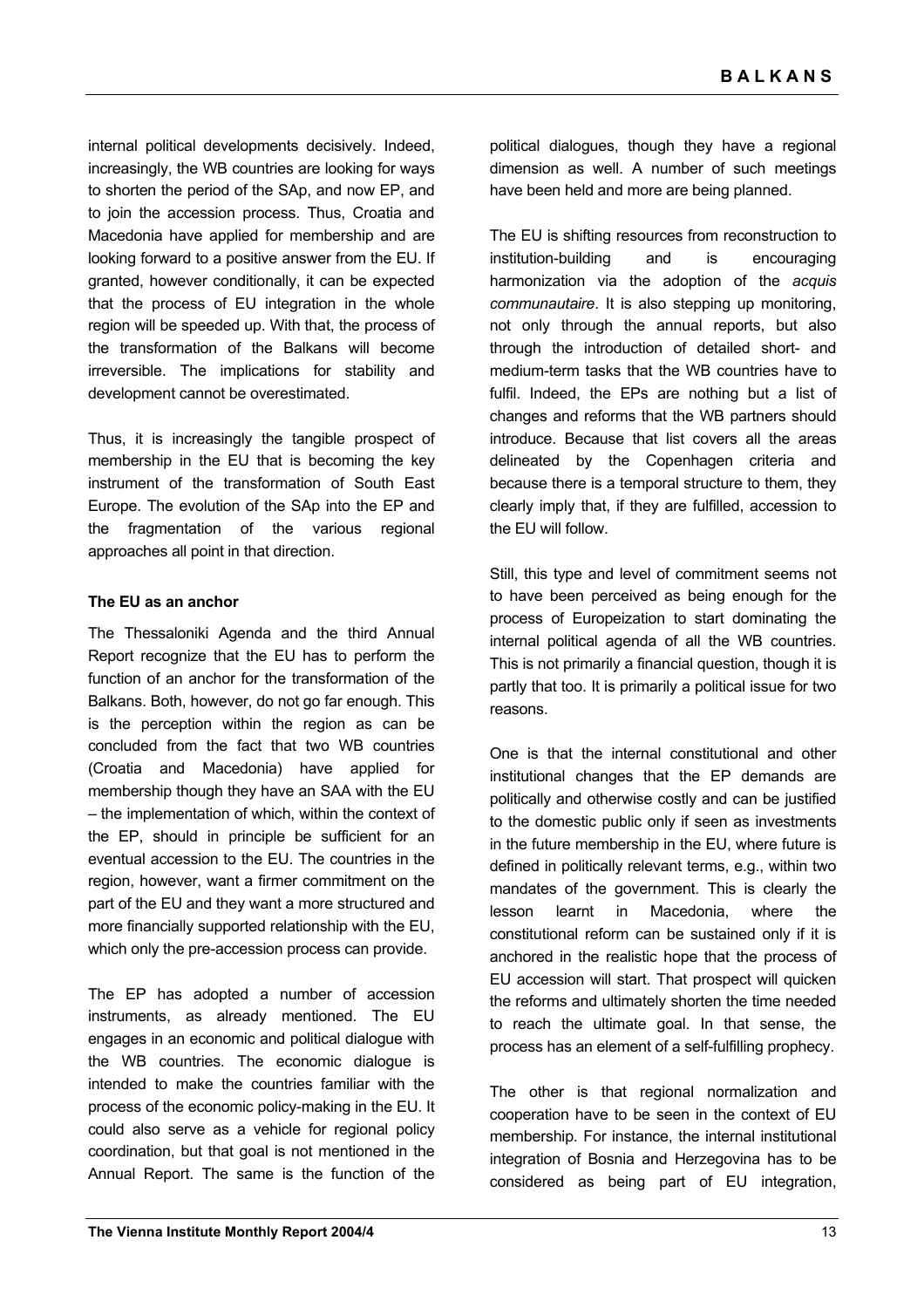otherwise further Balkanization, i.e. disintegration, may prove to be the preferred option. The same goes for Serbia and Montenegro and even more when it comes to the issue of the final status of Kosovo.14

This is an illustration of the famous Jean Monnet method of solving problems: 'Enlarge the context'.15 The regional approach to the WB was an application of this principle, but was not efficient enough because it pushed for the enlargement within the Balkan context, while double enlargement is required: that of the Balkan and of the European context. The EP is an attempt to do that, though the region seems to signal that nothing short of a fully fledged accession process will do the trick, but it may trigger the above alluded to process of self-fulfilling prophecy.

#### **EP and Wider Europe**

The EP with the Western Balkans is also important because it has hitherto been the case that instruments introduced in one place tend to be used in another if they prove to be useful. At the

moment, the EU does not look further than the Balkans, including Turkey, when it comes to further enlargements. This is remarkable if seen in the historical context, but raises a number of issues besides those. As already pointed out, the process of integration has a spontaneous aspect that comes with economic development. On the institutional side, it always triggers contractual relationships, at least in the area of trade, but then investment and movement of people inevitably come in. The policy of Wider Europe is designed to address that. If one takes the Balkans as an example, it is evident that once the decision to take in Romania and Bulgaria was made, with that on the accession of Croatia and then Macedonia to follow, it is practically impossible not to integrate the rest of the Balkans. Similar considerations may apply to other regions further to the east and in the Mediterranean.<sup>16</sup> It is possible that the instrument of partnership may be used in the evolving integration of these regions with the EU too. Or rather, the existing partnerships may increasingly become European Partnerships, fashioned after the ones now inaugurated for the Western Balkans.

 $\overline{a}$ 

 $\overline{a}$ 

<sup>&</sup>lt;sup>14</sup> The issue of Kosovo is especially complex and important, but cannot be dealt with here in more detail.

More on that in V. Gligorov (2000), 'Delaying Integration: The impact of EU eastern enlargement on individual CEECs not acceding or acceding only later', *wiiw Research Report s*, No. 267, July.

Indeed the Barcelona process is that of the Euro-Mediterranean Partnership. On the Euro-Mediterranean dialogue see the Report of the High-Level Advisory Group established at the Initiative of the President of the European Commission, 'Dialogue Between Peoples and Cultures in the Euro-Mediterranean Area', October 2003, to be found at: http://europa.eu.int/comm/dgs/policy\_advisers/experts\_grou ps/docs/rapport\_complet\_en.pdf.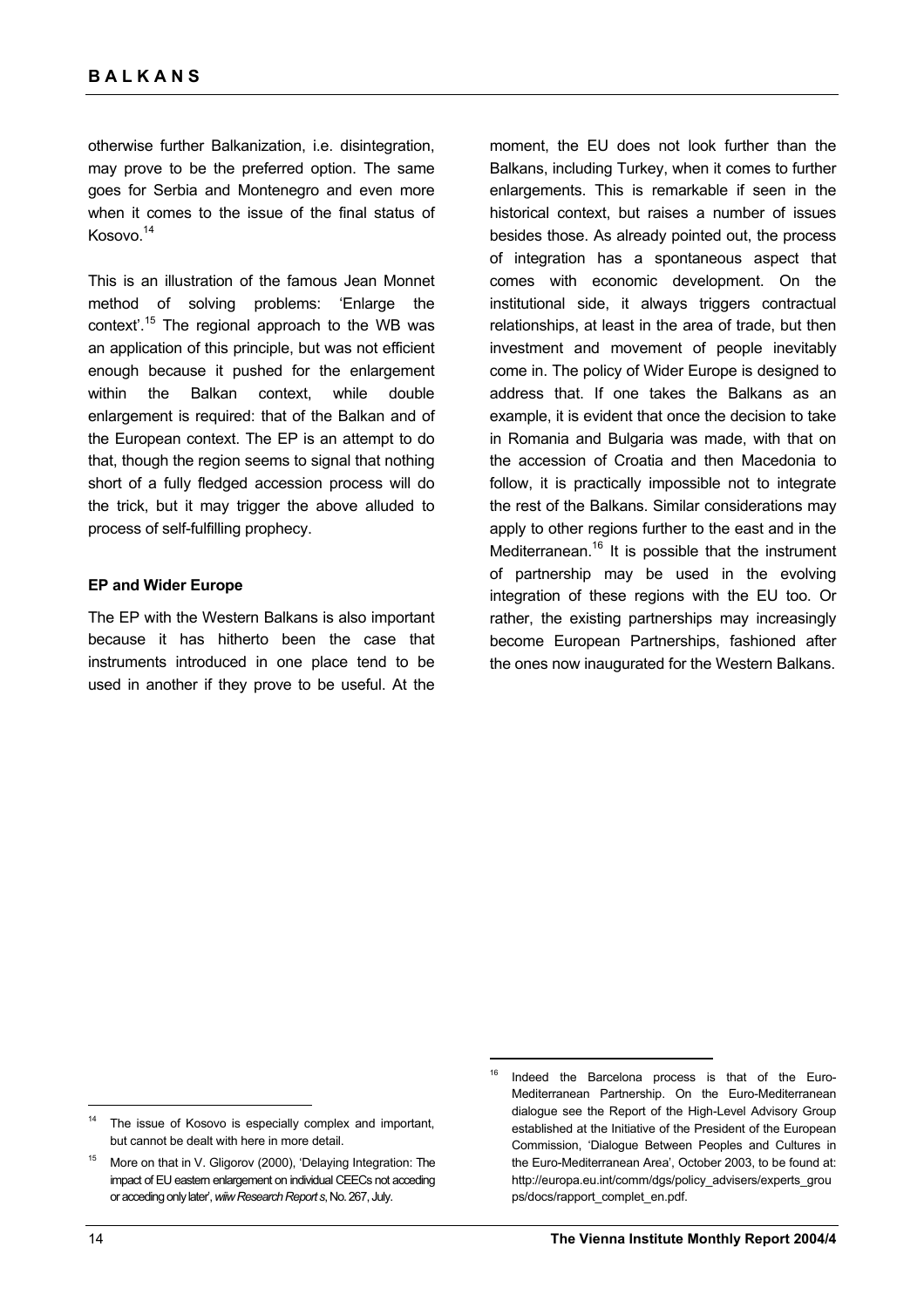## **Euro introduction in the new member states: which country in which year?**

**Results of a survey conducted among the wiw Spring Seminar participants on 26 March 2004** 

BY SÁNDOR RICHTER\*

#### **Introduction**

Sooner or later, the new EU member states will have to introduce the euro: there is no opt-out from European Monetary Union (EMU). The date of EMU entry and the switch to the euro is still unknown though. It depends on the new members' ability to meet the Maastricht criteria while surviving two years in the EU's new Exchange Rate Mechanism (ERM II) without major exchange rate volatilities.

The proper timing of euro introduction in the new members has been in the focus of attention recently and experts' opinions differ widely concerning the merits and risks of an early or postponed introduction.

The so-called 'Delphi method' is a well-known way to find out the views of the participants of a symposium or conference on a subject of mutual interest. Participants fill in a questionnaire at the beginning of the event; after a quick evaluation process the results are presented at a later stage of the symposium or conference. Thus each participant may confront his/her personal assessment of the subject concerned with that of the average of the participants, mostly colleagues with the same or a similar professional background or interest.

At the wiiw Spring Seminar 2004 (held in Vienna on 26 March) a survey of this kind was carried out. In the following we summarise the results of that survey.

#### **The questionnaire**

The respondents had to indicate the calendar year they considered the most likely for the euro's introduction in the individual new EU member countries. The years ranged from 2007 to 2011; additional options were 'before 2007' and 'later than 2011'. Further, the respondents were asked about their country of origin (old, new or non-EU country) and affiliation (business, government or research). Altogether 48 filled-in questionnaires were collected: 38 respondents were from one of the EU-15 countries, 2 from the new EU members, and 8 from non-EU countries.<sup>1</sup>

#### **The results**

The relative majority of participants divided the new EU member countries into two groups. Six countries were expected to introduce the euro in 2007, four countries in 2010. The six frontrunners are the Baltic states Estonia, Latvia and Lithuania, as well as Cyprus and Malta, and Slovenia. The four 'laggards' are the Czech Republic, Hungary, Poland and Slovakia.

The composition of the two groups is surprising in as much as half of the candidates for 2007 euro introduction (Latvia, Lithuania and Malta) are countries that had been placed in the 'secondwave' enlargement group in 1997, envisaged to join the EU later than the members of the 'firstwave' group (the Czech Republic, Cyprus, Hungary, Poland, Slovenia). By contrast, among the 2010 euro candidates we find three former 'first-wave' countries – the Czech Republic, Hungary and Poland – each of which had been considered exemplary for other EU aspirant countries in one or more periods of the transition process since 1990. Only Slovakia was both among the 'second-wave' accession candidates and is also now expected to introduce the euro years later than the more prepared new members.

 $\overline{a}$ 

The author wishes to thank the wiiw statistics department, in particular Beate Muck, for assistance in preparing, implementing, and analysing the results of, the survey.

<sup>1</sup> Two respondents did not fill in this part of the questionnaire.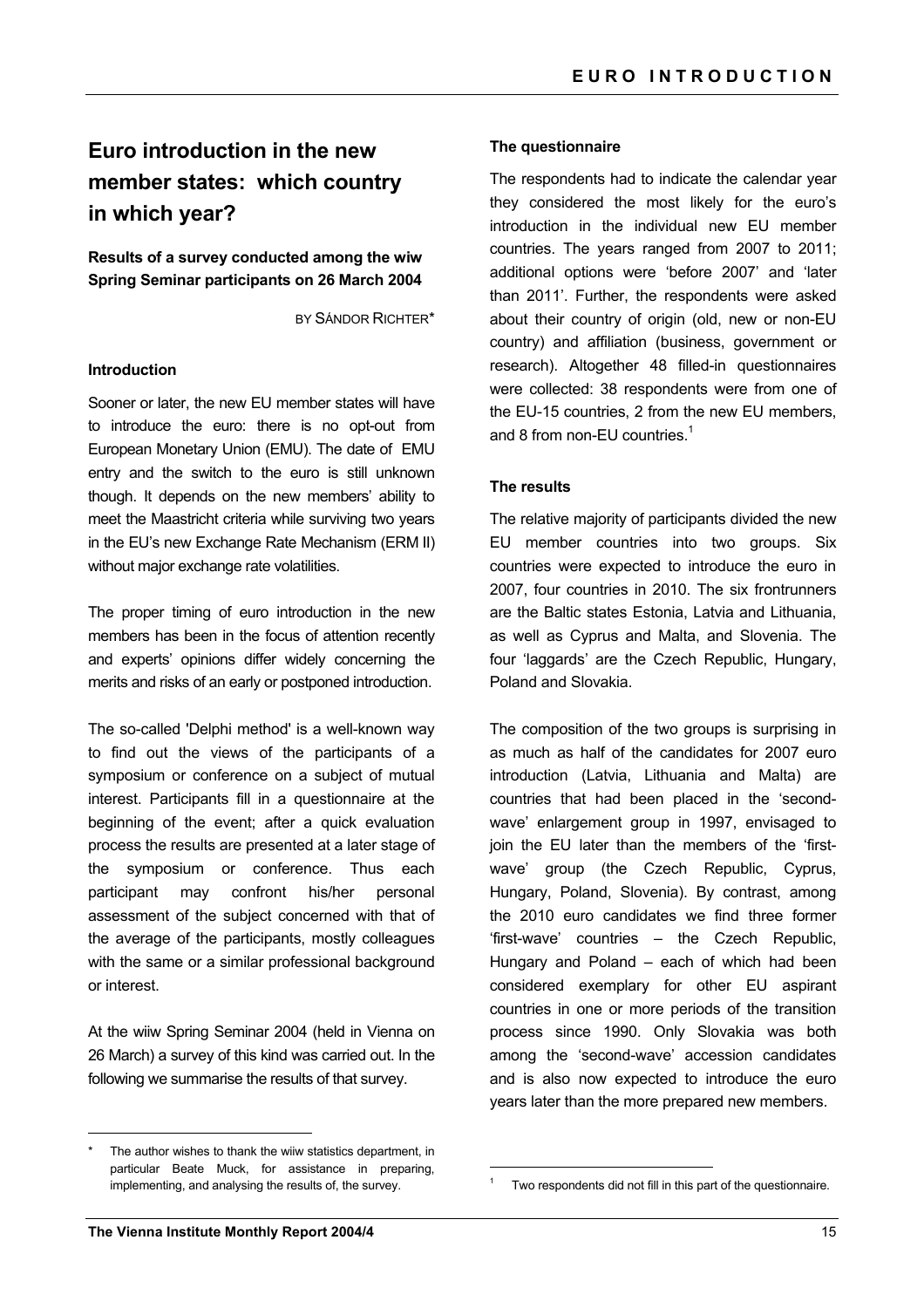The Baltic states, a sub-group of the 2007 euro candidates, are clearly distinct from all other new EU members due to their special exchange rate system – the currency board regime in Estonia and Lithuania, and the peg to the SDR in a very narrow band in Latvia. The respondents most probably assume that a switch from the currency board (or narrow pegging) to the European Monetary Union is an easier and less risky task than giving up the national currency in those new members where an independent monetary policy and consequently exchange rate policy prevail.

The other sub-group of the 2007 euro candidates comprises Cyprus and Malta. The reason for placing these two small countries into the frontrunner group may be their relatively high level of economic development, the lack of a centrally planned heritage and, last but not least, the fairly scarce information about the economies of the two countries. Finally we find Slovenia in the 2007 group, a country whose economy experienced no crisis in the past decade, and its economic level of development matches that of Portugal and Greece, two cohesion countries that have already joined EMU.

As for the 2010 group, Hungary had ambitions to introduce the euro as early as 2008 but the recent volatilities of the forint exchange rate and the strained credibility of the monetary policy have made this target date unrealistic. The Czech Republic has not favoured an early introduction of the euro, and its budget deficit is much above the extent allowed by the Maastricht criteria. Poland declared to introduce the euro soon but only if macroeconomic conditions make it possible; here the 2010 entry date assumed by the relative majority of respondents seems to be somewhat pessimistic compared to official expectations.

Taking the distribution of responses by year of the assumed date of the euro introduction, three countries had an especially good record in the first group. Combining the number of responses for 2007 with the responses reckoning with an entry date even 'before 2007', it turns out that expectations are most favourable for Slovenia: 63% of respondents believe that this country will introduce the euro by 2007 at the latest. Similar but somewhat weaker confidence was lent to Cyprus (53%) and Malta (55%). Less than half of the respondents (47%) believe that Estonia will introduce the euro by 2007 at the latest. The expectations towards the other two Baltic states are less favourable, as no one reckoned with euro introduction before 2007 in their case; an entry date of either 2008 or 2009 is assumed by 36% and 38% respectively of respondents for both countries.

Table 1

## **Likely date of euro introduction in the new EU members: Answers by all participants (distribution in %, relying on 48 responses)**

|                | before 2007 | 2007 | 2008 | 2009 | 2010         | 2011           | later          | <b>Total</b> |
|----------------|-------------|------|------|------|--------------|----------------|----------------|--------------|
| Cyprus         | 20          | 33   | 17   | 6    | 13           | $\overline{2}$ | 9              | 100          |
| Czech Republic |             | 16   | 11   | 27   | 40           | 4              | $\overline{2}$ | 100          |
| Estonia        | 4           | 43   | 16   | 12   | 15           | 6              | 4              | 100          |
| Hungary        |             | 15   | 11   | 30   | 33           | 9              | 2              | 100          |
| Latvia         |             | 36   | 17   | 19   | 19           | 5              | 4              | 100          |
| Lithuania      | $\cdot$     | 38   | 21   | 15   | 17           | 5              | 4              | 100          |
| Malta          | 17          | 38   | 13   | 13   | 11           | $\overline{2}$ | 6              | 100          |
| Poland         |             | 6    | 9    | 28   | 34           | 17             | 6              | 100          |
| Slovakia       |             | 9    | 11   | 30   | 40           | 8              | $\overline{2}$ | 100          |
| Slovenia       | 11          | 52   | 17   | 20   | $\mathbf{r}$ |                | $\cdot$        | 100          |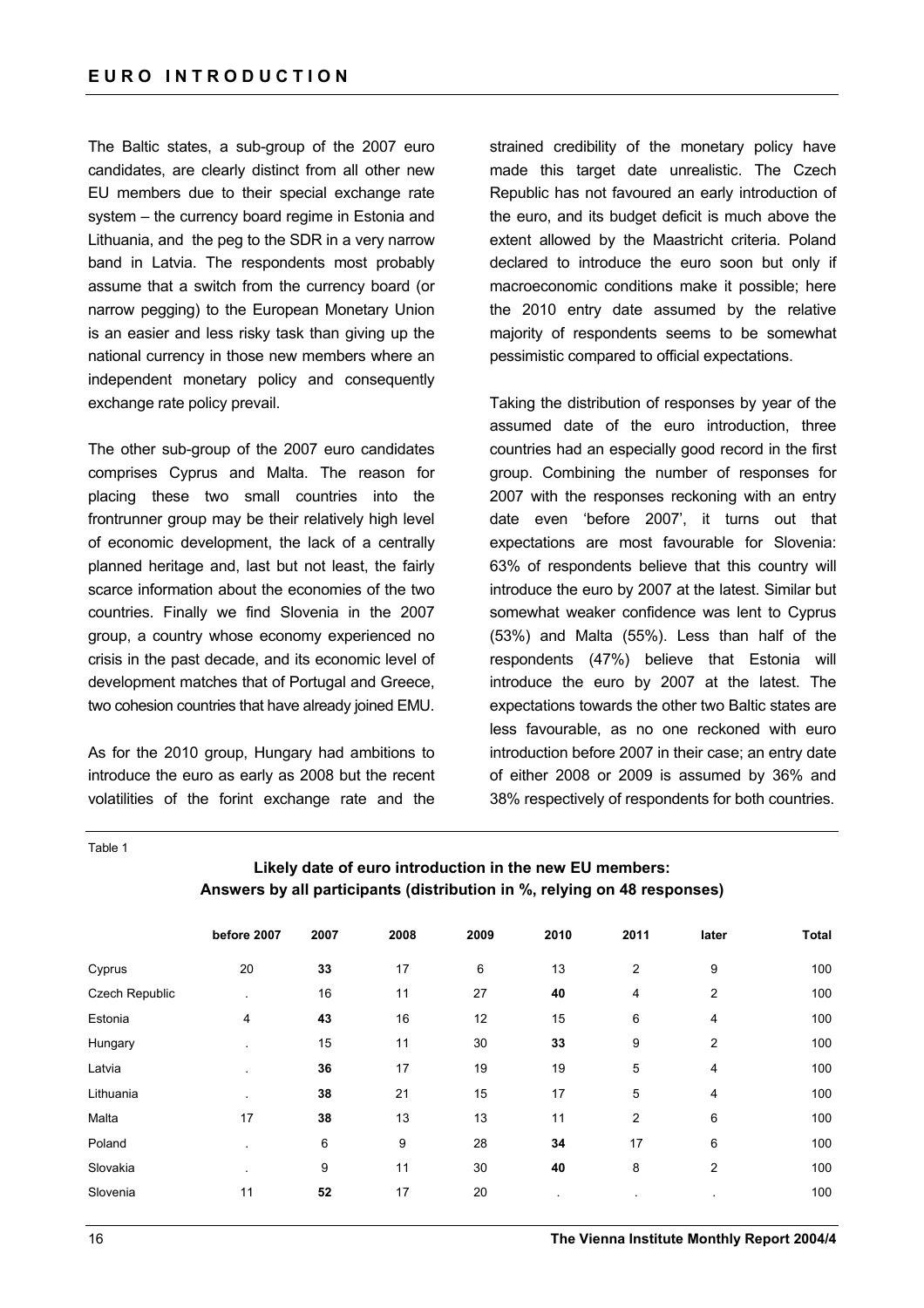In the 2010 entry date group the bulk of responses fell on 2009 and 2010. The percentage of respondents indicating one of these two years as the most likely entry date was 70% in the case of Slovakia, 67% for the Czech Republic, 63% for Hungary and 62% for Poland.

The respondents were allocated in three groups according to their professional background: business affiliation (12 responses), government (11) and research affiliation (19). Comparing the

deviations in the expected dates of euro introduction (Tables 2 to 4) it is remarkable that the respondents with business affiliation were typically more optimistic than the average. The share of persons assuming an entry date of 2007 or even earlier in the case of the six first-group countries was much higher than in the whole sample. Among the 'laggards' group, Hungary's entry was put a year earlier (2009), and for none of the new members a date later than 2011 was forecast for the euro introduction. Compared to the

Table 2

**Likely date of euro introduction in the new EU members: Answers by participants of business affiliation (distribution in %, relying on 12 responses)** 

|                | before 2007 | 2007 | 2008    | 2009      | 2010 | 2011 | later                | <b>Total</b> |
|----------------|-------------|------|---------|-----------|------|------|----------------------|--------------|
| Cyprus         | 9           | 55   | 27      | 0         | 9    |      | $\ddot{\phantom{a}}$ | 100          |
| Czech Republic |             | 9    | 27      | 9         | 46   | 9    |                      | 100          |
| Estonia        | 8           | 50   | 8       | 9         | 25   |      |                      | 100          |
| Hungary        |             | 9    | 25      | 33        | 25   | 8    |                      | 100          |
| Latvia         |             | 50   |         | 25        | 25   |      |                      | 100          |
| Lithuania      |             | 50   | $\cdot$ | 25        | 25   |      |                      | 100          |
| Malta          | 9           | 73   | 18      | $\bullet$ |      |      | $\bullet$            | 100          |
| Poland         |             | 8    | 9       | 25        | 50   | 8    |                      | 100          |
| Slovakia       |             | 8    | 17      | 25        | 42   | 8    |                      | 100          |
| Slovenia       | 17          | 67   |         | 17        |      |      | $\bullet$            | 100          |

Table 3

#### **Likely date of euro introduction in the new EU members:**

**Answers by participants of government affiliation (distribution in %, relying on 11 responses)** 

|                | before 2007 | 2007 | 2008                     | 2009 | 2010    | 2011 | later                    | <b>Total</b> |
|----------------|-------------|------|--------------------------|------|---------|------|--------------------------|--------------|
| Cyprus         | 10          | 40   | $\blacksquare$           | 10   | 20      |      | 20                       | 100          |
| Czech Republic |             | 10   | 10                       | 60   | 20      |      |                          | 100          |
| Estonia        |             | 37   | 9                        | 27   | 9       | 9    | 9                        | 100          |
| Hungary        |             | 10   | $\overline{\phantom{a}}$ | 50   | 20      | 20   |                          | 100          |
| Latvia         |             | 28   | 18                       | 18   | 18      | 9    | 9                        | 100          |
| Lithuania      |             | 28   | 18                       | 18   | 18      | 9    | 9                        | 100          |
| Malta          | 20          | 30   | 10                       | 20   | 10      |      | 10                       | 100          |
| Poland         |             |      |                          | 50   | 10      | 20   | 20                       | 100          |
| Slovakia       |             |      | $\overline{\phantom{a}}$ | 46   | 36      | 18   |                          | 100          |
| Slovenia       |             | 55   | 18                       | 27   | $\cdot$ |      | $\overline{\phantom{a}}$ | 100          |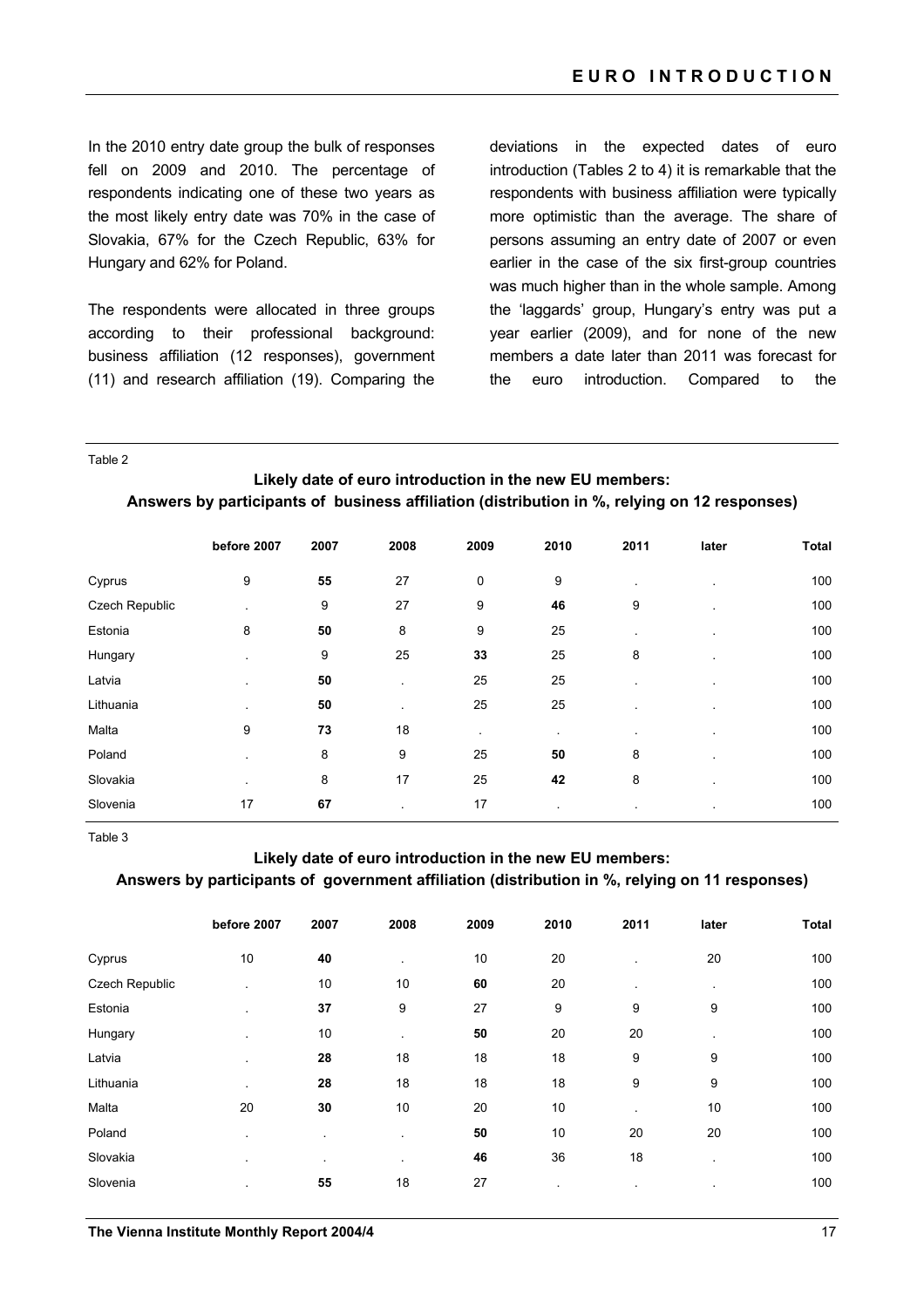Table 4

## **Likely date of euro introduction in the new EU members: Answers by participants of research affiliation (distribution in %, relying on 19 responses)**

|                | before 2007 | 2007 | 2008 | 2009 | 2010 | 2011 | later          | <b>Total</b> |
|----------------|-------------|------|------|------|------|------|----------------|--------------|
| Cyprus         | 32          | 26   | 16   | 5    | 11   | 5    | 5              | 100          |
| Czech Republic |             | 32   | 5    | 21   | 37   | 5    |                | 100          |
| Estonia        | 5           | 42   | 32   | 11   | 5    | 5    |                | 100          |
| Hungary        |             | 26   | 11   | 21   | 37   | 5    |                | 100          |
| Latvia         |             | 37   | 26   | 16   | 16   | 5    |                | 100          |
| Lithuania      |             | 42   | 32   | 5    | 16   | 5    |                | 100          |
| Malta          | 21          | 32   | 26   | 5    | 11   | 5    |                | 100          |
| Poland         |             | 10   | 21   | 16   | 37   | 16   |                | 100          |
| Slovakia       |             | 16   | 16   | 26   | 42   |      |                | 100          |
| Slovenia       | 11          | 47   | 26   | 16   |      |      | $\blacksquare$ | 100          |
|                |             |      |      |      |      |      |                |              |

respondents with a business background, persons of government affiliation were less optimistic in the case of the first group of countries but more optimistic concerning the entry date of the secondgroup members. In the case of all four secondgroup countries respondents with government affiliation assume that the entry date will be 2009 and not 2010 as was the relative majority expectation in the whole sample. The biggest subsample, that of the researchers, has one feature

that spectacularly deviates from the average: Cyprus is expected to introduce the euro even before 2007 by the relative majority of the respondents.

## **In retrospect: the results of the 2001 Spring Seminar Consensus**

Three years ago, at wiiw's 2001 Spring Seminar, a survey was made to find out what the participants

#### Table 5

### **2001 Spring Seminar Consensus: assumed EU accession date of EU applicant CEECs: Answers by all participants (distribution in %, relying on 54 responses)**

|                 | 2003           | 2004 | 2005 | 2006 | 2007 | later   | <b>Total</b> |
|-----------------|----------------|------|------|------|------|---------|--------------|
| <b>Bulgaria</b> |                | 3    |      | 9    | 28   | 60      | 100          |
| Czech Republic  | 6              | 41   | 46   | 2    | 5    |         | 100          |
| Estonia         | $\overline{2}$ | 31   | 43   | 6    | 9    | 9       | 100          |
| Hungary         | 11             | 40   | 44   | 5    |      | $\cdot$ | 100          |
| Latvia          | $\overline{2}$ | 13   | 25   | 19   | 28   | 13      | 100          |
| Lithuania       | $\overline{2}$ | 10   | 23   | 23   | 31   | 11      | 100          |
| Poland          | 5              | 30   | 53   | 6    | 2    | 4       | 100          |
| Romania         | $\cdot$        | ٠    |      | 8    | 21   | 71      | 100          |
| Slovakia        | $\overline{2}$ | 21   | 38   | 13   | 23   | 3       | 100          |
| Slovenia        | 13             | 37   | 41   | 6    | 3    |         | 100          |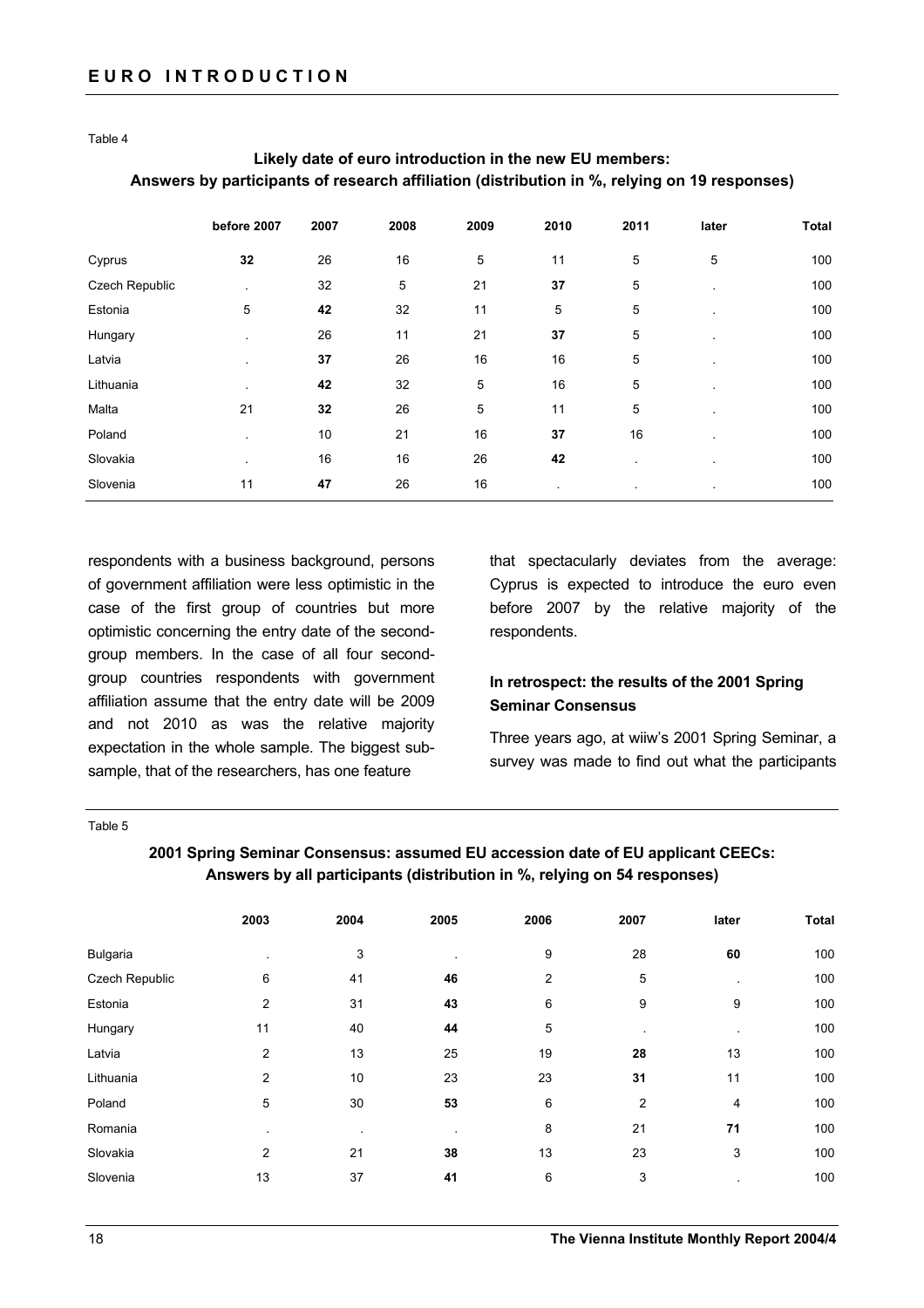thought about the EU candidate countries' likely accession date. Looking at these results now, the Spring Seminar participants proved to be fairly good forecasters.

The relative majority of the 2001 Spring Seminar participants divided the EU candidate countries into three groups (see Table 5). Six countries – the Czech Republic, Estonia, Hungary, Poland, Slovakia and Slovenia – were expected to join the EU in the year 2005. If we take into consideration that the actual date of accession, 1 May 2004, is nearly as close to 1 January 2004 as to 1 January 2005, the assumptions for these six countries were nearly a direct hit. Two Baltic states, Latvia and Lithuania, were expected to join later, in 2007; here the respondents proved to be too pessimistic. The assumed EU accession date for Bulgaria and Romania (later than 2007) may still turn out to be true, especially as regards Romania.

In three years from now it will already be clear whether or not the 2004 assumptions have been realistic, at least as concerns the six countries whose accession to the EMU is expected to take place in 2007.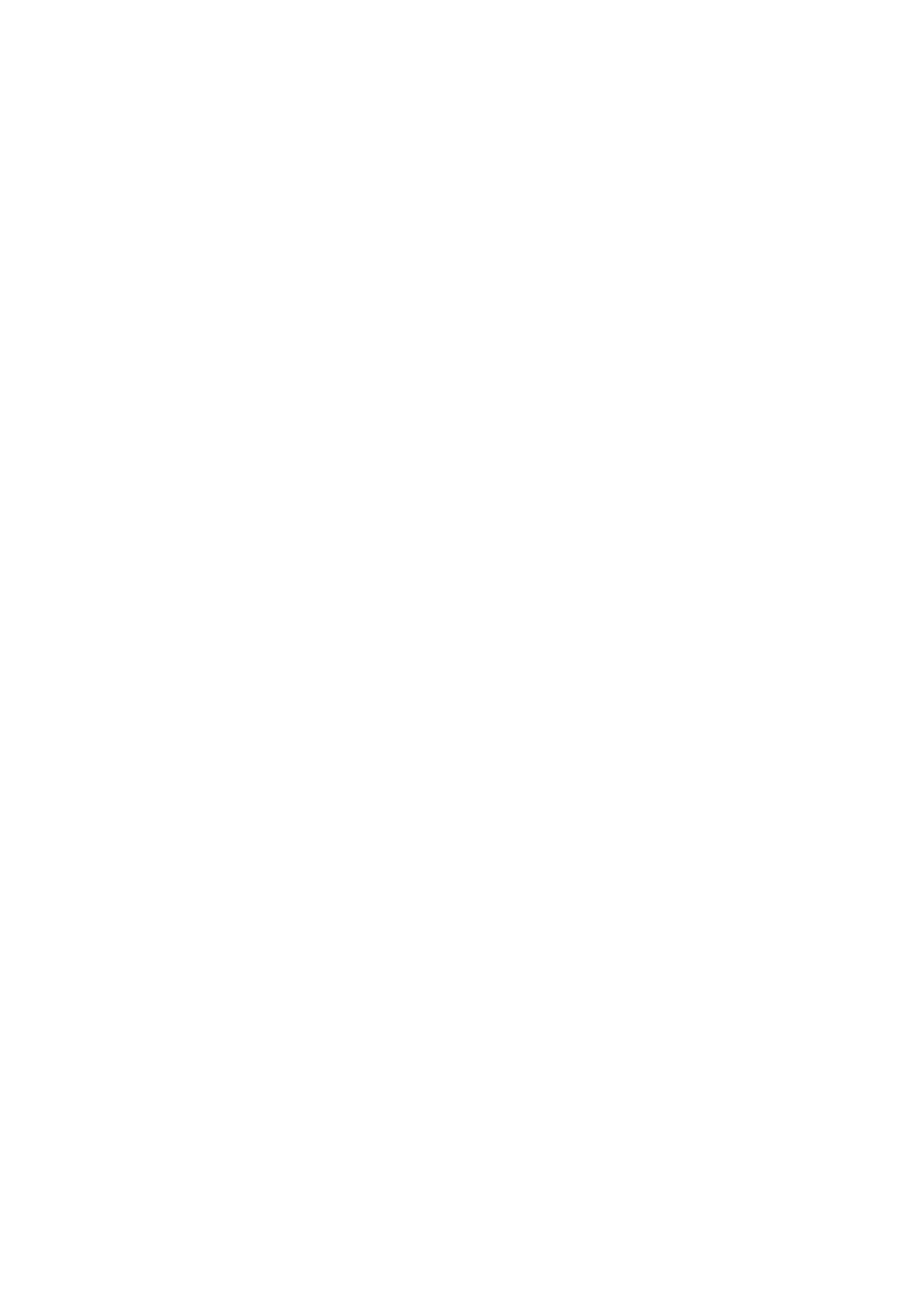## **CONVENTIONAL SIGNS AND ABBREVIATIONS**

used in the following section on monthly statistical data

|                            | data not available                                                                                                              |
|----------------------------|---------------------------------------------------------------------------------------------------------------------------------|
| $\%$                       | per cent                                                                                                                        |
| <b>CMPY</b><br><b>CCPY</b> | change in % against corresponding month of previous year<br>change in % against cumulated corresponding period of previous year |
|                            | (e.g., under the heading 'March': January-March of the current year against January-March<br>of the preceding year)             |
| 3MMA                       | 3-month moving average, change in % against previous year.                                                                      |
| <b>CPI</b>                 | consumer price index                                                                                                            |
| <b>PM</b>                  | change in % against previous month                                                                                              |
| PPI                        | producer price index                                                                                                            |
| p.a.                       | per annum                                                                                                                       |
| mn                         | million                                                                                                                         |
| bn                         | billion                                                                                                                         |
| <b>BGN</b>                 | Bulgarian lev (1 BGN = 1000 BGL)                                                                                                |
| <b>CZK</b>                 | Czech koruna                                                                                                                    |
| <b>ECU</b>                 | European currency unit                                                                                                          |
| <b>EUR</b>                 | Euro, from 1 January 1999                                                                                                       |
| <b>HRK</b>                 | Croatian kuna                                                                                                                   |
| <b>HUF</b>                 | Hungarian forint                                                                                                                |
| <b>PLN</b>                 | Polish zloty                                                                                                                    |
| <b>ROL</b>                 | Romanian leu                                                                                                                    |
| <b>RUB</b>                 | Russian rouble (1 RUB = 1000 RUR)                                                                                               |
| <b>SIT</b>                 | Slovenian tolar                                                                                                                 |
| <b>SKK</b>                 | Slovak koruna                                                                                                                   |
| <b>UAH</b>                 | Ukrainian hryvnia                                                                                                               |
| <b>USD</b>                 | US dollar                                                                                                                       |
| M0                         | currency outside banks                                                                                                          |
| M1                         | $MO +$ demand deposits                                                                                                          |
| M <sub>2</sub>             | $M1 + quasi-money$                                                                                                              |

Sources of statistical data: National statistical offices and central banks; wiiw estimates.

*Please note: wiiw* Members have **free online access** to the wiiw Monthly Database Eastern Europe. To receive your personal password, please go to http://mdb.wiiw.ac.at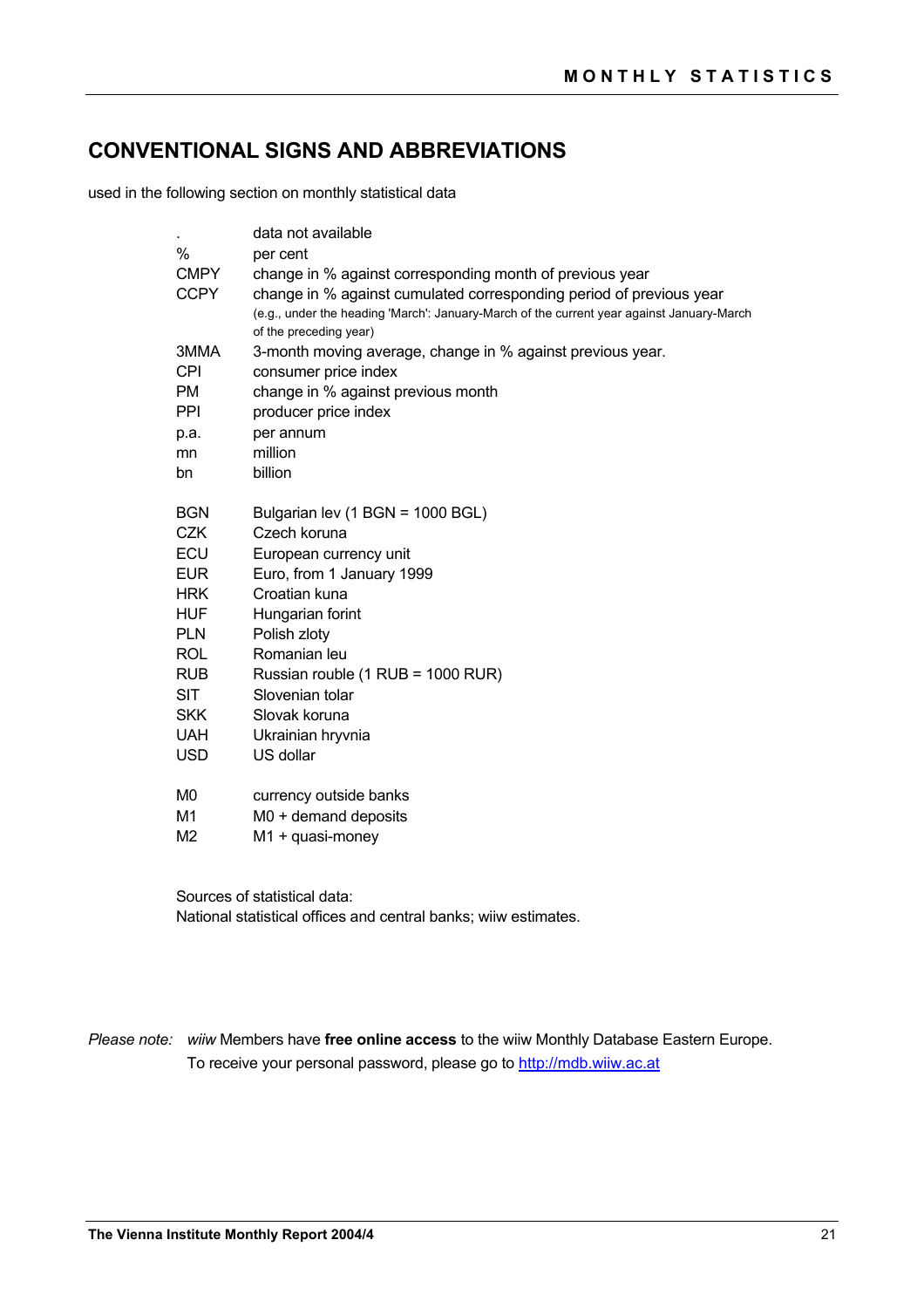## **B U L G A R I A: Selected monthly data on the economic situation 2002 to 2004**

|                                                    |                 |         |         |         |          |         |        |         |         |         |         |         |         |         |          | (updated end of Mar 2004) |       |
|----------------------------------------------------|-----------------|---------|---------|---------|----------|---------|--------|---------|---------|---------|---------|---------|---------|---------|----------|---------------------------|-------|
|                                                    |                 | 2002    |         | 2003    |          |         |        |         |         |         |         |         |         |         |          | 2004                      |       |
|                                                    |                 | Nov     | Dec     | Jan     | Feb      | Mar     | Apr    | May     | Jun     | Jul     | Aug     | Sep     | Oct     | Nov     | Dec      | Jan                       | Feb   |
| <b>PRODUCTION</b>                                  |                 |         |         |         |          |         |        |         |         |         |         |         |         |         |          |                           |       |
| Industry, total <sup>1)</sup>                      | real. CMPY      | 9.9     | 4.0     | 18.9    | 15.4     | 23.3    | 11.5   | 9.3     | 14.9    | 12.7    | 10.1    | 15.6    | 17.6    | 11.0    | 23.0     | 13.8                      |       |
| Industry, total <sup>1)</sup>                      | real, CCPY      | 4.7     | 4.6     | 18.9    | 17.1     | 19.3    | 17.3   | 15.6    | 15.5    | 15.1    | 14.4    | 14.6    | 14.9    | 14.5    | 15.3     | 13.8                      |       |
| Industry, total                                    | real, 3MMA      | 6.4     | 10.4    | 12.1    | 19.3     | 16.8    | 14.7   | 12.0    | 12.3    | 12.6    | 12.8    | 14.5    | 14.6    | 17.2    | 16.0     |                           |       |
|                                                    |                 |         |         |         |          |         |        |         |         |         |         |         |         |         |          |                           |       |
| <b>LABOUR</b>                                      |                 |         |         |         |          |         |        |         |         |         |         |         |         |         |          |                           |       |
| Employees total                                    | th. persons     | 1919    | 1911    | 1947    | 1992     | 2017    | 2044   | 2055    | 2069    | 2076    | 2067    | 2063    | 2050    | 2034    | 2005     |                           |       |
| Employees in industry                              | th. persons     | 650     | 642     | 668     | 673      | 674     | 676    | 673     | 676     | 675     | 671     | 669     | 664     | 661     | 652      |                           |       |
| Unemployment, end of period                        | th. persons     | 624.9   | 602.5   | 646.8   | 611.7    | 581.3   | 552.0  | 528.7   | 506.4   | 489.3   | 480.9   | 472.6   | 476.3   | 489.6   | 500.7    | 537.1                     | 527.3 |
| Unemployment rate <sup>2)</sup>                    | %               | 16.9    | 16.3    | 17.5    | 16.5     | 15.7    | 14.9   | 14.3    | 13.7    | 13.2    | 13.0    | 12.8    | 12.9    | 13.2    | 13.5     | 14.5                      | 14.2  |
| Labour productivity, industry <sup>1)</sup>        | <b>CCPY</b>     | 2.4     | 2.2     | 15.9    | 13.5     | 15.3    | 13.2   | 11.7    | 11.5    | 11.1    | 10.5    | 10.9    | 11.3    | 11.1    | 12.0     |                           |       |
| Unit labour costs, exch.r. adj.(EUR) <sup>1)</sup> | <b>CCPY</b>     | 1.4     | 1.5     | $-9.9$  | $-9.1$   | $-10.0$ | $-8.4$ | $-7.2$  | $-6.9$  | $-6.6$  | $-6.2$  | $-6.3$  | $-6.6$  | $-6.1$  | $-6.7$   |                           |       |
| <b>WAGES, SALARIES</b>                             |                 |         |         |         |          |         |        |         |         |         |         |         |         |         |          |                           |       |
| Total economy, gross                               | <b>BGN</b>      | 272.0   | 282.0   | 264.0   | 259.0    | 274.0   | 272.0  | 280.0   | 274.0   | 276.0   | 273.0   | 286.0   | 276.0   | 286.0   | 302.0    |                           |       |
| Total economy, gross                               | real, CMPY      | 3.4     | 0.6     | 3.4     | 2.5      | 3.5     | 3.5    | 2.3     | 2.1     | 1.3     | $-0.5$  | 1.4     | $-1.5$  | 0.1     | 1.4      |                           |       |
| Total economy, gross                               | <b>USD</b>      | 139     | 147     | 143     | 143      | 151     | 151    | 166     | 163     | 160     | 155     | 164     | 165     | 171     | 190      |                           |       |
| Total economy, gross                               | <b>EUR</b>      | 139     | 144     | 135     | 132      | 140     | 139    | 143     | 140     | 141     | 140     | 146     | 141     | 146     | 154      |                           |       |
| Industry, gross                                    | <b>USD</b>      | 140     | 147     | 146     | 146      | 158     | 152    | 165     | 171     | 163     | 158     | 167     | 169     | 175     | 189      |                           |       |
| <b>PRICES</b>                                      |                 |         |         |         |          |         |        |         |         |         |         |         |         |         |          |                           |       |
| Consumer                                           | PM              | 0.2     | 1.2     | 0.7     | 0.1      | 0.4     | 0.3    | $-0.6$  | $-2.2$  | 0.9     | 0.8     | 0.9     | 0.7     | 1.8     | 1.8      | 1.4                       | 0.3   |
| Consumer                                           | <b>CMPY</b>     | 3.2     | 3.8     | 1.7     | 0.2      | $-0.2$  | 0.2    | 1.7     | 1.2     | 2.0     | 3.5     | 3.6     | 3.3     | 5.1     | 5.6      | 6.4                       | 6.6   |
| Consumer                                           | <b>CCPY</b>     | 6.0     | 5.8     | 1.7     | 1.0      | 0.6     | 0.5    | 0.8     | 0.8     | 1.0     | 1.3     | 1.6     | 1.7     | 2.0     | 2.3      | 6.4                       | 6.5   |
| Producer, in industry <sup>1)</sup>                | PM              | $-0.5$  | 1.4     | 1.8     | 1.4      | 1.0     | $-3.6$ | $-1.1$  | 1.2     | 0.4     | 0.8     | 0.7     | 0.9     | 0.2     | 0.9      | 0.7                       |       |
| Producer, in industry <sup>1)</sup>                | <b>CMPY</b>     | 2.9     | 6.3     | 7.7     | 8.0      | 8.0     | 3.1    | 2.6     | 4.3     | 4.3     | 4.5     | 3.9     | 4.3     | 5.0     | 4.4      | 3.4                       |       |
| Producer, in industry <sup>1)</sup>                | <b>CCPY</b>     | 0.8     | 1.3     | 7.7     | 7.9      | 7.9     | 6.7    | 5.9     |         |         | 5.3     | 5.1     | 5.1     | 5.0     | 5.0      |                           |       |
|                                                    |                 |         |         |         |          |         |        |         | 5.6     | 5.4     |         |         |         |         |          | 3.4                       |       |
| <b>RETAIL TRADE</b>                                |                 |         |         |         |          |         |        |         |         |         |         |         |         |         |          |                           |       |
| Turnover                                           | real, CCPY      |         | 1.6     |         |          | 2.1     |        |         | 3.0     |         |         | 3.8     |         |         |          |                           |       |
| <b>FOREIGN TRADE</b> <sup>3)4)</sup>               |                 |         |         |         |          |         |        |         |         |         |         |         |         |         |          |                           |       |
| Exports total (fob), cumulated                     | EUR mn          | 5586    | 6063    | 531     | 1034     | 1633    | 2173   | 2685    | 3247    | 3870    | 4412    | 4999    | 5602    | 6144    | 6663     | 500                       |       |
| Imports total (cif), cumulated                     | EUR mn          | 7542    | 8411    | 649     | 1315     | 2083    | 2940   | 3778    | 4536    | 5406    | 6146    | 6928    | 7823    | 8709    | 9601     | 709                       |       |
| Trade balance, cumulated                           | EUR mn          | $-1956$ | $-2348$ | $-118$  | $-281$   | $-450$  | $-767$ | $-1093$ | $-1289$ | $-1537$ | $-1734$ | $-1929$ | $-2221$ | $-2565$ | $-2938$  | $-208$                    |       |
| <b>FOREIGN FINANCE</b>                             |                 |         |         |         |          |         |        |         |         |         |         |         |         |         |          |                           |       |
| Current account, cumulated <sup>b)</sup>           | EUR mn          | $-506$  | $-812$  | $-159$  | $-304$   | $-391$  | $-756$ | $-966$  | $-939$  | $-913$  | $-778$  | $-783$  | $-973$  | $-1237$ | $-1510$  |                           |       |
| <b>EXCHANGE RATE</b>                               |                 |         |         |         |          |         |        |         |         |         |         |         |         |         |          |                           |       |
| BGN/USD, monthly average                           | nominal         | 1.953   | 1.924   | 1.842   | 1.816    | 1.810   | 1.804  | 1.684   | 1.677   | 1.720   | 1.756   | 1.745   | 1.673   | 1.672   | 1.593    | 1.550                     | 1.547 |
| BGN/EUR, monthly average                           | nominal         | 1.956   | 1.956   | 1.956   | 1.956    | 1.956   | 1.956  | 1.956   | 1.956   | 1.956   | 1.956   | 1.956   | 1.956   | 1.956   | 1.956    | 1.956                     | 1.956 |
| BGN/USD, calculated with CPI6                      | real, Jan98=100 | 95.0    | 92.2    | 88.0    | 87.3     | 87.3    | 86.5   | 81.1    | 82.8    | 84.2    | 85.6    | 84.5    | 80.4    | 78.7    | 73.6     | 70.6                      | 70.2  |
| BGN/USD, calculated with PPI <sup>6)</sup>         | real, Jan98=100 | 87.4    | 84.8    | 81.2    | 80.4     | 81.4    | 81.5   | 76.9    | 76.4    | 77.9    | 79.0    | 78.3    | 74.8    | 74.3    | 70.5     | 68.1                      |       |
| BGN/EUR, calculated with CPI6)                     | real, Jan98=100 | 85.9    | 85.1    | 84.7    | 84.9     | 84.9    | 84.8   |         | 87.3    | 86.5    | 86.0    | 85.5    | 84.9    | 83.5    | 82.3     | 81.1                      | 80.9  |
| BGN/EUR, calculated with PPI <sup>6)</sup>         |                 |         |         |         |          |         |        | 85.3    |         |         |         |         |         |         |          |                           |       |
|                                                    | real, Jan98=100 | 79.6    | 78.6    | 77.7    | 76.9     | 76.3    | 78.8   | 79.4    | 78.3    | 78.0    | 77.6    | 77.0    | 76.4    | 76.3    | 75.6     | 75.1                      |       |
| <b>DOMESTIC FINANCE</b>                            |                 |         |         |         |          |         |        |         |         |         |         |         |         |         |          |                           |       |
| $MO$ , end of period <sup>7)</sup>                 | <b>BGN</b> mn   | 2987    | 3335    | 3113    | 3132     | 3088    | 3200   | 3248    | 3356    | 3483    | 3616    | 3624    | 3569    | 3559    | 3874     | 3718                      | 3718  |
| M <sub>1</sub> , end of period <sup>7</sup>        | <b>BGN</b> mn   | 4934    | 5542    | 5141    | 5235     | 5087    | 5272   | 5371    | 5583    | 5789    | 6054    | 6061    | 6046    | 6132    | 6801     | 6515                      | 6542  |
| Broad money, end of period <sup>7</sup>            | BGN mn          | 13241   | 13967   | 13739   | 13933    | 13812   | 14062  | 14095   | 14515   | 14973   | 15445   | 15450   | 16110   | 15970   | 16822    | 16786                     |       |
| Broad money, end of period                         | <b>CMPY</b>     | 15.6    | 12.4    | 11.5    | 12.9     | 11.7    | 12.9   | 15.5    | 19.3    | 19.6    | 20.6    | 19.8    | 23.5    | 20.6    | 20.4     | 22.2                      |       |
| BNB base rate (p.a.), end of period                | %               | 3.8     | 3.3     | 2.5     | 2.5      | 2.6     | 3.0    | 3.0     | 2.5     | 2.5     | 2.6     | 2.6     | 2.6     | 2.6     | 2.9      | 2.5                       | 2.4   |
| BNB base rate (p.a.), end of period <sup>8)</sup>  | real, %         | 0.9     | $-2.7$  | $-4.8$  | $-5.1$   | $-5.1$  | $-0.1$ | 0.4     | $-1.7$  | $-1.7$  | $-1.8$  | -1.2    | $-1.6$  | $-2.2$  | $-1.5$   | $-0.8$                    |       |
| <b>BUDGET</b>                                      |                 |         |         |         |          |         |        |         |         |         |         |         |         |         |          |                           |       |
| Central gov.budget balance, cum.                   | <b>BGN</b> mn   | 697.8   | 3.4     | $-85.7$ | $-132.8$ | 90.8    | 284.0  | 609.7   | 577.7   | 612.4   | 656.7   | 758.5   | 851.1   | 732.2   | $-110.6$ | $-65.1$                   |       |
|                                                    |                 |         |         |         |          |         |        |         |         |         |         |         |         |         |          |                           |       |

1) According to new calculation for industrial output and prices.

2) Ratio of unemployed to the economically active.

3) Based on cumulated national currency and converted with the average exchange rate.

4) Cumulation starting January and ending December each year.

5) Based on national currency and converted with the exchange rate.

6) Adjusted for domestic and foreign (US resp. EU) inflation. Values less than 100 mean real appreciation.

7) According to International Accounting Standards.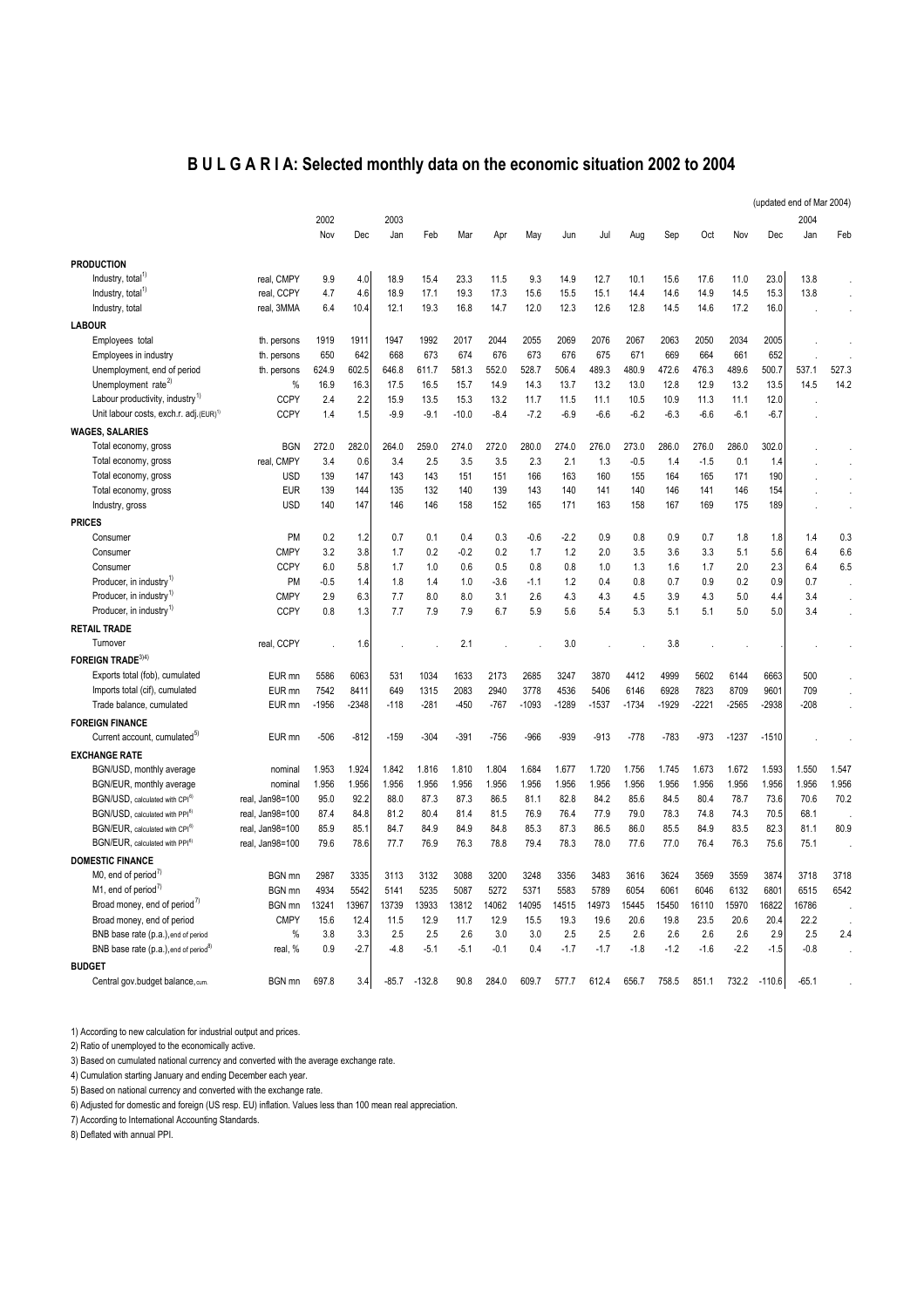### **C R O A T I A: Selected monthly data on the economic situation 2002 to 2004**

|                                                     |                        |         |         |        |        |         |               |                                                                                                |         |               |         |         |               |         |         | (updated end of Mar 2004) |         |
|-----------------------------------------------------|------------------------|---------|---------|--------|--------|---------|---------------|------------------------------------------------------------------------------------------------|---------|---------------|---------|---------|---------------|---------|---------|---------------------------|---------|
|                                                     |                        | 2002    |         | 2003   |        |         |               |                                                                                                |         |               |         |         |               |         |         | 2004                      |         |
|                                                     |                        | Nov     | Dec     | Jan    | Feb    | Mar     | Apr           | May                                                                                            | Jun     | Jul           | Aug     | Sep     | Oct           | Nov     | Dec     | Jan                       | Feb     |
| <b>PRODUCTION</b>                                   |                        |         |         |        |        |         |               |                                                                                                |         |               |         |         |               |         |         |                           |         |
| Industry, total <sup>1</sup>                        | real, CMPY             | 9.9     | 8.3     | 0.7    | 6.9    | 6.0     | 8.2           | 6.2                                                                                            | 7.0     | 4.4           | 3.1     | 2.9     | 2.2           | $-0.4$  | 2.2     | -1.5                      | 7.2     |
| Industry, total <sup>1)</sup>                       | real, CCPY             | 5.2     | 5.5     | 0.7    | 3.8    | 4.6     | 5.5           | 5.7                                                                                            | 5.9     | 5.7           | 5.3     | 5.0     | 4.7           | 4.2     | 4.0     | $-1.5$                    | 3.0     |
| Industry, total <sup>1)</sup>                       | real, 3MMA             | 9.2     | 6.4     | 5.3    | 4.6    | 7.0     | 6.8           | 7.1                                                                                            | 5.8     | 4.8           | 3.5     | 2.7     | 1.6           | 1.3     | 0.1     | 2.7                       |         |
| Construction, total, effect.work.time <sup>1)</sup> | real, CMPY             | 10.8    | 15.2    | 9.6    | 17.8   | 28.2    | 26.9          | 30.9                                                                                           | 29.3    | 24.3          | 17.6    | 26.9    | 20.3          | 17.5    | 23.9    |                           |         |
| <b>LABOUR</b>                                       |                        |         |         |        |        |         |               |                                                                                                |         |               |         |         |               |         |         |                           |         |
| Employment total                                    | th. persons            | 1361.8  | 1351.4  | 1343.0 | 1337.4 | 1338.8  | 1351.2        | 1360.2                                                                                         | 1372.6  | 1381.8        | 1382.2  | 1373.9  | 1366.4        | 1360.2  | 1349.5  | 1339.2                    |         |
| Employees in industry                               | th. persons            | 278.8   | 276.2   | 275.4  | 274.0  | 273.5   | 273.5         | 273.6                                                                                          | 274.0   | 274.0         | 273.8   | 273.6   | 273.5         | 272.6   | 270.6   | 268.4                     |         |
| Unemployment, end of period                         | th. persons            | 369.7   | 366.2   | 367.1  | 362.6  | 355.8   | 345.3         | 330.9                                                                                          | 319.7   | 314.2         | 306.6   | 307.4   | 312.3         | 317.0   | 318.7   | 325.0                     |         |
| Unemployment rate <sup>2)</sup>                     | %                      | 21.4    | 21.3    | 21.5   | 21.3   | 21.0    | 20.4          | 19.6                                                                                           | 18.9    | 18.5          | 18.2    | 18.3    | 18.6          | 18.9    | 19.1    | 19.5                      |         |
| Labour productivity, industry <sup>1)</sup>         | <b>CCPY</b>            | 9.5     | 9.9     | 4.2    | 7.3    | 8.0     | 8.8           | 8.9                                                                                            | 9.1     | 8.8           | 8.4     | 8.1     | 7.8           | 7.3     | 7.1     | 1.9                       |         |
| Unit labour costs, exch.r. adj.(EUR) <sup>1)</sup>  | <b>CCPY</b>            | $-1.6$  | $-1.8$  | 4.0    | 0.2    | $-1.7$  | $-3.3$        | $-4.3$                                                                                         | $-4.5$  | $-4.3$        | $-4.2$  | $-3.8$  | $-3.6$        | $-3.7$  | $-3.6$  |                           |         |
| <b>WAGES, SALARIES</b>                              |                        |         |         |        |        |         |               |                                                                                                |         |               |         |         |               |         |         |                           |         |
| Total economy, gross                                | <b>HRK</b>             | 5687    | 5498    | 5527   | 5375   | 5475    | 5541          | 5671                                                                                           | 5705    | 5694          | 5587    | 5558    | 5711          | 5807    | 5793    |                           |         |
| Total economy, gross                                | real, CMPY             | 4.8     | 4.9     | 5.7    | 5.3    | 2.5     | 1.9           | 1.6                                                                                            | 4.5     | 2.7           | 1.3     | 3.0     | 3.0           | 0.3     | 3.6     |                           |         |
| Total economy, gross                                | <b>USD</b>             | 762     | 753     | 780    | 764    | 771     | 795           | 866                                                                                            | 885     | 864           | 829     | 829     | 880           | 893     | 926     |                           |         |
| Total economy, gross                                | <b>EUR</b>             | 762     | 741     | 737    | 709    | 714     | 734           | 752                                                                                            | 757     | 759           | 743     | 741     | 752           | 763     | 755     |                           |         |
| Industry, gross                                     | <b>USD</b>             | 708     | 692     | 720    | 697    | 705     | 730           | 805                                                                                            | 820     | 810           | 755     | 773     | 814           | 804     | 860     |                           |         |
| <b>PRICES</b>                                       |                        |         |         |        |        |         |               |                                                                                                |         |               |         |         |               |         |         |                           |         |
| Consumer                                            | PM                     | 0.2     | 0.4     | 0.5    | 0.2    | 0.5     | $-0.3$        | 0.3                                                                                            | $-0.4$  | 0.1           | 0.1     | 0.2     | 0.0           | 0.2     | 0.3     | 1.0                       | $-0.1$  |
| Consumer                                            | <b>CMPY</b>            | 1.9     | 1.9     | 1.4    | 1.7    | 2.2     | 1.6           | 1.4                                                                                            | 1.6     | 2.0           | 2.2     | 2.0     | 1.8           | 1.8     | 1.7     | 2.1                       | 1.8     |
| Consumer                                            | <b>CCPY</b>            | 1.7     | 1.7     | 1.4    | 1.5    | 1.7     | 1.7           | 1.6                                                                                            | 1.6     | 1.7           | 1.7     | 1.8     | 1.8           | 1.8     | 1.8     | 2.1                       | 2.0     |
| Producer, in industry                               | PM                     | $-0.6$  | $-0.1$  | 0.5    | 0.4    | 0.8     | $-0.9$        | $-0.8$                                                                                         | 0.2     | 0.2           | 0.5     | $-0.4$  | 0.2           | 0.3     | 0.0     | 0.3                       | $-0.3$  |
| Producer, in industry                               | <b>CMPY</b>            | 1.5     | 2.3     | 2.9    | 2.7    | 4.7     | 2.8           | 1.8                                                                                            | 1.7     | 1.4           | 2.0     | 1.2     | 0.0           | 0.9     | 1.0     | 0.8                       | 0.1     |
| Producer, in industry                               | <b>CCPY</b>            | $-0.6$  | $-0.4$  | 2.9    | 2.8    | 3.4     | 3.3           | 3.0                                                                                            | 2.8     | 2.5           | 2.5     | 2.4     | 2.1           | 2.0     | 1.9     | 0.8                       | 0.5     |
| <b>RETAIL TRADE</b>                                 |                        |         |         |        |        |         |               |                                                                                                |         |               |         |         |               |         |         |                           |         |
| Turnover                                            | real, CMPY             | 10.8    | 9.8     | 7.5    | 8.6    | 1.1     | 13.3          | 6.5                                                                                            | 5.2     | 0.7           | $-1.7$  | 1.1     | 0.2           | $-1.0$  | 3.8     |                           |         |
| Turnover                                            | real, CCPY             | 12.7    | 12.5    | 7.5    | 8.0    | 5.7     | 7.6           | 7.3                                                                                            | 7.0     | 6.1           | 5.2     | 4.7     | 4.2           | 3.8     | 3.7     |                           |         |
| FOREIGN TRADE <sup>3)4)</sup>                       |                        |         |         |        |        |         |               |                                                                                                |         |               |         |         |               |         |         |                           |         |
| Exports total (fob), cumulated                      | EUR mn                 | 4719    | 5187    | 379    | 904    | 1364    | 1761          | 2215                                                                                           | 2696    | 3183          | 3565    | 4002    | 4592          | 5032    | 5449    | 407                       |         |
| Imports total (cif), cumulated                      | EUR mn                 | 10388   | 11324   | 715    | 1681   | 2752    | 3858          | 4993                                                                                           | 5982    | 7203          | 8076    | 9176    | 10316         | 11424   | 12538   | 775                       |         |
| Trade balance, cumulated                            | EUR mn                 | -5668   | $-6137$ | $-335$ | -777   | $-1388$ | -2097         | $-2779$                                                                                        | -3286   | $-4020$       | $-4511$ | $-5174$ | $-5724$       | $-6391$ | $-7089$ | $-368$                    |         |
| Exports to EU (fob), cumulated                      | EUR mn                 | 2549    | 2746    | 219    | 477    | 751     | 966           | 1243                                                                                           | 1504    | 1792          | 2011    | 2254    | 2535          | 2784    | 2985    | 209                       |         |
| Imports from EU (cif), cumulated                    | EUR mn                 | 5792    | 6321    | 393    | 952    | 1551    | 2166          | 2849                                                                                           | 3412    | 4148          | 4596    | 5196    | 5827          | 6398    | 7095    | 405                       |         |
| Trade balance with EU, cumulated                    | EUR mn                 | $-3244$ | $-3575$ | -175   | $-475$ | $-800$  | $-1200$       | $-1606$                                                                                        | $-1908$ | $-2356$       | $-2585$ | $-2941$ | -3291         | $-3614$ | $-4110$ | $-195$                    |         |
| <b>FOREIGN FINANCE</b>                              |                        |         |         |        |        |         |               |                                                                                                |         |               |         |         |               |         |         |                           |         |
| Current account, cumulated <sup>5)</sup>            | EUR mn                 |         | $-2026$ |        |        | $-994$  |               |                                                                                                | -2288   |               |         | -472    |               |         |         |                           |         |
| <b>EXCHANGE RATE</b>                                |                        |         |         |        |        |         |               |                                                                                                |         |               |         |         |               |         |         |                           |         |
| HRK/USD, monthly average                            | nominal                | 7.464   | 7.298   | 7.082  | 7.032  | 7.099   | 6.966         | 6.549                                                                                          | 6.443   | 6.591         | 6.737   | 6.701   | 6.487         | 6.503   | 6.253   | 6.094                     | 6.050   |
| HRD/EUR, monthly average                            | nominal                | 7.468   | 7.423   | 7.500  | 7.584  | 7.663   | 7.554         | 7.542                                                                                          | 7.536   | 7.498         | 7.515   | 7.498   | 7.592         | 7.610   | 7.670   | 7.690                     | 7.651   |
| HRK/USD, calculated with CPf <sup>6)</sup>          | real, Jan98=100        | 109.1   | 105.9   | 102.7  | 102.6  | 103.7   | 101.8         | 95.3                                                                                           | 94.3    | 96.4          | 98.8    | 98.4    | 95.1          | 95.0    | 90.9    | 87.7                      | 87.1    |
| HRK/USD, calculated with PPf <sup>6)</sup>          | real, Jan98=100        | 108.1   | 105.6   | 103.9  | 104.5  | 107.4   | 103.0         | 97.5                                                                                           | 96.6    | 98.5          | 100.3   | 100.6   | 97.8          | 97.3    | 94.0    | 91.3                      | 90.9    |
| HRD/EUR, calculated with CPf®                       | real, Jan98=100        | 98.4    | 97.8    | 98.4   | 99.7   | 100.6   | 99.7          | 99.2                                                                                           | 99.6    | 98.9          | 99.3    | 99.1    | 100.5         | 100.6   | 101.4   | 100.7                     | 100.3   |
| HRD/EUR, calculated with PPf <sup>6)</sup>          | real. Jan98=100        | 98.2    | 97.9    | 98.9   | 100.0  | 100.4   | 99.4          | 99.6                                                                                           | 99.3    | 98.6          | 98.5    | 98.7    | 99.8          | 99.8    | 100.5   | 100.5                     | 100.3   |
| <b>DOMESTIC FINANCE</b>                             |                        |         |         |        |        |         |               |                                                                                                |         |               |         |         |               |         |         |                           |         |
| M0, end of period                                   | HRK mn                 | 9348    | 9681    | 9468   | 9605   | 9526    | 9813          | 10078                                                                                          | 10637   | 11294         | 11321   | 10506   | 10262         | 10400   | 10573   |                           |         |
| M1, end of period                                   | HRK mn                 | 29092   | 30870   | 29412  | 29456  | 29512   | 30294         | 32002                                                                                          | 32828   | 34382         | 34044   | 32589   | 32806         | 33295   | 33889   | 32310                     |         |
| Broad money, end of period                          | HRK mn                 | 114261  | 116142  | 116615 | 117209 |         | 118791 117854 | 119105                                                                                         |         | 120022 125023 | 126980  | 126911  | 127072 128718 |         | 128893  | 128858                    |         |
| Broad money, end of period                          | <b>CMPY</b>            | 20.3    | 9.5     | 7.3    | 9.4    | 11.8    | 10.8          | 11.9                                                                                           | 12.6    | 13.9          | 12.3    | 12.0    | 10.7          | 12.7    | 11.0    | 10.5                      | $\cdot$ |
| Discount rate (p.a.), end of period                 | $\%$                   | 4.5     | 4.5     | 4.5    | 4.5    | 4.5     | 4.5           | 4.5                                                                                            | 4.5     | 4.5           | 4.5     | 4.5     | 4.5           | 4.5     | 4.5     | 4.5                       | 4.5     |
| Discount rate (p.a.), end of period'                | real, %                | 3.0     | 2.2     | 1.6    | 1.8    | $-0.2$  | 1.7           | 2.7                                                                                            | 2.8     | 3.1           | 2.5     | 3.3     | 4.5           | 3.6     | 3.5     | 3.7                       | 4.4     |
| <b>BUDGET</b>                                       |                        |         |         |        |        |         |               |                                                                                                |         |               |         |         |               |         |         |                           |         |
| Central gov. budget balance, cum. <sup>8)</sup>     | HRK mn -2723.5 -3500.5 |         |         |        |        |         |               | -649.4 -1625.9 -2718.6 -2837.2 -4007.7 -4021.9 -4432.4 -4012.6 -4114.6 -4496.5 -2066.3 -2186.6 |         |               |         |         |               |         |         |                           |         |
|                                                     |                        |         |         |        |        |         |               |                                                                                                |         |               |         |         |               |         |         |                           |         |

1) In business entities with more than 20 persons employed.

2) Ratio of unemployed to the economically active population.

3) Based on cumulated national currency and converted with the average exchange rate.

4) Cumulation starting January and ending December each year.

5) Calculated from USD to NCU to EUR using the official average exchange rate.

6) Adjusted for domestic and foreign (US resp. EU) inflation. Values less than 100 mean real appreciation.

7) Deflated with annual PPI.

8) Pension payments and social security funds are included.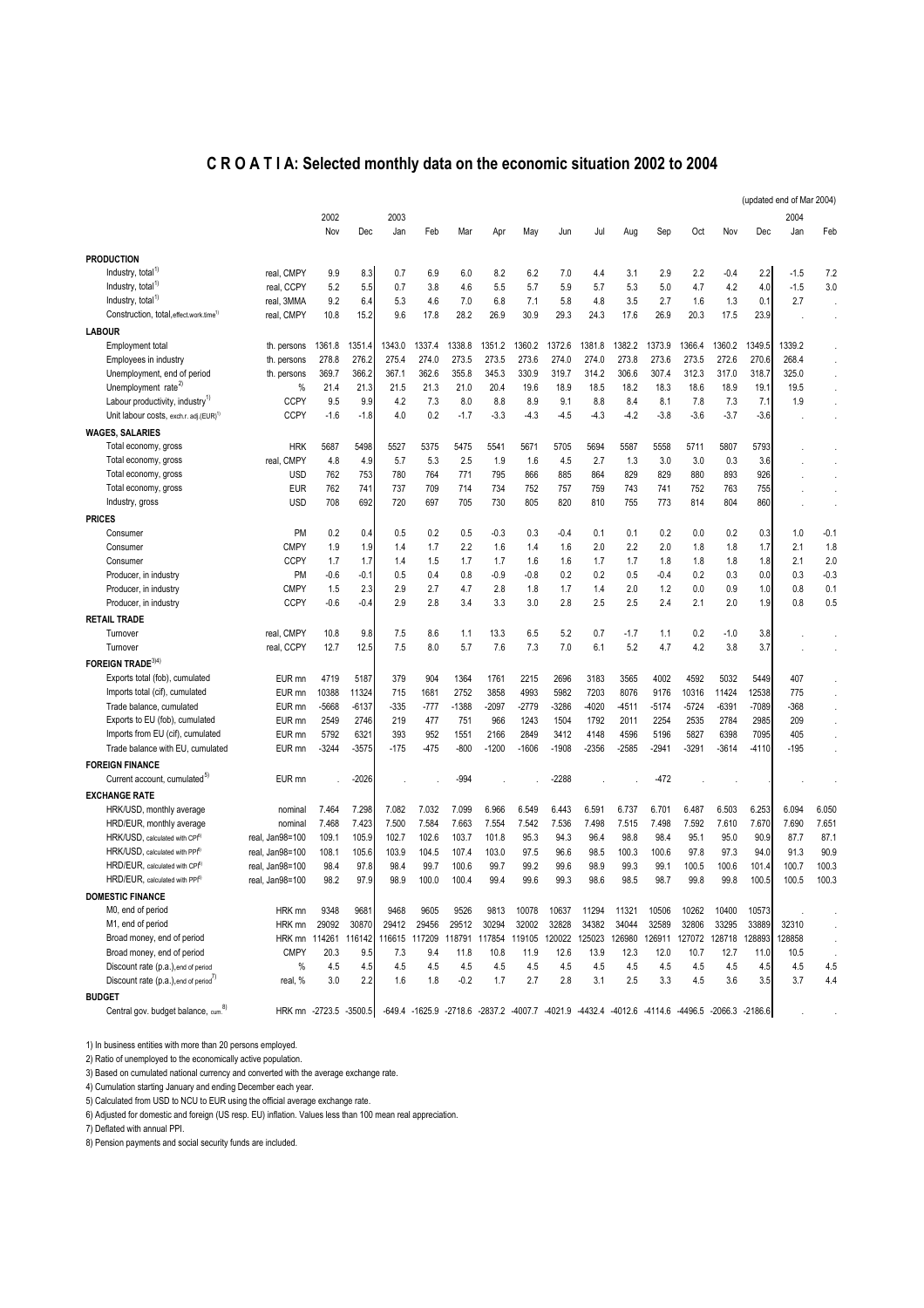### **C Z E C H REPUBLIC: Selected monthly data on the economic situation 2002 to 2004**

|                                                      |                 |          |         |               |        |          |               |         |         |          |          |          |          |         |                | (updated end of Mar 2004) |                      |
|------------------------------------------------------|-----------------|----------|---------|---------------|--------|----------|---------------|---------|---------|----------|----------|----------|----------|---------|----------------|---------------------------|----------------------|
|                                                      |                 | 2002     |         | 2003          |        |          |               |         |         |          |          |          |          |         |                | 2004                      |                      |
|                                                      |                 | Nov      | Dec     | Jan           | Feb    | Mar      | Apr           | May     | Jun     | Jul      | Aug      | Sep      | Oct      | Nov     | Dec            | Jan                       | Feb                  |
|                                                      |                 |          |         |               |        |          |               |         |         |          |          |          |          |         |                |                           |                      |
| <b>PRODUCTION</b>                                    |                 |          |         |               |        |          |               |         |         |          |          |          |          |         |                |                           |                      |
| Industry, total                                      | real, CMPY      | 4.4      | 6.6     | 6.4           | 5.2    | 7.0      | 5.6           | 3.2     | 6.2     | 4.8      | 8.0      | 5.2      | 5.2      | 4.8     | 8.9            | 3.8                       |                      |
| Industry, total                                      | real. CCPY      | 4.7      | 4.8     | 6.4           | 5.8    | 6.2      | 6.1           | 5.5     | 5.6     | 5.5      | 5.8      | 5.7      | 5.7      | 5.6     | 5.8            | 3.8                       |                      |
| Industry, total                                      | real, 3MMA      | 4.7      | 5.7     | 6.1           | 6.2    | 5.9      | 5.3           | 5.0     | 4.7     | 6.3      | 6.0      | 6.0      | 5.1      | 6.2     | 5.7            |                           |                      |
| Construction, total                                  | real, CMPY      | 3.5      | 4.8     | $-2.2$        | $-4.0$ | 2.5      | 3.3           | $-0.9$  | 12.1    | 15.9     | 18.7     | 14.5     | 12.0     | 13.9    | 8.6            | 15.0                      |                      |
| <b>LABOUR</b>                                        |                 |          |         |               |        |          |               |         |         |          |          |          |          |         |                |                           |                      |
| Employees in industry <sup>1)</sup>                  | th. persons     | 1139     | 1130    | 1136          | 1139   | 1139     | 1135          | 1132    | 1125    | 1128     | 1119     | 1110     | 1112     | 1117    | 1111           | 1122                      |                      |
| Unemployment, end of period                          | th. persons     | 489.8    | 514.4   | 539.0         | 538.1  | 528.2    | 509.4         | 496.8   | 501.0   | 520.4    | 525.0    | 529.4    | 522.4    | 521.0   | 542.4          | 569.5                     | 570.8                |
| Unemployment rate <sup>2)</sup>                      | %               | 9.3      | 9.8     | 10.2          | 10.2   | 10.0     | 9.6           | 9.4     | 9.5     | 9.9      | 10.0     | 10.1     | 9.9      | 9.9     | 10.3           | 10.8                      | 10.9                 |
| Labour productivity, industry <sup>1)3)</sup>        | <b>CCPY</b>     | 5.6      | 5.8     | 12.1          | 9.8    | 9.4      | 9.6           | 8.6     | 8.7     | 8.4      | 9.0      | 9.3      | 9.3      | 8.6     | 9 <sub>c</sub> | 4.5                       |                      |
| Unit labour costs, exch.r. adj.(EUR) <sup>1)3)</sup> | <b>CCPY</b>     | 11.6     | 10.8    | $-3.7$        | $-3.3$ | $-3.8$   | $-4.8$        | $-4.3$  | $-4.5$  | $-5.0$   | $-5.7$   | $-6.4$   | $-6.5$   | $-5.8$  | $-6.1$         | $-2.5$                    |                      |
| <b>WAGES, SALARIES</b>                               |                 |          |         |               |        |          |               |         |         |          |          |          |          |         |                |                           |                      |
| Industry, gross <sup>1</sup>                         | CZK             | 17671    | 16861   | 15471         | 14341  | 15207    | 15850         | 16759   | 6413    | 16579    | 15562    | 16011    | 16675    | 18843   | 18053          | 16461                     |                      |
| Industry, gross <sup>1)</sup>                        | real, CMPY      | 3.2      | 7.0     | 6.3           | 4.5    | 5.2      | 5.9           | 5.1     | 6.5     | 5.8      | 3.9      | 8.5      | 5.3      | 5.4     | 5.9            | 3.5                       |                      |
| Industry, gross <sup>1)</sup>                        | <b>USD</b>      | 575      | 550     | 522           | 488    | 517      | 544           | 619     | 609     | 591      | 537      | 555      | 610      | 689     | 686            | 634                       |                      |
| Industry, gross <sup>1)</sup>                        | <b>EUR</b>      | 575      | 541     | 491           | 453    | 479      | 501           | 534     | 523     | 520      | 482      | 495      | 521      | 589     | 559            | 503                       |                      |
|                                                      |                 |          |         |               |        |          |               |         |         |          |          |          |          |         |                |                           | $\ddot{\phantom{a}}$ |
| <b>PRICES</b>                                        |                 |          |         |               |        |          |               |         |         |          |          |          |          |         |                |                           |                      |
| Consumer                                             | PM              | $-0.2$   | 0.2     | 0.6           | 0.2    | $-0.1$   | 0.2           | 0.0     | 0.0     | 0.1      | $-0.2$   | $-0.5$   | 0.1      | 0.5     | 0.2            | 1.8                       | 0.2                  |
| Consumer                                             | <b>CMPY</b>     | 0.5      | 0.6     | $-0.4$        | $-0.4$ | $-0.4$   | $-0.1$        | 0.0     | 0.3     | $-0.1$   | $-0.1$   | 0.0      | 0.4      | 1.0     | 1.0            | 2.3                       | 2.3                  |
| Consumer                                             | CCPY            | 1.9      | 1.8     | $-0.4$        | $-0.4$ | $-0.4$   | $-0.3$        | $-0.2$  | $-0.2$  | $-0.1$   | $-0.1$   | $-0.1$   | $-0.1$   | 0.0     | 0.1            | 2.3                       | 2.3                  |
| Producer, in industry                                | <b>PM</b>       | $-0.1$   | $-0.3$  | 0.0           | 0.4    | 0.3      | $-0.8$        | $-0.3$  | $-0.2$  | $-0.2$   | 0.1      | 0.4      | 0.6      | 0.4     | 0.2            | 0.8                       | 0.3                  |
| Producer, in industry                                | <b>CMPY</b>     | $-0.7$   | $-0.7$  | $-0.8$        | $-0.7$ | $-0.4$   | $-0.7$        | $-0.8$  | $-0.9$  | $-0.6$   | $-0.5$   | 0.0      | $-0.1$   | 0.4     | 0.9            | 1.6                       | 1.6                  |
| Producer, in industry                                | <b>CCPY</b>     | $-0.5$   | $-0.5$  | $-0.8$        | $-0.7$ | $-0.6$   | $-0.6$        | $-0.7$  | $-0.7$  | $-0.7$   | $-0.7$   | $-0.6$   | $-0.5$   | $-0.5$  | $-0.3$         | 1.6                       | 1.6                  |
| <b>RETAIL TRADE</b>                                  |                 |          |         |               |        |          |               |         |         |          |          |          |          |         |                |                           |                      |
| Tumover                                              | real. CMPY      | 0.8      | 4.2     | 4.2           | 4.3    | 1.3      | 6.6           | 2.4     | 7.8     | 7.2      | 6.1      | 9.6      | 3.6      | 0.6     | 6.2            | $-1.4$                    |                      |
| Turnover                                             | real, CCPY      | 2.9      | 3.0     | 4.2           | 4.3    | 3.3      | 4.1           | 3.7     | 4.4     | 4.8      | 5.0      | 5.5      | 5.3      | 4.9     | 5.0            | $-1.4$                    |                      |
| <b>FOREIGN TRADE</b> <sup>4)5)</sup>                 |                 |          |         |               |        |          |               |         |         |          |          |          |          |         |                |                           |                      |
| Exports total (fob), cumulated                       | EUR mn          | 37752    | 40705   | 3439          | 6777   | 10544    | 14224         | 17818   | 21353   | 24812    | 27853    | 31687    | 35846    | 39602   | 43081          | 3285                      | 7092                 |
| Imports total (fob), cumulated                       | EUR mn          | 39516    | 43019   | 3454          | 6858   | 10677    | 14598         | 18267   | 21908   | 25740    | 28998    | 32817    | 37147    | 41163   | 45260          | 3292                      | 6989                 |
| Trade balance, cumulated                             | EUR mn          | $-1765$  | $-2314$ | $-15$         | $-80$  | $-133$   | $-375$        | $-449$  | $-555$  | $-928$   | $-1145$  | $-1130$  | $-1301$  | $-1561$ | $-2179$        | $-7$                      | 103                  |
| Exports to EU (fob), cumulated                       | EUR mn          | 25878    | 27844   | 2456          | 4826   | 7499     | 10101         | 12617   | 15070   | 17454    | 19516    | 22161    | 25076    | 27707   | 30072          | 2345                      | 5051                 |
| Imports from EU (fob), cumulated                     | EUR mn          | 23890    | 25898   | 1986          | 4011   | 6299     | 8597          | 10823   | 13032   | 15415    | 17288    | 19571    | 22148    | 24474   | 26827          | 1850                      | 4070                 |
| Trade balance with EU, cumulated                     | EUR mn          | 1987     | 1946    | 470           | 814    | 1200     | 1504          | 1795    | 2038    | 2039     | 2228     | 2590     | 2928     | 3233    | 3245           | 495                       | 981                  |
| <b>FOREIGN FINANCE</b>                               |                 |          |         |               |        |          |               |         |         |          |          |          |          |         |                |                           |                      |
| Current account, cumulated <sup>4</sup>              | EUR mn          |          | $-4425$ | 54            | $-113$ | $-254$   | $-575$        | $-1139$ | $-1430$ | $-2181$  | $-2664$  | $-2925$  | $-3529$  | $-4108$ | $-4937$        | $-142$                    |                      |
|                                                      |                 |          |         |               |        |          |               |         |         |          |          |          |          |         |                |                           |                      |
| <b>EXCHANGE RATE</b>                                 |                 |          |         |               |        |          |               |         |         |          |          |          |          |         |                |                           |                      |
| CZK/USD, monthly average                             | nominal         | 30.7     | 30.7    | 29.7          | 29.4   | 29.4     | 29.2          | 27.1    | 26.9    | 28.0     | 29.0     | 28.8     | 27.4     | 27.3    | 26.3           | 25.9                      | 26.0                 |
| CZK/EUR, monthly average                             | nominal         | 30.8     | 31.2    | 31.5          | 31.6   | 31.8     | 31.6          | 31.4    | 31.4    | 31.9     | 32.3     | 32.4     | 32.0     | 32.0    | 32.3           | 32.7                      | 32.9                 |
| CZK/USD, calculated with CP(6)                       | real, Jan98=100 | 85.4     | 84.8    | 81.9          | 81.6   | 82.2     | 81.2          | 75.3    | 75.0    | 78.1     | 81.2     | 81.4     | 77.0     | 76.5    | 73.3           | 71.0                      | 71.0                 |
| CZK/USD, calculated with PPf6)                       | real. Jan98=100 | 84.4     | 84.3    | 83.1          | 83.4   | 85.3     | 82.7          | 77.0    | 77.4    | 80.6     | 83.4     | 82.9     | 78.6     | 78.0    | 75.2           | 73.6                      | 73.5                 |
| CZK/EUR, calculated with CP(6)                       | real, Jan98=100 | 77.1     | 78.3    | 78.7          | 79.2   | 79.9     | 79.5          | 79.0    | 79.1    | 80.1     | 81.5     | 82.3     | 81.3     | 81.0    | 81.9           | 81.5                      | 81.7                 |
| CZK/EUR, calculated with PP(6)                       | real. Jan98=100 | 76.7     | 78.2    | 79.3          | 79.7   | 79.9     | 79.8          | 79.2    | 79.3    | 80.6     | 81.7     | 81.6     | 80.2     | 80.0    | 80.6           | 81.0                      | 81.1                 |
| <b>DOMESTIC FINANCE</b>                              |                 |          |         |               |        |          |               |         |         |          |          |          |          |         |                |                           |                      |
| M0, end of period                                    | CZK bn          | 198.6    | 197.8   | 197.6         | 201.7  | 205.9    | 208.5         | 211.4   | 215.2   | 216.2    | 218.2    | 219.4    | 221.3    | 224.7   | 221.4          | 222.0                     |                      |
| M1, end of period                                    | CZK bn          | 669.8    | 692.3   | 671.9         | 688.9  | 683.6    | 699.2         | 711.4   | 718.4   | 732.7    | 744.8    | 752.6    | 762.8    | 782.7   | 809.5          | 789.6                     |                      |
| M2, end of period                                    | CZK bn          | 1646.6   | 1647.3  | 1643.1        | 1643.6 | 1621.8   | 1656.5        | 1658.5  | 1646.4  | 1683.8   | 1705.2   | 1693.6   | 1704.9   | 1723.0  | 1763.3         | 1757.0                    |                      |
| M2, end of period                                    | <b>CMPY</b>     | 5.2      | 3.2     | 3.3           | 3.7    | 2.5      | 3.1           | 2.1     | 4.2     | 5.6      | 5.1      | 5.5      | 4.2      | 4.6     | 7.0            | 6.9                       |                      |
| Discount rate (p.a.), end of period                  | %               | 1.75     | 1.75    | 1.50          | 1.50   | 1.50     | 1.50          | 1.50    | 1.25    | 1.25     | 1.00     | 1.00     | 1.00     | 1.00    | 1.00           | 1.00                      | 1.00                 |
| Discount rate (p.a.), end of period <sup>11</sup>    | real, %         | 2.4      | 2.4     | 2.3           | 2.2    | 1.9      | 2.2           | 2.3     | 2.1     | 1.9      | 1.5      | 1.0      | 1.1      | 0.6     | 0.1            | $-0.6$                    |                      |
| <b>BUDGET</b>                                        |                 |          |         |               |        |          |               |         |         |          |          |          |          |         |                |                           |                      |
| Central gov.budget balance,cum.                      | CZK mn          | $-41726$ |         | -45715 -10392 | -24941 | $-31840$ | -64422 -74586 |         | -53399  | $-62113$ | $-71886$ | $-80268$ | $-82942$ |         | -92209 -109100 | 7307                      |                      |
|                                                      |                 |          |         |               |        |          |               |         |         |          |          |          |          |         |                |                           |                      |

1) Enterprises employing 20 and more persons.

2) Ratio of job applicants to the sum of economically active, women on maternity leave and job applicants.

3) Calculation based on industrial sales index (at constant prices).

4) Based on cumulated national currency and converted with the average exchange rate.

5) Cumulation starting January and ending December each year.

6) Adjusted for domestic and foreign (US resp. EU) inflation. Values less than 100 mean real appreciation.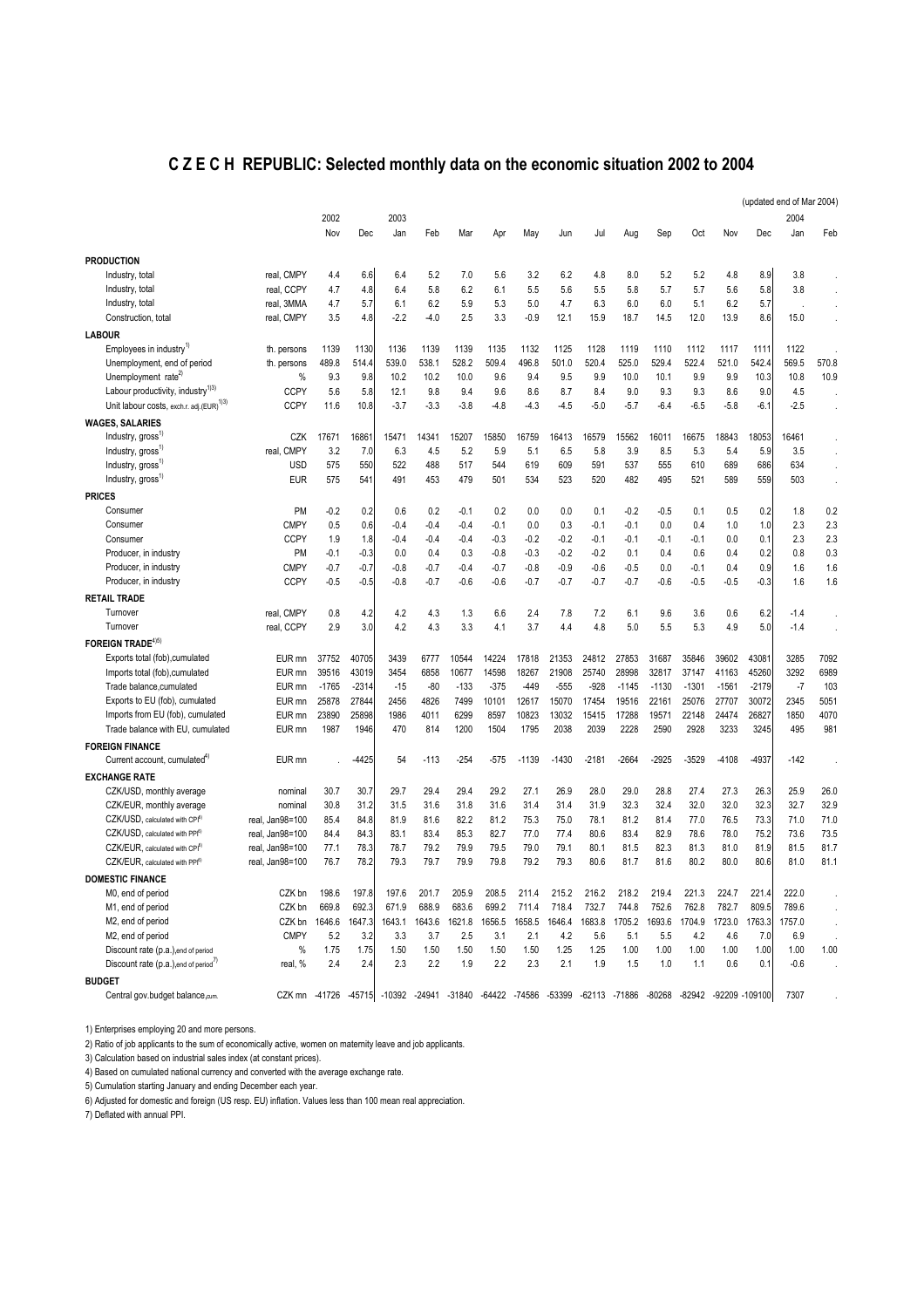## **H U N G A R Y: Selected monthly data on the economic situation 2002 to 2004**

|                                                    |                 |                      |                |        |          |                      |          |          |                      |          |               |          |               |          |          | (updated end of Mar 2004) |         |
|----------------------------------------------------|-----------------|----------------------|----------------|--------|----------|----------------------|----------|----------|----------------------|----------|---------------|----------|---------------|----------|----------|---------------------------|---------|
|                                                    |                 | 2002                 |                | 2003   |          |                      |          |          |                      |          |               |          |               |          |          | 2004                      |         |
|                                                    |                 | Nov                  | Dec            | Jan    | Feb      | Mar                  | Apr      | May      | Jun                  | Jul      | Aug           | Sep      | Oct           | Nov      | Dec      | Jan                       | Feb     |
|                                                    |                 |                      |                |        |          |                      |          |          |                      |          |               |          |               |          |          |                           |         |
| <b>PRODUCTION</b>                                  |                 |                      |                |        |          |                      |          |          |                      |          |               |          |               |          |          |                           |         |
| Industry, total                                    | real, CMPY      | 3.9                  | 10.5           | 6.0    | 0.6      | 5.7                  | 2.9      | 4.6      | 5.2                  | 4.9      | 6.1           | 9.2      | 10.9          | 7.1      | 12.0     | 7.2                       |         |
| Industry, total                                    | real, CCPY      | 2.1                  | 2.7            | 6.0    | 3.3      | 4.1                  | 3.8      | 4.0      | 4.2                  | 4.3      | 4.5           | 5.1      | 5.7           | 5.9      | 6.4      | 7.2                       |         |
| Industry, total                                    | real, 3MMA      | 3.9                  | 6.6            | 5.6    | 4.1      | 3.1                  | 4.4      | 4.2      | 4.9                  | 5.3      | 6.8           | 8.9      | 9.1           | 9.9      | 8.7      |                           |         |
| Construction, total                                | real, CMPY      | 8.1                  | 19.2           | 3.7    | $-28.1$  | $-20.7$              | $-9.4$   | 6.5      | 17.1                 | 0.1      | 3.6           | 0.1      | 9.0           | 4.5      | 6.0      | 11.4                      |         |
| <b>LABOUR</b>                                      |                 |                      |                |        |          |                      |          |          |                      |          |               |          |               |          |          |                           |         |
| Employees in industry <sup>1)</sup>                | th. persons     | 812.6                | 803.5          | 806.4  | 807.8    | 807.5                | 803.8    | 802.0    | 801.2                | 802.6    | 798.6         | 799.7    | 799.6         | 797.9    | 794.0    | 789.0                     |         |
| Unemployment <sup>2)</sup>                         | th. persons     | 245.1                | 244.2          | 249.4  | 258.7    | 264.7                | 257.0    | 250.8    | 241.2                | 238.7    | 238.8         | 240.3    | 236.8         | 232.9    | 231.9    | 243.4                     |         |
| Unemployment rate <sup>2)</sup>                    | $\%$            | 5.9                  | 5.9            | 6.0    | 6.3      | 6.4                  | 6.2      | 6.0      | 5.8                  | 5.7      | 5.7           | 5.7      | 5.6           | 5.5      | 5.5      | 5.8                       |         |
| Labour productivity, industry <sup>1)</sup>        | <b>CCPY</b>     | 4.6                  | 5.1            | 9.5    | 6.5      | 7.2                  | 6.8      | 6.7      | 6.8                  | 6.9      | 7.1           | 7.5      | 8.1           | 8.2      | 8.8      | 9.6                       |         |
| Unit labour costs, exch.r. adj.(EUR) <sup>1)</sup> | <b>CCPY</b>     | 13.7                 | 13.1           | 2.3    | 3.6      | 2.1                  | 2.1      | 2.0      | 0.7                  | $-0.2$   | $-1.0$        | $-1.4$   | $-2.1$        | $-2.6$   | $-3.8$   | $-10.4$                   |         |
| <b>WAGES, SALARIES</b>                             |                 |                      |                |        |          |                      |          |          |                      |          |               |          |               |          |          |                           |         |
| Total economy, gross <sup>1)</sup>                 | <b>HUF</b>      | 142460               | 162862         | 136193 | :3278    | 127095               | 130052   | 132798   | 134971               | 132829   | 129620        | 130968   | 136647        | 56077    | 175751   | 146176                    |         |
| Total economy, gross <sup>1)</sup>                 | real, CMPY      | 9.5                  | 13.7           | 15.5   | 8.3      | 6.6                  | 9.5      | 8.5      | 8.8                  | 8.9      | 9.2           | 3.7      | 2.8           | 3.7      | 2.2      | 1.4                       |         |
| Total economy, gross <sup>1)</sup>                 | <b>USD</b>      | 600                  | 702            | 602    | 542      | 559                  | 575      | 626      | 603                  | 572      | 557           | 575      | 626           | 704      | 814      | 697                       |         |
| Total economy, gross <sup>1)</sup>                 | <b>EUR</b>      | 598                  | 690            | 567    | 503      | 517                  | 530      | 540      | 517                  | 503      | 499           | 513      | 535           | 602      | 664      | 552                       |         |
| Industry, gross <sup>1)</sup>                      | <b>USD</b>      | 568                  | 579            | 523    | 506      | 537                  | 547      | 619      | 565                  | 549      | 535           | 554      | 587           | 669      | 684      | 608                       |         |
| <b>PRICES</b>                                      |                 |                      |                |        |          |                      |          |          |                      |          |               |          |               |          |          |                           | $\cdot$ |
| Consumer                                           |                 |                      |                |        |          |                      |          |          |                      |          |               |          |               |          |          |                           |         |
|                                                    | PM              | 0.0                  | 0.1            | 1.2    | 0.8      | 0.9                  | 0.1      | 0.3      | 0.2                  | 0.3      | $-0.3$        | 0.6      | 0.8           | 0.6      | 0.2      | 2.1                       | 1.2     |
| Consumer                                           | <b>CMPY</b>     | 4.8                  | 4.8            | 4.7    | 4.5      | 4.7                  | 3.9      | 3.6      | 4.3                  | 4.7      | 4.7           | 4.7      | 4.9           | 5.6      | 5.7      | 6.6                       | 7.1     |
| Consumer                                           | <b>CCPY</b>     | 5.3                  | 5.3            | 4.7    | 4.6      | 4.6                  | 4.4      | 4.3      | 4.3                  | 4.4      | 4.4           | 4.4      | 4.5           | 4.6      | 4.7      | 6.6                       | 6.9     |
| Producer, in industry                              | PM              | $-1.3$               | $-0.3$         | 1.1    | 1.1      | 0.6                  | -0.7     | $-0.6$   | 2.5                  | 0.7      | 1.0           | $-0.5$   | 0.2           | 1.1      | $-0.1$   | $-1.8$                    |         |
| Producer, in industry                              | <b>CMPY</b>     | $-1.9$               | $-1.3$         | $-0.1$ | 0.9      | 1.2                  | 0.1      | $-0.5$   | 2.3                  | 2.7      | 3.7           | 3.2      | 3.5           | 5.8      | 6.2      | 5.4                       |         |
| Producer, in industry                              | <b>CCPY</b>     | $-1.8$               | $-1.8$         | $-0.1$ | 0.4      | 0.7                  | 0.5      | 0.3      | 0.6                  | 0.9      | 1.3           | 1.5      | 1.7           | 2.1      | 2.4      | 5.4                       |         |
| <b>RETAIL TRADE</b>                                |                 |                      |                |        |          |                      |          |          |                      |          |               |          |               |          |          |                           |         |
| Turnover <sup>3)</sup>                             | real, CMPY      | 7.8                  | 8.7            | 12.7   | 7.9      | 5.4                  | 14.4     | 5.2      | 6.4                  | 10.0     | 7.1           | 9.6      | 8.5           | 8.1      | 12.0     |                           |         |
| Turnover <sup>3)</sup>                             | real, CCPY      | 10.9                 | 10.7           | 12.7   | 10.2     | 8.4                  | 10.0     | 8.9      | 8.4                  | 8.7      | 8.5           | 8.6      | 8.6           | 8.5      | 8.8      |                           |         |
| <b>FOREIGN TRADE4)5)</b>                           |                 |                      |                |        |          |                      |          |          |                      |          |               |          |               |          |          |                           |         |
| Exports total (fob), cumulated                     | EUR mn          | 33872                | 36537          | 2738   | 5574     | 8882                 | 11975    | 15018    | 18033                | 21158    | 23877         | 27468    | 31058         | 34619    | 37583    | 2870                      |         |
| Imports total (cif), cumulated                     | EUR mn          | 36684                | 39955          | 2983   | 6237     | 9788                 | 13410    | 16892    | 20221                | 23823    | 26937         | 30735    | 34694         | 38537    | 42057    | 3101                      |         |
| Trade balance, cumulated                           | EUR mn          | $-2811$              | $-3418$        | $-245$ | $-663$   | $-906$               | $-1435$  | $-1874$  | $-2188$              | $-2665$  | $-3060$       | $-3267$  | -3636         | $-3918$  | $-4474$  | $-231$                    |         |
| Exports to EU (fob), cumulated                     | EUR mn          | 25538                | 27452          | 1953   | 4135     | 6435                 | 8864     | 11007    | 13207                | 15408    | 17302         | 19846    | 22461         | 25389    | 27664    | 2180                      |         |
| Imports from EU (cif), cumulated                   | EUR mn          | 20756                | 22476          | 1570   | 3407     | 5425                 | 7441     | 9506     | 11389                | 13440    | 15088         | 17127    | 19305         | 21337    | 23167    | 1594                      |         |
| Trade balance with EU, cumulated                   | EUR mn          | 4783                 | 4977           | 383    | 728      | 1010                 | 1423     | 1501     | 1817                 | 1968     | 2214          | 2718     | 3156          | 4053     | 4497     | 586                       |         |
| <b>FOREIGN FINANCE</b>                             |                 |                      |                |        |          |                      |          |          |                      |          |               |          |               |          |          |                           |         |
| Current account, cumulated <sup>6)</sup>           | EUR mn          | $-2134$              | -2771          | $-200$ | $-626$   | $-849$               | $-1449$  | $-1743$  | $-2378$              | $-2710$  | $-3110$       | $-3479$  | -3948         | -4147    | $-4584$  |                           |         |
| <b>EXCHANGE RATE</b>                               |                 |                      |                |        |          |                      |          |          |                      |          |               |          |               |          |          |                           |         |
| HUF/USD, monthly average                           | nominal         | 237.6                | 231.9          | 226.1  | 227.5    | 227.3                | 226.3    | 212.2    | 223.7                | 232.1    | 232.8         | 227.8    | 218.5         | 221.7    | 215.8    | 209.8                     | 207.9   |
| HUF/EUR, monthly average                           | nominal         | 238.1                | 236.           | 240.2  | 245.1    | 245.6                | 245.6    | 245.9    | 261.1                | 264.0    | 259.6         | 255.5    | 255.5         | 259.4    | 264.8    | 264.6                     | 263.0   |
| HUF/USD, calculated with CPI <sup>7)</sup>         | real, Jan98=100 | 87.9                 | 85.5           | 82.7   | 83.2     | 82.9                 | 82.2     | 76.7     | 80.9                 | 83.8     | 84.6          | 82.5     | 78.4          | 78.9     | 76.5     | 72.8                      | 71.4    |
| HUF/USD, calculated with PPI <sup>7)</sup>         | real, Jan98=100 | 98.5                 | 96.2           | 94.6   | 95.8     | 97.5                 | 94.8     | 89.3     | 92.7                 | 95.4     | 94.9          | 93.6     | 90.2          | 90.1     | 88.2     | 87.3                      |         |
| HUF/EUR, calculated with CPI <sup>71</sup>         | real, Jan98=100 | 79.6                 | 79.1           | 79.6   | 80.9     | 80.6                 | 80.7     | 80.6     | 85.5                 | 86.1     | 85.1          | 83.5     | 82.9          | 83.7     | 85.6     | 83.7                      | 82.2    |
| HUF/EUR, calculated with PPI <sup>7)</sup>         | real, Jan98=100 | 89.8                 | 89.5           | 90.5   | 91.7     | 91.5                 | 91.7     | 92.0     | 95.2                 | 95.6     | 93.2          | 92.2     | 92.1          | 92.6     | 94.6     | 96.2                      |         |
|                                                    |                 |                      |                |        |          |                      |          |          |                      |          |               |          |               |          |          |                           |         |
| <b>DOMESTIC FINANCE</b>                            |                 |                      |                |        |          |                      |          |          |                      |          |               |          |               |          |          |                           |         |
| M0, end of period <sup>8)</sup>                    |                 | HUF bn 1191.5 1181.8 |                |        |          | 1168.3 1180.5 1197.7 | 1237.7   |          | 1249.2 1287.0 1296.6 |          | 1319.9 1305.9 |          | 1317.3        | 1399.7   | 1346.4   | 1307.1                    | 1278.1  |
| M1, end of period <sup>8)</sup>                    | HUF bn 3409.4   |                      | 3655.0         | 3459.6 | 3423.0   | 3451.5               | 3518.7   | 3594.4   | 3709.9               | 3716.4   | 3718.9        | 3746.4   | 3775.6        | 3950.0   | 4028.4   | 3799.3                    | 3688.5  |
| Broad money, end of period <sup>8)</sup>           | HUF bn          | 7506.6 7858.5        |                | 7786.1 |          | 7826.4 7785.2        | 7894.4   | 7975.0   | 8113.6               | 8147.0   | 8176.0        | 8287.0   | 8441.7 8575.9 |          | 8792.2   | 8795.9                    | 8761.3  |
| Broad money, end of period <sup>8)</sup>           | <b>CMPY</b>     | 9.8                  | 9.5            | 11.2   | 14.5     | 14.2                 | 13.8     | 14.6     | 16.8                 | 16.3     | 13.5          | 16.0     | 15.1          | 14.2     | 11.9     | 13.0                      | 11.9    |
| NBH base rate (p.a.), end of period                | $\%$            | 9.0                  | 8.5            | 6.5    | 6.5      | 6.5                  | 6.5      | 6.5      | 9.5                  | 9.5      | 9.5           | 9.5      | 9.5           | 12.5     | 12.5     | 12.5                      | 12.5    |
| NBH base rate (p.a.), end of period <sup>9)</sup>  | real, %         | 11.1                 | 9.9            | 6.6    | 5.6      | 5.2                  | 6.4      | 7.0      | 7.0                  | 6.6      | 5.6           | 6.1      | 5.8           | 6.3      | 5.9      | 6.7                       |         |
| <b>BUDGET</b>                                      |                 |                      |                |        |          |                      |          |          |                      |          |               |          |               |          |          |                           |         |
| Central gov.budget balance,cum.                    | HUF bn          |                      | -586.3 -1481.2 | -12.9  | $-140.8$ | $-224.1$             | $-275.6$ | $-252.9$ | -458.6               | $-424.8$ | -481.4        | $-588.7$ | $-609.3$      | $-701.3$ | $-728.0$ | $-173.9$                  |         |

1) Economic organizations employing more than 5 persons.

2) According to ILO methodology, from 2002 3-month averages comprising also the two previous months.

3) Revised according to NACE 50+52, from January 2003 NACE 52.

4) Based on cumulated national currency and converted with the average exchange rate.

5) Cumulation starting January and ending December each year.

6) Based on national currency and converted with the exchange rate.

7) Adjusted for domestic and foreign (US resp. EU) inflation. Values less than 100 mean real appreciation.

8) According to ECB monetary standards.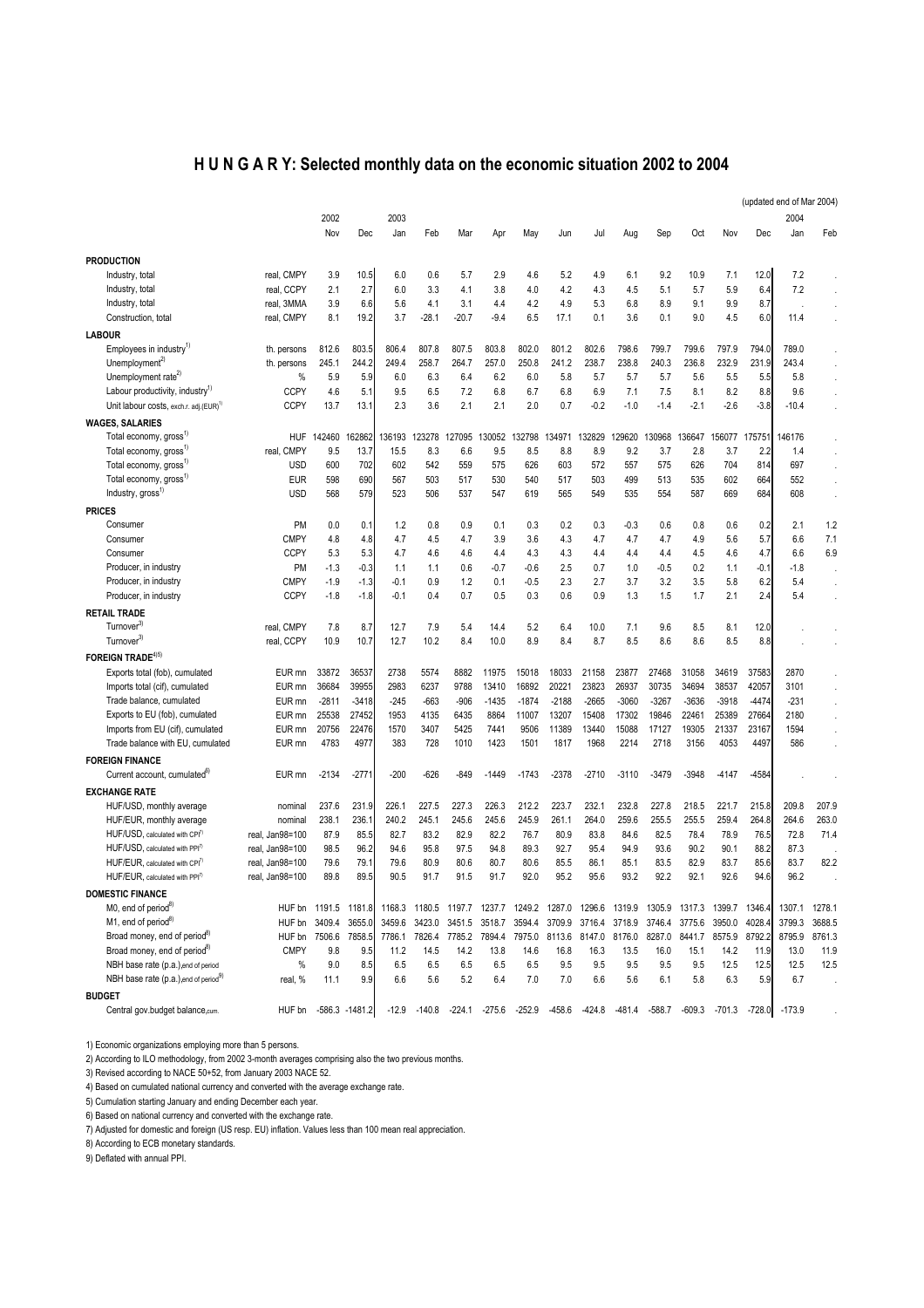## **P O L A N D: Selected monthly data on the economic situation 2002 to 2004**

|                                                    |                      |          |          |         |         |         |         |                                                               |         |         |         |         |          |                      |          | (updated end of Mar 2004) |                                 |
|----------------------------------------------------|----------------------|----------|----------|---------|---------|---------|---------|---------------------------------------------------------------|---------|---------|---------|---------|----------|----------------------|----------|---------------------------|---------------------------------|
|                                                    |                      | 2002     |          | 2003    |         |         |         |                                                               |         |         |         |         |          |                      |          | 2004                      |                                 |
|                                                    |                      | Nov      | Dec      | Jan     | Feb     | Mar     | Apr     | May                                                           | Jun     | Jul     | Aug     | Sep     | Oct      | Nov                  | Dec      | Jan                       | Feb                             |
|                                                    |                      |          |          |         |         |         |         |                                                               |         |         |         |         |          |                      |          |                           |                                 |
| <b>PRODUCTION</b>                                  |                      |          |          |         |         |         |         |                                                               |         |         |         |         |          |                      |          |                           |                                 |
| Industry <sup>1)</sup>                             | real, CMPY           | 3.1      | 5.2      | 3.3     | 4.3     | 5.5     | 8.6     | 11.7                                                          | 7.8     | 10.3    | 5.8     | 10.9    | 12.1     | 9.2                  | 14.0     | 14.4                      | 18.4                            |
| Industry <sup>1)</sup>                             | real, CCPY           | 1.0      | 1.5      | 3.3     | 3.8     | 4.4     | 5.5     | 6.7                                                           | 6.9     | 7.4     | 7.2     | 7.7     | 8.2      | 8.3                  | 8.8      | 14.4                      | 16.4                            |
| Industry <sup>1)</sup>                             | real, 3MMA           | 3.8      | 3.9      | 4.3     | 4.4     | 6.1     | 8.5     | 9.3                                                           | 9.9     | 8.0     | 9.1     | 9.8     | 10.8     | 11.8                 | 12.5     | 15.6                      |                                 |
| Construction <sup>1)</sup>                         | real, CMPY           | $-8.6$   | $-10.4$  | $-11.0$ | $-24.2$ | $-25.3$ | $-13.6$ | $-6.9$                                                        | $-1.1$  | 1.6     | $-3.0$  | $-3.8$  | $-4.9$   | $-5.0$               | $-0.7$   | $-16.7$                   | $-6.3$                          |
| <b>LABOUR</b>                                      |                      |          |          |         |         |         |         |                                                               |         |         |         |         |          |                      |          |                           |                                 |
| Employees <sup>1</sup>                             | th. persons          | 4862     | 4839     | 4736    | 4741    | 4728    | 4726    | 4723                                                          | 4722    | 4722    | 4718    | 4711    | 4715     | 4701                 | 4671     | 4669                      | 4672                            |
| Employees in industry <sup>1)</sup>                | th. persons          | 2462     | 2448     | 2417    | 2418    | 2412    | 2408    | 2405                                                          | 2405    | 2407    | 2406    | 2405    | 2415     | 2410                 | 2391     | 2396                      | 2399                            |
| Unemployment, end of period                        | th. persons          | 3150.8   | 3217.0   | 3320.6  | 3344.2  | 3321.0  | 3246.1  | 3159.6                                                        | 3134.6  | 3123.0  | 3099.1  | 3073.3  | 3058.2   | 3096.9               | 3175.7   | 3293.2                    | 3294.5                          |
| Unemployment rate <sup>2)</sup>                    | $\%$                 | 17.8     | 18.1     | 18.7    | 18.8    | 18.7    | 18.4    | 17.9                                                          | 17.8    | 17.8    | 17.6    | 17.5    | 17.4     | 17.6                 | 18.0     | 20.6                      | 20.6                            |
| Labour productivity, industry <sup>1)</sup>        | <b>CCPY</b>          | 7.3      | 7.4      | 6.6     | 7.1     | 7.6     | 8.6     | 9.9                                                           | 10.0    | 10.4    | 10.1    | 10.5    | 11.0     | 11.0                 | 11.5     | 15.4                      | 17.4                            |
| Unit labour costs, exch.r. adj.(EUR) <sup>1)</sup> | <b>CCPY</b>          | $-7.4$   | $-8.1$   | $-15.2$ | $-16.0$ | $-18.2$ | $-19.1$ | $-20.1$                                                       | $-19.9$ | $-19.4$ | $-18.4$ | $-18.3$ | $-18.5$  | $-18.7$              | $-19.0$  | $-22.4$                   | $-22.6$                         |
| <b>WAGES, SALARIES</b>                             |                      |          |          |         |         |         |         |                                                               |         |         |         |         |          |                      |          |                           |                                 |
| Total economy, gross <sup>1)</sup>                 | <b>PLN</b>           | 2343     | 2532     | 2247    | 2235    | 2268    | 2321    | 2254                                                          | 2301    | 2343    | 2295    | 2353    | 2331     | 2440                 | 2662     | 2326                      | 2377                            |
| Total economy, gross <sup>1)</sup>                 | real, CMPY           | 0.7      | 1.3      | 2.0     | 1.4     | $-0.1$  | 3.6     | $-0.8$                                                        | 2.0     | 1.3     | 1.0     | 1.2     | 1.8      | 2.5                  | 3.4      | 2.0                       | 4.8                             |
| Total economy, gross <sup>1)</sup>                 | <b>USD</b>           | 592      | 647      | 586     | 579     | 566     | 586     | 601                                                           | 606     | 600     | 586     | 591     | 594      | 618                  | 703      | 623                       | 620                             |
| Total economy, gross <sup>1)</sup>                 | <b>EUR</b>           | 592      | 635      | 553     | 537     | 525     | 540     | 521                                                           | 519     | 527     | 526     | 527     | 508      | 527                  | 572      | 494                       | 490                             |
| Industry, gross <sup>1)</sup>                      | <b>USD</b>           | 604      | 671      | 591     | 583     | 564     | 589     | 600                                                           | 612     | 604     | 588     | 584     | 598      | 629                  | 731      | 629                       | 631                             |
| <b>PRICES</b>                                      |                      |          |          |         |         |         |         |                                                               |         |         |         |         |          |                      |          |                           |                                 |
| Consumer                                           | <b>PM</b>            | $-0.1$   | 0.1      | 0.4     | 0.1     | 0.3     | 0.2     | 0.0                                                           | $-0.1$  | $-0.4$  | $-0.4$  | 0.5     | 0.6      | 0.3                  | 0.2      | 0.4                       | 0.1                             |
| Consumer                                           | <b>CMPY</b>          | 0.9      | 0.8      | 0.5     | 0.5     | 0.6     | 0.3     | 0.4                                                           | 0.8     | 0.8     | 0.7     | 0.9     | 1.3      | 1.6                  | 1.7      | 1.6                       | 1.6                             |
| Consumer                                           | <b>CCPY</b>          | 2.0      | 1.9      | 0.3     | 0.3     | 0.3     | 0.3     | 0.3                                                           | 0.3     | 0.4     | 0.4     | 0.5     | 0.5      | 0.6                  | 0.7      | 1.7                       | 1.7                             |
| Producer, in industry                              | PM                   | $-0.5$   | 0.1      | 0.4     | 0.6     | 0.9     | $-0.6$  | $-0.6$                                                        | 0.3     | 0.7     | 0.3     | 0.5     | 0.7      | 0.4                  | 0.1      | 0.8                       | 0.6                             |
| Producer, in industry                              | <b>CMPY</b>          | 1.7      | 2.2      | 2.5     | 2.9     | 3.6     | 2.7     | 2.0                                                           | 2.0     | 1.9     | 1.8     | 2.1     | 2.7      | 3.7                  | 3.7      | 4.1                       | 4.1                             |
| Producer, in industry                              | <b>CCPY</b>          | 1.0      | 1.0      | 2.5     | 2.7     | 3.0     | 3.0     | 2.8                                                           | 2.7     | 2.6     | 2.5     | 2.4     | 2.5      | 2.6                  | 2.7      | 4.2                       | 4.2                             |
| <b>RETAIL TRADE</b>                                |                      |          |          |         |         |         |         |                                                               |         |         |         |         |          |                      |          |                           |                                 |
| Turnover <sup>1)</sup>                             | real, CMPY           | 4.8      | 4.4      | 3.8     | 4.3     | $-1.9$  | 11.4    | 9.9                                                           | 7.7     | 5.5     | 5.1     | 9.4     | 9.2      | 10.0                 | 17.1     | 6.3                       |                                 |
| Turnover <sup>1</sup>                              | real, CCPY           | 1.7      | 1.6      | 3.8     | 4.1     | 1.2     | 4.5     | 6.2                                                           | 6.0     | 6.1     | 5.5     | 6.6     | 6.2      | 6.8                  | 7.9      | 6.3                       |                                 |
| FOREIGN TRADE <sup>3)4)</sup>                      |                      |          |          |         |         |         |         |                                                               |         |         |         |         |          |                      |          |                           |                                 |
| Exports total (fob), cumulated                     |                      | 39981    | 43418    | 3408    | 6916    | 10870   | 14808   | 18636                                                         | 22392   | 26419   | 29998   | 34545   | 39271    | 43519                | 47525    |                           |                                 |
| Imports total (cif), cumulated                     | EUR mn<br>EUR mn     | 53495    | 58331    | 4410    | 8888    | 13945   | 18969   | 23864                                                         | 28469   | 33855   | 38427   | 44018   | 49740    | 54979                | 60305    |                           |                                 |
| Trade balance, cumulated                           | EUR mn               | $-13514$ | $-14913$ | $-1002$ | $-1972$ | $-3074$ | $-4160$ | $-5228$                                                       | $-6077$ | $-7436$ | $-8430$ | $-9473$ | $-10469$ | $-11461$             | $-12780$ |                           |                                 |
| Exports to EU (fob), cumulated                     | EUR mn               | 27509    | 29832    | 2477    | 4919    | 7743    | 10443   | 13056                                                         | 15644   | 18399   | 20742   | 23694   | 26911    | 29319                | 32681    |                           |                                 |
| Imports from EU (cif), cumulated                   | EUR mn               | 33035    | 35986    | 2626    | 5373    | 8477    | 11551   | 14614                                                         | 17489   | 20917   | 23618   | 26861   | 30341    | 33308                | 36873    |                           |                                 |
| Trade balance with EU, cumulated                   | EUR mn               | -5526    | $-6154$  | $-149$  | $-453$  | $-734$  | $-1108$ | $-1557$                                                       | $-1845$ | $-2518$ | $-2876$ | $-3167$ | $-3430$  | -3990                | $-4192$  |                           | $\cdot$<br>$\ddot{\phantom{a}}$ |
|                                                    |                      |          |          |         |         |         |         |                                                               |         |         |         |         |          |                      |          |                           |                                 |
| <b>FOREIGN FINANCE</b>                             |                      |          |          |         |         |         |         |                                                               |         |         |         |         |          |                      |          |                           |                                 |
| Current account, cumulated                         | EUR mn               | $-6704$  | $-7188$  | $-710$  | $-1195$ | $-1452$ | $-1921$ | $-2341$                                                       | $-2446$ | $-2690$ | -2836   | $-2736$ | $-2559$  | -2884                | $-3554$  |                           |                                 |
| <b>EXCHANGE RATE</b>                               |                      |          |          |         |         |         |         |                                                               |         |         |         |         |          |                      |          |                           |                                 |
| PLN/USD, monthly average                           | nominal              | 3.956    | 3.911    | 3.832   | 3.863   | 4.003   | 3.961   | 3.748                                                         | 3.797   | 3.906   | 3.918   | 3.981   | 3.922    | 3.949                | 3.788    | 3.736                     | 3.836                           |
| PLN/EUR, monthly average                           | nominal              | 3.959    | 3.988    | 4.064   | 4.165   | 4.323   | 4.299   | 4.326                                                         | 4.436   | 4.443   | 4.367   | 4.467   | 4.589    | 4.625                | 4.655    | 4.712                     | 4.852                           |
| PLN/USD, calculated with CPI5)                     | real. Jan98=100      | 96.3     | 94.9     | 92.9    | 94.3    | 98.1    | 96.6    | 91.3                                                          | 92.7    | 95.9    | 96.9    | 98.2    | 96.1     | 96.3                 | 92.0     | 90.3                      | 92.7                            |
| PLN/USD, calculated with PPI5)                     | real, Jan98=100      | 99.0     | 97.6     | 97.1    | 98.9    | 104.2   | 100.6   | 95.6                                                          | 97.4    | 99.5    | 99.6    | 101.1   | 99.5     | 99.3                 | 95.6     | 93.5                      | 95.5                            |
| PLN/EUR, calculated with CPI5)                     | real. Jan98=100      | 87.0     | 87.8     | 89.2    | 91.7    | 95.3    | 94.8    | 95.4                                                          | 98.0    | 98.4    | 97.3    | 99.4    | 101.6    | 102.2                | 102.9    | 103.8                     | 106.8                           |
| PLN/EUR, calculated with PPI <sup>5</sup>          | real, Jan98=100      | 90.1     | 90.8     | 92.6    | 94.7    | 97.6    | 97.2    | 98.0                                                          | 100.1   | 99.6    | 97.8    | 99.5    | 101.6    | 102.1                | 102.6    | 103.0                     | 105.4                           |
| <b>DOMESTIC FINANCE</b>                            |                      |          |          |         |         |         |         |                                                               |         |         |         |         |          |                      |          |                           |                                 |
| M0, end of period                                  | PLN bn               | 42.1     | 42.2     | 41.6    | 42.7    | 44.2    | 45.9    | 46.1                                                          | 47.4    | 47.6    | 48.7    | 48.6    | 49.2     | 49.8                 | 49.4     | 48.5                      | 49.6                            |
| M1, end of period <sup>6)</sup>                    | PLN bn               | 130.7    | 136.6    | 129.8   | 133.0   | 136.2   | 130.7   | 138.0                                                         | 146.4   | 146.9   | 148.4   | 151.8   | 151.3    | 156.2                | 158.1    | 152.5                     |                                 |
| M2, end of period <sup>6)</sup>                    | PLN bn               | 317.5    | 320.2    | 315.4   | 318.4   | 317.9   | 317.2   | 320.2                                                         | 322.9   | 323.0   | 324.8   | 326.9   | 332.4    | 334.3                | 337.8    | 331.7                     | $\cdot$                         |
| M2, end of period                                  | <b>CMPY</b>          | $-1.1$   | $-2.4$   | $-2.1$  | $-1.9$  | $-0.4$  | $-0.1$  | $-0.6$                                                        | 0.3     | $-0.4$  | 0.6     | 1.9     | 3.5      | 5.3                  | 5.5      | 5.2                       |                                 |
| Discount rate (p.a.), end of period                | $\%$                 | 7.5      | 7.5      | 7.3     | 6.8     | 6.5     | 6.3     | 6.0                                                           | 5.8     | 5.8     | 5.8     | 5.8     | 5.8      | 5.8                  | 5.8      | 5.8                       | 5.8                             |
| Discount rate (p.a.), end of period <sup>')</sup>  | real, %              | 5.7      | 5.2      | 4.6     | 3.7     | 2.8     | 3.5     | 3.9                                                           | 3.7     | 3.8     | 3.9     | 3.6     | 3.0      | 2.0                  | 2.0      | 1.6                       | 1.6                             |
| <b>BUDGET</b>                                      |                      |          |          |         |         |         |         |                                                               |         |         |         |         |          |                      |          |                           |                                 |
| Central gov.budget balance, cum.                   | PLN mn -37073 -39403 |          |          |         |         |         |         | -4039 -11637 -15430 -17954 -23218 -23818 -27637 -29562 -33086 |         |         |         |         |          | -34828 -35482 -36989 |          | $-4138$                   | $-9365$                         |

1) Enterprises employing more than 9 persons.

2) Ratio of unemployed to the economically active.

3) Based on cumulated national currency and converted with the average exchange rate.

4) Cumulation starting January and ending December each year.

5) Adjusted for domestic and foreign (US resp. EU) inflation. Values less than 100 mean real appreciation.

6) Revised according to ECB monetary standards.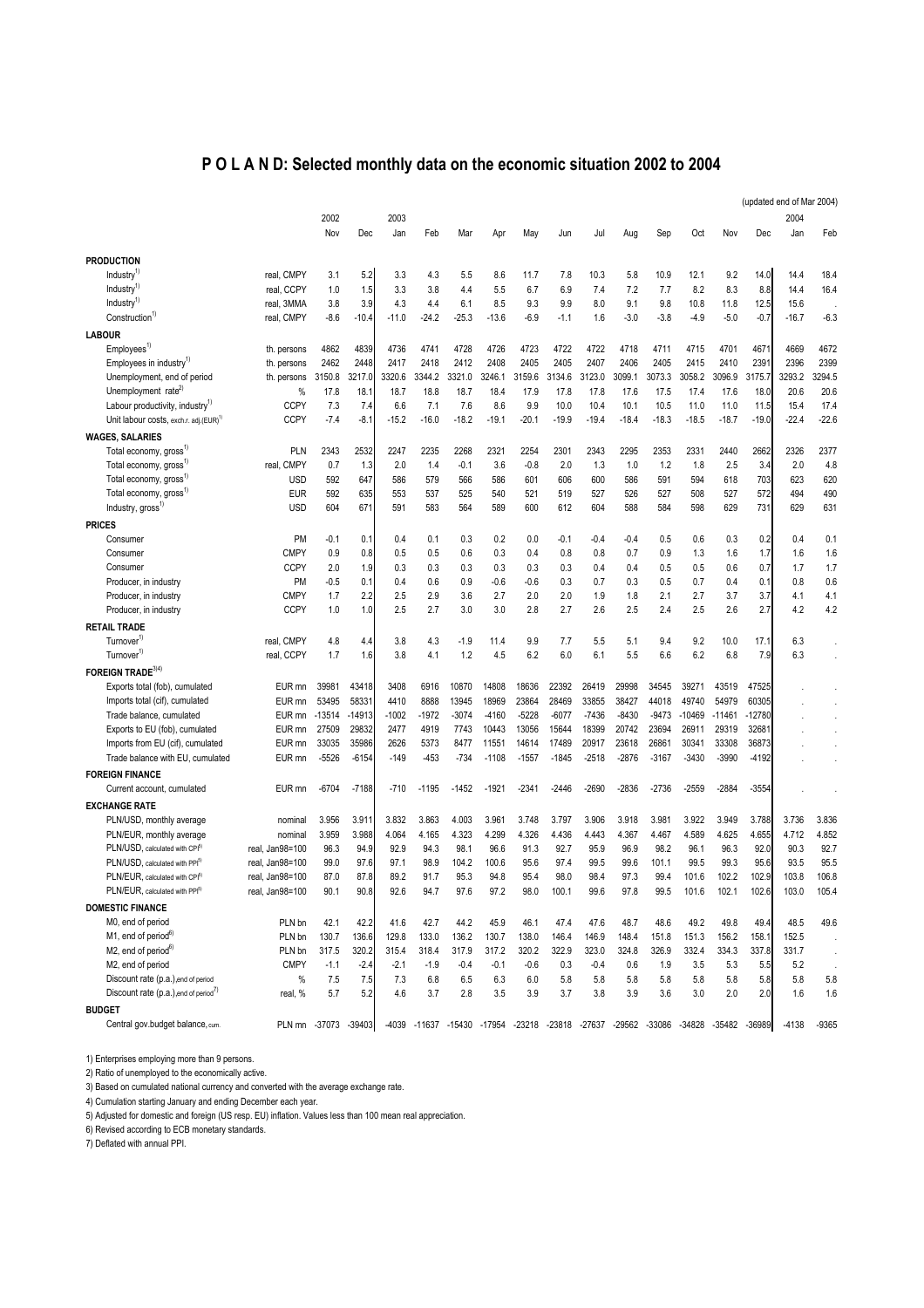## **R O M A N I A: Selected monthly data on the economic situation 2002 to 2004**

|                                                      |                      |         |         |         |                             |         |         |         |         |         |         |               |                                                        |         |                   | (updated end of Mar 2004) |       |
|------------------------------------------------------|----------------------|---------|---------|---------|-----------------------------|---------|---------|---------|---------|---------|---------|---------------|--------------------------------------------------------|---------|-------------------|---------------------------|-------|
|                                                      |                      | 2002    |         | 2003    |                             |         |         |         |         |         |         |               |                                                        |         |                   | 2004                      |       |
|                                                      |                      | Nov     | Dec     | Jan     | Feb                         | Mar     | Apr     | May     | Jun     | Jul     | Aug     | Sep           | Oct                                                    | Nov     | Dec               | Jan                       | Feb   |
|                                                      |                      |         |         |         |                             |         |         |         |         |         |         |               |                                                        |         |                   |                           |       |
| <b>PRODUCTION</b>                                    |                      |         |         |         |                             |         |         |         |         |         |         |               |                                                        |         |                   |                           |       |
| Industry, total <sup>1</sup>                         | real, CMPY           | 7.0     | 8.6     | 1.6     | $-1.7$                      | 3.4     | 1.6     | 4.4     | 6.7     | 6.7     | 2.6     | 3.7           | 3.0                                                    | $-0.1$  | 5.9               | 3.8                       |       |
| Industry, total <sup>1)</sup>                        | real, CCPY           | 5.8     | 6.0     | 1.6     | $-0.1$                      | 1.1     | 1.3     | 1.9     | 2.8     | 3.4     | 3.3     | 3.3           | 3.3                                                    | 3.0     | 3.2               | 3.8                       |       |
| Industry, total                                      | real, 3MMA           | 8.4     | 5.8     | 2.7     | 1.1                         | 1.2     | 3.2     | 4.3     | 5.9     | 5.3     | 4.4     | 3.1           | 2.1                                                    | 2.7     | 3.0               |                           |       |
| <b>LABOUR</b>                                        |                      |         |         |         |                             |         |         |         |         |         |         |               |                                                        |         |                   |                           |       |
| Employees total                                      | th. persons          | 4353.0  | 4331.0  | 4331.2  | 4348.6                      | 4376.5  | 4393.6  | 4411.4  | 4420.5  | 4412.1  | 4416.8  | 4402.8        | 4390.0                                                 | 4374.0  | 4333.8            | 4359.3                    |       |
| Employees in industry                                | th. persons          | 1795.2  | 1785.5  | 1796.4  | 1795.3                      | 1801.3  | 1790.7  | 1786.0  | 1784.6  | 1776.1  | 1775.6  | 1771.1        | 1765.9                                                 | 1758.3  | 1738.3            | 1738.3                    |       |
| Unemployment, end of period                          | th. persons          | 755.9   | 760.6   | 781.4   | 798.4                       | 779.2   | 731.4   | 693.1   | 663.6   | 650.4   | 619.2   | 608.8         | 634.7                                                  | 655.4   | 658.9             | 693.4                     |       |
| Unemployment rate <sup>2)</sup>                      | %                    | 8.1     | 8.4     | 8.6     | 8.8                         | 8.6     | 8.1     | 7.6     | 7.3     | 7.2     | 6.8     | 6.7           | 7.0                                                    | 7.2     | 7.3               | 7.6                       |       |
| Labour productivity, industry                        | <b>CCPY</b>          | 13.3    | 13.7    | 9.0     | 7.3                         | 8.7     | 9.2     | 9.9     | 11.0    | 11.7    | 11.8    | 11.9          | 12.2                                                   | 11.7    | 12.1              |                           |       |
| Unit labour costs, exch.r. adj.(EUR)                 | <b>CCPY</b>          | $-8.6$  | $-9.5$  | $-10.7$ | $-9.6$                      | $-10.9$ | $-11.8$ | $-12.2$ | $-12.9$ | $-12.6$ | $-12.2$ | $-11.6$       | $-11.6$                                                | $-11.0$ | $-11.3$           |                           |       |
| <b>WAGES, SALARIES</b>                               |                      |         |         |         |                             |         |         |         |         |         |         |               |                                                        |         |                   |                           |       |
| Total economy, gross                                 | th. ROL              | 5704.7  | 6521.   | 6520.3  | 6054.1                      | 6338.9  | 6885.5  | 6521.4  | 6476.2  | 6721.9  | 6647.9  | 6763.9        | 6873.7                                                 | 7021.2  | 8068.9            | 8006.3                    |       |
| Total economy, gross                                 | real, CMPY           | 1.9     | 4.4     | 8.7     | 9.0                         | 6.3     | 6.3     | 7.0     | 6.6     | 6.5     | 6.5     | 8.0           | 6.6                                                    | 7.5     | 8.4               | 7.8                       |       |
| Total economy, gross                                 | <b>USD</b>           | 170     | 194     | 195     | 184                         | 191     | 204     | 201     | 199     | 206     | 199     | 200           | 207                                                    | 206     | 244               | 246                       |       |
| Total economy, gross                                 | <b>EUR</b>           | 170     | 190     | 183     | 171                         | 177     | 188     | 173     | 170     | 181     | 179     | 178           | 177                                                    | 176     | 199               | 195                       |       |
| Industry, gross                                      | <b>USD</b>           | 165     | 188     | 176     | 176                         | 184     | 198     | 194     | 193     | 205     | 197     | 199           | 202                                                    | 196     | 227               | 216                       |       |
| <b>PRICES</b>                                        |                      |         |         |         |                             |         |         |         |         |         |         |               |                                                        |         |                   |                           |       |
| Consumer                                             | PM                   | 2.6     | 1.5     | 1.3     | 0.8                         | 1.1     | 1.1     | 0.5     | 0.9     | 1.2     | 0.3     | 2.1           | 1.5                                                    | 1.4     | 1.2               | 1.1                       | 0.6   |
| Consumer                                             | <b>CMPY</b>          | 18.6    | 17.8    | 16.6    | 16.2                        | 17.1    | 16.0    | 14.4    | 14.0    | 14.8    | 14.2    | 15.9          | 15.8                                                   | 14.5    | 14.1              | 13.9                      | 13.7  |
| Consumer                                             | <b>CCPY</b>          | 23.0    | 22.5    | 16.6    | 16.4                        | 16.7    | 16.5    | 16.1    | 15.7    | 15.6    | 15.4    | 15.4          | 15.5                                                   | 15.4    | 15.3              | 13.9                      | 13.8  |
| Producer, in industry                                | PM                   | 1.4     | 0.7     | 2.3     | 2.6                         | 1.9     | 1.6     | 1.1     | 0.4     | 1.0     | 0.7     | 2.9           | 1.5                                                    | 2.0     | 0.9               | 2.3                       |       |
| Producer, in industry                                | <b>CMPY</b>          | 23.0    | 22.1    | 22.5    | 23.6                        | 24.0    | 23.1    | 21.9    | 20.7    | 19.1    | 18.5    | 19.8          | 19.6                                                   | 20.3    | 20.6              | 19.2                      |       |
| Producer, in industry                                | <b>CCPY</b>          | 24.9    | 24.6    | 22.5    | 23.0                        | 23.3    | 23.3    | 23.0    | 22.6    | 22.1    | 21.6    | 21.4          | 21.2                                                   | 21.1    | 21.0              | 19.2                      |       |
| <b>RETAIL TRADE</b>                                  |                      |         |         |         |                             |         |         |         |         |         |         |               |                                                        |         |                   |                           |       |
| Turnover                                             | real, CMPY           | $-1.7$  | 1.1     | 5.6     | 3.3                         | 2.2     | $-0.4$  | 6.6     | 7.2     | 3.8     | 4.4     | 6.3           | 7.3                                                    | 6.7     | 11.9              |                           |       |
| Turnover                                             | real, CCPY           | 0.7     | 0.7     | 5.7     | 4.5                         | 3.7     | 2.7     | 3.5     | 4.0     | 4.0     | 4.0     | 4.3           | 4.7                                                    | 4.9     | 5.7               |                           |       |
| <b>FOREIGN TRADE</b> <sup>3)4)</sup>                 |                      |         |         |         |                             |         |         |         |         |         |         |               |                                                        |         |                   |                           |       |
| Exports total (fob), cumulated                       | EUR mn               | 13467   | 14675   | 1200    | 2436                        | 3778    | 4970    | 6232    | 7501    | 8995    | 10227   | 11574         | 13003                                                  | 14374   | 15614             | 1215                      |       |
| Imports total (cif), cumulated                       | EUR mn               | 17229   | 1888    | 1414    | 2879                        | 4541    | 6257    | 8065    | 9814    | 11736   | 13266   | 15129         | 17309                                                  | 19288   | 2120 <sup>2</sup> | 1535                      |       |
| Trade balance, cumulated                             | EUR mn               | $-3762$ | $-4206$ | $-214$  | $-443$                      | $-763$  | $-1287$ | -1833   | $-2313$ | $-2741$ | $-3039$ | $-3555$       | $-4306$                                                | $-4914$ | $-5588$           | $-320$                    |       |
| Exports to EU (fob), cumulated                       | EUR mn               | 9129    | 9853    | 797     | 1678                        | 2591    | 3382    | 4251    | 5119    | 6132    | 6951    | 7873          | 8848                                                   | 9788    | 10571             | 856                       |       |
| Imports from EU (cif), cumulated                     | EUR mn               | 10076   | 11039   | 737     | 1607                        | 2531    | 3494    | 4626    | 5707    | 6900    | 7735    | 8795          | 10014                                                  | 11149   | 12223             | 798                       |       |
| Trade balance with EU, cumulated                     | EUR mn               | $-948$  | $-1186$ | 60      | 71                          | 60      | $-112$  | $-375$  | $-588$  | $-768$  | $-784$  | $-922$        | $-1166$                                                | $-1361$ | $-1652$           | 58                        |       |
| <b>FOREIGN FINANCE</b>                               |                      |         |         |         |                             |         |         |         |         |         |         |               |                                                        |         |                   |                           |       |
| Current account, cumulated                           | EUR mn               | $-1351$ | $-1623$ | $-28$   | $-67$                       | -157    | $-564$  | -967    | $-1246$ | $-1386$ | $-1395$ | $-1647$       | $-2108$                                                | $-2499$ | $-2920$           | $-108$                    |       |
| <b>EXCHANGE RATE</b>                                 |                      |         |         |         |                             |         |         |         |         |         |         |               |                                                        |         |                   |                           |       |
| ROL/USD, monthly average                             | nominal              | 33545   | 33654   | 33448   | 32884                       | 33134   | 33703   | 32502   | 32616   | 32677   | 33359   | 33799         | 33157                                                  | 34109   | 33013             | 32572                     | 32073 |
| ROL/EUR, monthly average                             | nominal              | 33592   | 34239   | 35594   | 35443                       | 35823   | 36560   | 37617   | 38063   | 37166   | 37183   | 37924         | 38807                                                  | 39913   | 4057              | 41094                     | 40572 |
| ROL/USD, calculated with CPI <sup>5)</sup>           | real, Jan98=100      | 102.9   | 101.4   | 99.9    | 98.2                        | 98.5    | 98.9    | 94.7    | 94.4    | 93.5    | 95.5    | 95.0          | 91.8                                                   | 92.9    | 88.7              | 86.5                      | 84.7  |
| ROL/USD, calculated with PPI <sup>5)</sup>           | real, Jan98=100      | 95.7    | 95.2    | 94.2    | 91.8                        | 93.2    | 90.4    | 86.1    | 86.9    | 86.1    | 87.4    | 86.4          | 84.0                                                   | 84.3    | 81.2              | 78.3                      |       |
| ROL/EUR, calculated with CPI <sup>5)</sup>           | real, Jan98=100      | 93.1    | 93.8    | 96.4    | 95.6                        | 95.9    | 97.0    | 99.3    | 99.7    | 96.1    | 96.1    | 96.2          | 97.1                                                   | 98.6    | 99.4              | 99.5                      | 97.7  |
| ROL/EUR, calculated with PPI <sup>5)</sup>           | real, Jan98=100      | 87.2    | 88.4    | 90.3    | 88.0                        | 87.5    | 87.4    | 88.6    | 89.2    | 86.3    | 85.9    | 85.1          | 85.9                                                   | 86.7    | 87.3              | 86.4                      |       |
| <b>DOMESTIC FINANCE</b>                              |                      |         |         |         |                             |         |         |         |         |         |         |               |                                                        |         |                   |                           |       |
| M0, end of period                                    | ROL bn               | 41688   | 45578   | 41543   | 45773                       | 45868   | 51575   | 50214   | 52535   | 54460   | 58503   | 58143         | 58009                                                  | 57262   | 57978             | 55969                     |       |
| M1, end of period                                    | ROL bn               | 72822   | 88305   | 73802   | 78289                       | 79941   | 87820   | 85019   | 92145   | 93725   | 99970   | 101514        | 100231                                                 |         | 99413 113260      | 102240                    |       |
| M2, end of period                                    | ROL bn 334584 373713 |         |         |         | 355721 367402 369451 378595 |         |         | 379098  | 388499  | 390876  |         | 407396 414468 | 423766 425654 460751                                   |         |                   | 450217                    |       |
| M2, end of period                                    | <b>CMPY</b>          | 36.7    | 38.2    | 36.9    | 37.6                        | 34.2    | 32.3    | 30.4    | 29.1    | 28.8    | 29.4    | 30.6          | 30.4                                                   | 27.2    | 23.3              | 26.6                      |       |
| Discount rate (p.a.), end of period <sup>o)</sup>    | %                    | 22.2    | 20.4    | 19.6    | 19.2                        | 18.4    | 17.4    | 17.9    | 18.2    | 18.2    | 18.2    | 19.1          | 19.3                                                   | 20.2    | 20.4              | 21.3                      | 21.3  |
| Discount rate $(p.a.)$ , end of period <sup>6)</sup> | real, %              | $-0.7$  | $-1.4$  | $-2.4$  | $-3.6$                      | $-4.5$  | $-4.6$  | $-3.3$  | $-2.1$  | $-0.8$  | $-0.3$  | $-0.6$        | $-0.3$                                                 | $-0.1$  | $-0.2$            | 1.7                       |       |
| <b>BUDGET</b>                                        |                      |         |         |         |                             |         |         |         |         |         |         |               |                                                        |         |                   |                           |       |
| Central gov.budget balance, cum.                     | ROL bn -39426        |         | -47618  | 1599    | -2275                       | $-7723$ |         |         |         |         |         |               | -7382 -10330 -16524 -12186 -10979 -11346 -11129 -17655 |         | -29003            | 3835                      |       |
|                                                      |                      |         |         |         |                             |         |         |         |         |         |         |               |                                                        |         |                   |                           |       |

1) Enterprises with more than 50 (in food industry 20) employees.

2) Ratio of unemployed to economically active population as of December of previous year, from 2002 as of December 2001.

3) January 1994 to December 2002 calculated from USD by wiiw.

4) Cumulation starting January and ending December each year.

5) Adjusted for domestic and foreign (US resp. EU) inflation. Values less than 100 mean real appreciation.

6) From 1, February 2002 reference rate of RNB.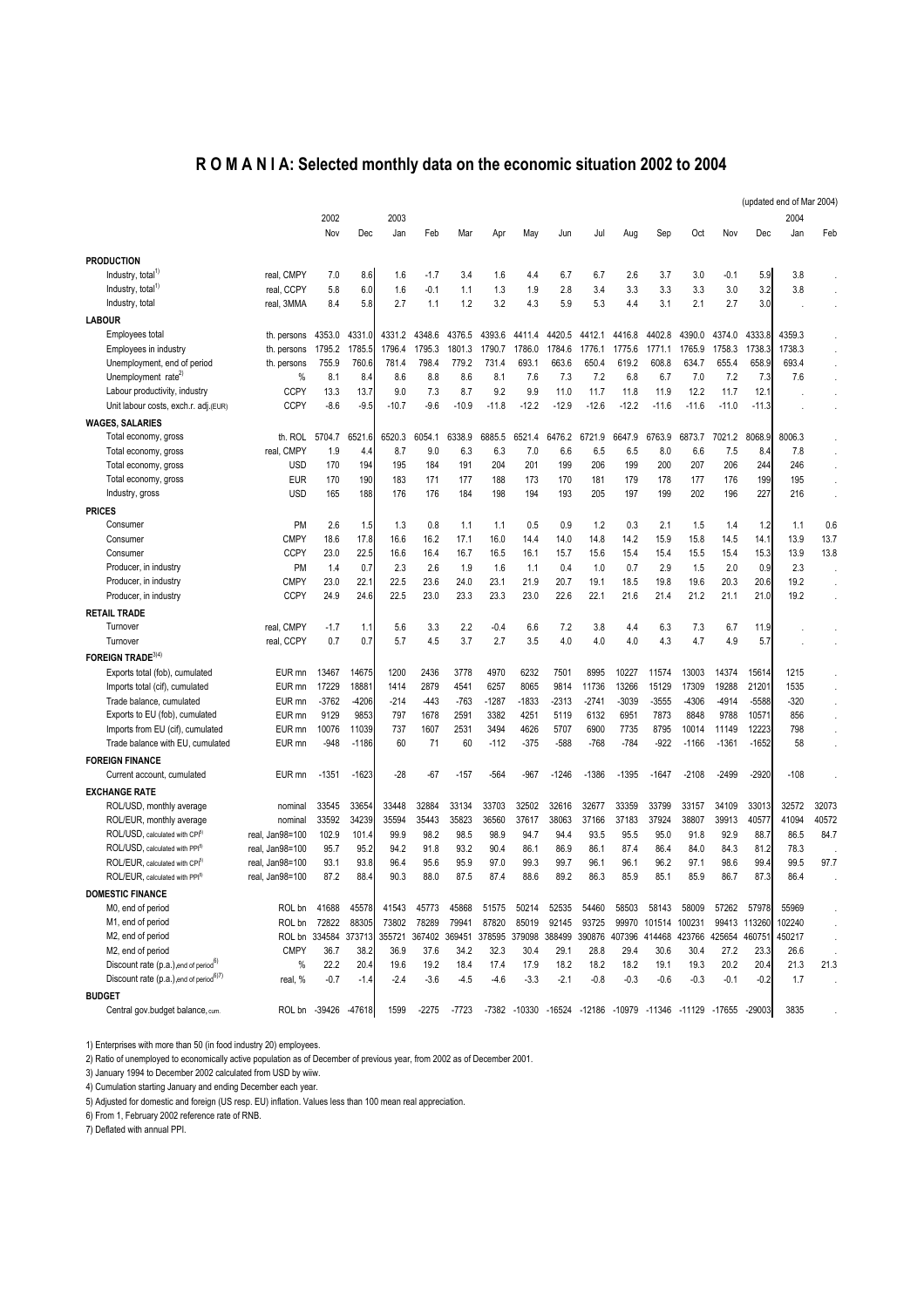## **R U S S I A: Selected monthly data on the economic situation 2002 to 2004**

|                                                      |                    |        |        |        |        |        |        |        |        |        |        |        |        |        |            | (updated end of Mar 2004) |        |
|------------------------------------------------------|--------------------|--------|--------|--------|--------|--------|--------|--------|--------|--------|--------|--------|--------|--------|------------|---------------------------|--------|
|                                                      |                    | 2002   |        | 2003   |        |        |        |        |        |        |        |        |        |        |            | 2004                      |        |
|                                                      |                    | Nov    | Dec    | Jan    | Feb    | Mar    | Apr    | May    | Jun    | Jul    | Aug    | Sep    | Oct    | Nov    | <b>Dec</b> | Jan                       | Feb    |
|                                                      |                    |        |        |        |        |        |        |        |        |        |        |        |        |        |            |                           |        |
| <b>PRODUCTION</b>                                    |                    |        |        |        |        |        |        |        |        |        |        |        |        |        |            |                           |        |
| Industry, total                                      | real, CMPY         | 0.8    | 3.2    | 4.9    | 6.5    | 6.7    | 7.1    | 8.5    | 7.0    | 7.1    | 5.5    | 8.0    | 7.2    | 7.1    | 7.9        | 7.5                       | 8.7    |
| Industry, total                                      | real, CCPY         | 3.7    | 3.7    | 4.9    | 5.7    | 6.0    | 6.3    | 7.1    | 6.8    | 6.8    | 6.6    | 6.8    | 6.8    | 6.8    | 7.0        | 7.5                       | 8.1    |
| Construction, total                                  | real, CMPY         | 2.4    | 3.7    | 13.7   | 13.4   | 13.8   | 14.7   | 15.5   | 14.3   | 15.0   | 14.3   | 14.7   | 14.6   | 11.6   | 16.6       | 13.3                      | 13.8   |
| <b>LABOUR</b>                                        |                    |        |        |        |        |        |        |        |        |        |        |        |        |        |            |                           |        |
| Employment total <sup>1)</sup>                       | th. persons        | 65800  | 65200  | 64700  | 64100  | 64600  | 65000  | 65500  | 66000  | 66400  | 66700  | 66600  | 66500  | 66500  | 66400      | 66400                     |        |
| Unemployment, end of period <sup>2)</sup>            | th. persons        | 6153   | 6294   | 6435   | 6575   | 6324   | 6072   | 5821   | 5744   | 5747   | 5680   | 5720   | 5920   | 6170   | 6310       | 5806                      | 5863   |
| Unemployment rate <sup>2)</sup>                      | %                  | 8.5    | 8.8    | 9.1    | 9.3    | 8.9    | 8.5    | 8.2    | 8.0    | 8.0    | 7.8    | 7.9    | 8.2    | 8.5    | 8.7        | 8.0                       | 8.1    |
| <b>WAGES, SALARIES</b>                               |                    |        |        |        |        |        |        |        |        |        |        |        |        |        |            |                           |        |
| Total economy, gross                                 | <b>RUB</b>         | 4694.0 | 5738.0 | 4696.0 | 4701.0 | 4986.0 | 5100.0 | 5221.0 | 5550.0 | 5615.0 | 5491.0 | 5556.0 | 5864.0 | 5990.0 | 7344.0     | 5932.0                    | 5992.0 |
| Total economy, gross                                 | real, CMPY         | 13.8   | 9.8    | 9.2    | 9.9    | 7.8    | 8.3    | 9.8    | 9.3    | 7.2    | 7.4    | 8.6    | 11.6   | 13.5   | 14.3       | 13.5                      | 15.2   |
| Total economy, gross                                 | <b>USD</b>         | 148    | 180    | 148    | 148    | 159    | 163    | 169    | 182    | 185    | 181    | 182    | 194    | 211    | 250        | 206                       | 210    |
| Total economy, gross                                 | <b>EUR</b>         | 147    | 177    | 139    | 138    | 147    | 151    | 146    | 156    | 162    | 162    | 162    | 166    | 180    | 203        | 163                       | 166    |
| Industry, gross                                      | <b>USD</b>         | 178    | 207    | 176    | 181    | 190    | 200    | 202    | 214    | 226    | 230    | 224    | 231    | 256    | 283        | 239                       |        |
| <b>PRICES</b>                                        |                    |        |        |        |        |        |        |        |        |        |        |        |        |        |            |                           |        |
| Consumer                                             | PM                 | 1.6    | 1.5    | 2.4    | 1.6    | 1.1    | 1.0    | 0.8    | 0.8    | 0.7    | $-0.4$ | 0.3    | 1.0    | 1.0    | 1.1        | 1.8                       | 1.0    |
| Consumer                                             | <b>CMPY</b>        | 15.2   | 15.1   | 14.3   | 14.8   | 14.8   | 14.6   | 13.6   | 13.9   | 13.9   | 13.3   | 13.2   | 13.1   | 12.4   | 12.0       | 11.3                      | 10.7   |
| Consumer                                             | <b>CCPY</b>        | 16.0   | 16.0   | 14.3   | 14.6   | 14.6   | 14.6   | 14.4   | 14.3   | 14.3   | 14.1   | 14.0   | 13.9   | 13.8   | 13.6       | 11.3                      | 11.0   |
| Producer, in industry                                | <b>PM</b>          | 1.1    | $-0.2$ | 0.4    | 1.4    | 1.3    | 1.4    | $-0.2$ | 0.7    | 2.2    | 1.4    | 1.4    | 1.2    | 0.5    | 0.6        | 4.2                       | 3.1    |
| Producer, in industry                                | <b>CMPY</b>        | 18.0   | 17.5   | 17.5   | 19.5   | 21.2   | 20.2   | 17.1   | 14.3   | 13.9   | 13.5   | 13.8   | 12.8   | 12.1   | 13.0       | 17.3                      | 19.6   |
| Producer, in industry                                | <b>CCPY</b>        | 11.2   | 11.8   | 17.5   | 18.5   | 19.4   | 19.6   | 19.1   | 18.2   | 17.6   | 17.0   | 16.6   | 16.2   | 15.8   | 15.6       | 17.3                      | 18.4   |
| <b>RETAIL TRADE</b>                                  |                    |        |        |        |        |        |        |        |        |        |        |        |        |        |            |                           |        |
| Turnover <sup>3)</sup>                               | real. CMPY         | 9.4    | 9.0    | 7.8    | 8.0    | 8.9    | 8.6    | 10.0   | 8.7    | 7.8    | 6.1    | 7.0    | 7.1    | 7.1    | 8.1        | 16.3                      |        |
| Turnover <sup>3)</sup>                               | real. CCPY         | 9.0    | 9.0    | 7.8    | 7.9    | 8.2    | 8.3    | 8.7    | 8.7    | 8.5    | 8.2    | 8.1    | 8.0    | 7.9    | 7.9        | 16.3                      |        |
| FOREIGN TRADE <sup>4)5)6)</sup>                      |                    |        |        |        |        |        |        |        |        |        |        |        |        |        |            |                           |        |
| Exports total, cumulated                             | EUR mn             | 102602 | 113557 | 9023   | 18127  | 28823  | 38138  | 47075  | 56535  | 66524  | 77214  | 87428  | 98229  | 108251 | 119728     | 8586                      |        |
| Imports total, cumulated                             | EUR mn             | 58047  | 64521  | 4417   | 9224   | 14747  | 20436  | 25509  | 30694  | 36594  | 42287  | 48093  | 54113  | 59768  | 66687      | 4170                      |        |
| Trade balance, cumulated                             | EUR mn             | 44555  | 49037  | 4606   | 8903   | 14075  | 17702  | 21566  | 25841  | 29930  | 34927  | 39335  | 44115  | 48483  | 53041      | 4416                      |        |
| <b>FOREIGN FINANCE</b>                               |                    |        |        |        |        |        |        |        |        |        |        |        |        |        |            |                           |        |
| Current account, cumulated"                          | EURD <sub>mn</sub> |        | 31217  |        |        | 10807  |        |        | 18455  |        |        | 25837  |        |        | 34599      |                           |        |
| <b>EXCHANGE RATE</b>                                 |                    |        |        |        |        |        |        |        |        |        |        |        |        |        |            |                           |        |
| RUB/USD, monthly average                             | nominal            | 31.811 | 31.837 | 31.816 | 31.699 | 31.453 | 31.212 | 30.907 | 30.469 | 30.360 | 30.349 | 30.599 | 30.165 | 28.389 | 29.434     | 28.839                    | 28.515 |
| RUB/EUR, monthly average                             | nominal            | 31.831 | 32.443 | 33.807 | 34.188 | 33.952 | 33.867 | 35.738 | 35.594 | 34.560 | 33.876 | 34.300 | 35.296 | 33.261 | 36.134     | 36.377                    | 36.092 |
| RUB/USD, calculated with CPI <sup>8)</sup>           | real, Jan98=100    | 148.6  | 146.0  | 143.1  | 141.4  | 139.7  | 136.9  | 134.3  | 131.6  | 130.3  | 131.2  | 132.3  | 129.0  | 119.9  | 122.7      | 118.1                     | 115.7  |
| RUB/USD, calculated with PPI <sup>8)</sup>           | real, Jan98=100    | 161.1  | 161.2  | 163.5  | 163.4  | 164.2  | 155.7  | 154.4  | 152.5  | 148.5  | 146.6  | 146.3  | 143.4  | 133.7  | 138.4      | 130.1                     | 124.8  |
| RUB/EUR, calculated with CPI <sup>8)</sup>           | real, Jan98=100    | 134.1  | 135.1  | 137.6  | 137.5  | 135.6  | 134.2  | 140.5  | 139.0  | 133.9  | 132.0  | 133.7  | 136.3  | 127.3  | 137.2      | 135.7                     | 133.3  |
| RUB/EUR, calculated with PPI <sup>8)</sup>           | real, Jan98=100    | 146.4  | 149.8  | 156.3  | 156.5  | 153.7  | 150.5  | 158.5  | 156.6  | 148.8  | 144.1  | 143.9  | 146.4  | 137.4  | 148.3      | 143.3                     | 137.9  |
| <b>DOMESTIC FINANCE</b>                              |                    |        |        |        |        |        |        |        |        |        |        |        |        |        |            |                           |        |
| M0, end of period                                    | RUB bn             | 690.4  | 763.2  | 708.9  | 730.8  | 749.5  | 822.3  | 855.5  | 917.0  | 940.9  | 966.3  | 957.1  | 975.8  | 1002.1 | 1147.0     | 1130.6                    |        |
| M1, end of period                                    | RUB bn             | 1337.3 | 1498.0 | 1395.1 | 1440.3 | 1512.7 | 1583.4 | 1679.8 | 1821.8 | 1808.5 | 1844.3 | 1871.2 | 1850.2 | 1899.0 | 2182.0     | 2127.1                    |        |
| M <sub>2</sub> , end of period                       | RUB bn             | 2602.7 | 2842.4 | 2777.3 | 2915.3 | 2989.9 | 3052.4 | 3162.9 | 3339.7 | 3400.4 | 3448.9 | 3573.0 | 3543.1 | 3617.7 | 3962.3     | 3946.0                    |        |
| M <sub>2</sub> , end of period                       | <b>CMPY</b>        | 31.1   | 33.9   | 35.1   | 38.5   | 39.9   | 37.9   | 38.2   | 41.7   | 41.5   | 41.1   | 43.2   | 39.6   | 39.0   | 39.4       | 42.1                      |        |
| Refinancing rate (p.a.), end of period               | %                  | 21.0   | 21.0   | 21.0   | 18.0   | 18.0   | 18.0   | 18.0   | 16.0   | 16.0   | 16.0   | 16.0   | 16.0   | 16.0   | 16.0       | 14.0                      | 14.0   |
| Refinancing rate (p.a.), end of period <sup>9)</sup> | real, %            | 2.6    | 3.0    | 3.0    | $-1.2$ | $-2.6$ | $-1.9$ | 0.8    | 1.5    | 1.9    | 2.2    | 2.0    | 2.9    | 3.5    | 2.7        | $-2.8$                    | $-4.7$ |
| <b>BUDGET</b>                                        |                    |        |        |        |        |        |        |        |        |        |        |        |        |        |            |                           |        |
| Central gov.budget balance, cum.                     | RUB bn             | 203.4  | 156.0  | 70.1   | 75.1   | 89.3   | 127.3  | 173.8  | 184.3  | 213.6  | 223.8  | 238.9  | 287.7  | 287.7  | 226.8      |                           |        |
|                                                      |                    |        |        |        |        |        |        |        |        |        |        |        |        |        |            |                           |        |

1) Based on labour force survey.

2) According to ILO methodology.

3) Including estimated turnover of non-registered firms, including catering.

4) Based on cumulated USD and converted using the ECB EUR/USD average foreign exchange reference rate.

5) Cumulation starting January and ending December each year, incl. estimates of non-registered imports.

6) Based on balance of payments statistics.

7) Calculated from USD to NCU to EUR using the official average exchange rate.

8) Adjusted for domestic and foreign (US resp. EU) inflation. Values less than 100 mean real appreciation.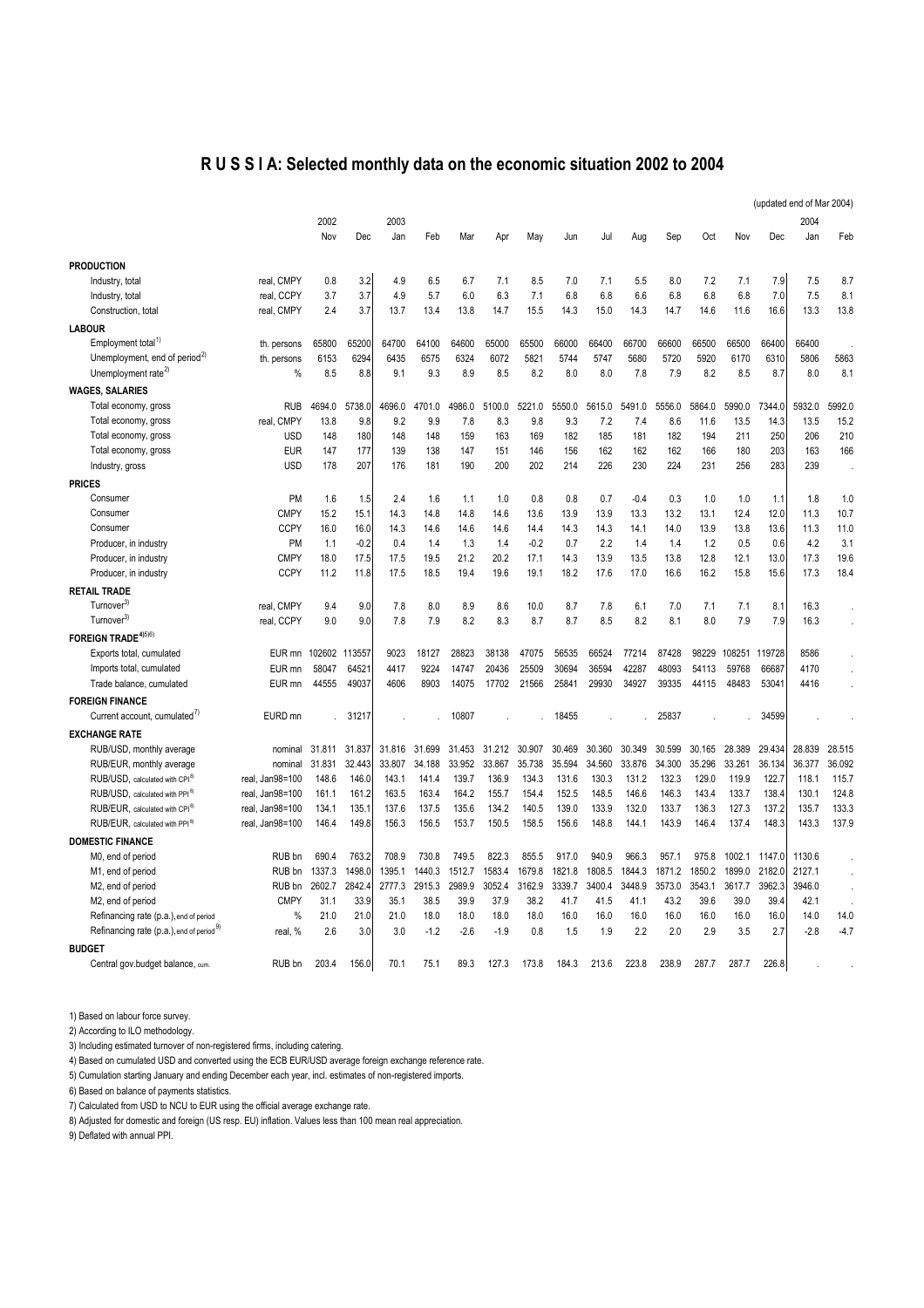#### **S L O V A K REPUBLIC: Selected monthly data on the economic situation 2002 to 2004**

|                                                     |                      |              |         |        |        |                                                                             |              |              |        |        |        |        |        |        |        | (updated end of Mar 2004) |                      |
|-----------------------------------------------------|----------------------|--------------|---------|--------|--------|-----------------------------------------------------------------------------|--------------|--------------|--------|--------|--------|--------|--------|--------|--------|---------------------------|----------------------|
|                                                     |                      | 2002         |         | 2003   |        |                                                                             |              |              |        |        |        |        |        |        |        | 2004                      |                      |
|                                                     |                      | Nov          | Dec     | Jan    | Feb    | Mar                                                                         | Apr          | May          | Jun    | Jul    | Aug    | Sep    | Oct    | Nov    | Dec    | Jan                       | Feb                  |
|                                                     |                      |              |         |        |        |                                                                             |              |              |        |        |        |        |        |        |        |                           |                      |
| <b>PRODUCTION</b>                                   |                      |              |         |        |        |                                                                             |              |              |        |        |        |        |        |        |        |                           |                      |
| Industry, total                                     | real, CMPY           | 9.2          | 11.2    | 13.7   | 7.9    | 10.6                                                                        | 2.2          | 2.4          | 9.5    | 2.2    | 1.2    | 3.3    | 5.1    | 3.2    | 4.3    | 0.6                       |                      |
| Industry, total                                     | real, CCPY           | 6.3          | 6.7     | 13.7   | 10.7   | 10.7                                                                        | 8.4          | 7.2          | 7.6    | 6.8    | 6.1    | 5.8    | 5.7    | 5.4    | 5.3    | 0.6                       |                      |
| Industry, total                                     | real, 3MMA           | 9.9          | 11.3    | 10.9   | 10.7   | 6.8                                                                         | 5.0          | 4.7          | 4.7    | 4.4    | 2.3    | 3.3    | 3.9    | 4.2    | 2.7    |                           |                      |
| Construction, total                                 | real, CMPY           | 8.0          | 11.7    | 4.8    | 0.6    | 3.6                                                                         | $-0.4$       | 0.3          | 3.3    | 5.8    | 9.4    | 14.3   | 8.3    | 6.7    | 11.5   | 0.9                       | $\ddot{\phantom{0}}$ |
| <b>LABOUR</b>                                       |                      |              |         |        |        |                                                                             |              |              |        |        |        |        |        |        |        |                           |                      |
| Employment in industry                              | th. persons          | 559.8        | 549.3   | 547.8  | 550.3  | 554.1                                                                       | 558.2        | 561.1        | 563.8  | 562.4  | 561.7  | 565.1  | 566.2  | 561.2  | 549.1  | 544.9                     |                      |
| Unemployment, end of period                         | th. persons          | 488.0        | 504.1   | 509.2  | 495.4  | 478.7                                                                       | 450.7        | 433.1        | 427.6  | 422.8  | 415.6  | 407.6  | 407.1  | 420.2  | 452.2  | 469.2                     |                      |
| Unemployment rate <sup>1</sup>                      | %                    | 16.8         | 17.5    | 17.7   | 17.1   | 16.5                                                                        | 15.4         | 14.8         | 14.6   | 14.5   | 14.3   | 13.9   | 13.8   | 14.2   | 15.6   | 16.6                      |                      |
| Labour productivity, industry                       | <b>CCPY</b>          | 6.1          | 6.5     | 12.6   | 9.5    | 9.2                                                                         | 7.5          | 6.5          | 7.0    | 6.1    | 5.5    | 5.1    | 5.0    | 4.8    | 4.8    | 1.1                       |                      |
| Unit labour costs, exch.r. adj.(EUR)                | <b>CCPY</b>          | 2.6          | 2.2     | $-4.0$ | $-2.5$ | $-2.7$                                                                      | $-0.3$       | 1.6          | 2.5    | 3.7    | 4.3    | 5.0    | 5.3    | 5.5    | 5.4    | 9.6                       |                      |
| <b>WAGES, SALARIES</b>                              |                      |              |         |        |        |                                                                             |              |              |        |        |        |        |        |        |        |                           |                      |
| Industry, gross                                     | <b>SKK</b>           | 16558        | 16097   | 14332  | 3466   | 4223                                                                        | 14827        | 15379        | 16140  | 15289  | 14688  | 15085  | 16069  | 17995  | 17259  | 15540                     |                      |
| Industry, gross                                     | real, CMPY           | 1.7          | 2.0     | $-1.3$ | $-2.7$ | $-3.0$                                                                      | 0.6          | $-0.2$       | 1.6    | $-3.4$ | $-4.3$ | $-0.4$ | 1.2    | $-1.0$ | $-1.9$ | 0.1                       |                      |
| Industry, gross                                     | <b>USD</b>           | 399          | 391     | 365    | 346    | 368                                                                         | 391          | 432          | 455    | 416    | 392    | 406    | 456    | 511    | 514    | 481                       | $\lambda$            |
| Industry, gross                                     | <b>EUR</b>           | 399          | 385     | 344    | 321    | 340                                                                         | 361          | 374          | 389    | 366    | 350    | 363    | 389    | 437    | 420    | 381                       |                      |
|                                                     |                      |              |         |        |        |                                                                             |              |              |        |        |        |        |        |        |        |                           |                      |
| <b>PRICES</b>                                       |                      |              |         |        |        |                                                                             |              |              |        |        |        |        |        |        |        |                           |                      |
| Consumer                                            | <b>PM</b>            | 0.0          | 0.7     | 5.3    | 0.6    | 0.4                                                                         | 0.2          | 0.1          | 0.4    | 0.0    | 1.0    | 0.5    | 0.1    | 0.2    | 0.2    | 4.4                       | 0.8                  |
| Consumer                                            | <b>CMPY</b>          | 2.9          | 3.4     | 7.3    | 7.6    | 8.0                                                                         | 7.7          | 7.6          | 8.4    | 8.7    | 9.2    | 9.5    | 9.6    | 9.8    | 9.3    | 8.3                       | 8.5                  |
| Consumer                                            | <b>CCPY</b>          | 3.3          | 3.3     | 7.3    | 7.5    | 7.6                                                                         | 7.7          | 7.6          | 7.8    | 7.9    | 8.1    | 8.2    | 8.4    | 8.5    | 8.6    | 8.3                       | 8.4                  |
| Producer, in industry <sup>4</sup>                  | PM                   | $-0.3$       | 0.1     | 5.4    | 3.1    | 0.3                                                                         | $-0.1$       | $-0.6$       | 0.0    | 0.2    | $-0.2$ | 0.1    | $-0.1$ | 0.3    | 0.0    | 1.3                       | 1.0                  |
| Producer, in industry <sup>2)</sup>                 | <b>CMPY</b>          | 2.2          | 2.3     | 7.5    | 8.9    | 9.2                                                                         | 8.2          | 7.8          | 8.2    | 8.2    | 8.0    | 8.0    | 8.0    | 8.7    | 8.6    | 4.4                       | 2.3                  |
| Producer, in industry <sup>2)</sup>                 | <b>CCPY</b>          | 2.0          | 2.0     | 7.5    | 8.2    | 8.5                                                                         | 8.5          | 8.3          | 8.3    | 8.3    | 8.3    | 8.2    | 8.2    | 8.3    | 8.3    | 4.4                       | 3.3                  |
| <b>RETAIL TRADE3)</b>                               |                      |              |         |        |        |                                                                             |              |              |        |        |        |        |        |        |        |                           |                      |
| Turnover                                            | real, CMPY           | 1.7          | 8.5     | $-5.0$ | $-3.8$ | $-10.2$                                                                     | $-1.9$       | $-6.3$       | $-9.3$ | $-7.6$ | $-5.7$ | $-5.8$ | $-5.0$ | $-3.3$ | $-0.7$ | 0.5                       |                      |
| Turnover                                            | real, CCPY           | 5.5          | 5.8     | $-5.0$ | $-4.4$ | $-6.3$                                                                      | $-5.2$       | $-5.4$       | $-6.1$ | $-6.3$ | $-6.2$ | $-6.2$ | $-6.1$ | $-5.8$ | $-5.2$ | 0.5                       |                      |
| <b>FOREIGN TRADE4)5)</b>                            |                      |              |         |        |        |                                                                             |              |              |        |        |        |        |        |        |        |                           |                      |
| Exports total (fob), cumulated                      | EUR mn               | 13993        | 15274   | 1310   | 2691   | 4219                                                                        | 5713         | 7380         | 9040   | 10704  | 12259  | 13983  | 15819  | 17638  | 19356  | 1494                      | 3130                 |
| Imports total (fob), cumulated                      | EUR mn               | 15938        | 17521   | 1327   | 2762   | 4359                                                                        | 5996         | 7610         | 9277   | 11052  | 12593  | 14339  | 16232  | 18083  | 19925  | 1447                      | 3097                 |
| Trade balance, cumulated                            | EUR <sub>mn</sub>    | $-1945$      | $-2248$ | $-17$  | $-72$  | $-140$                                                                      | $-284$       | $-230$       | $-237$ | $-348$ | $-334$ | $-356$ | $-413$ | $-445$ | $-569$ | 47                        | 32                   |
| Exports to EU (fob), cumulated                      | EUR <sub>mn</sub>    | 8449         | 9249    | 832    | 1720   | 2716                                                                        | 3618         | 4614         | 5602   | 6571   | 7474   | 8472   | 9612   | 10730  | 11737  | 930                       | 1928                 |
| Imports from EU (fob), cumulated                    | EUR mn               | 8054         | 8816    | 647    | 1350   | 2147                                                                        | 2981         | 3839         | 4710   | 5660   | 6460   | 7356   | 8335   | 9286   | 10236  | 733                       | 1555                 |
| Trade balance with EU, cumulated                    | EUR mn               | 395          | 433     | 185    | 370    | 569                                                                         | 637          | 775          | 892    | 912    | 1014   | 1116   | 1277   | 1445   | 1501   | 197                       | 374                  |
| <b>FOREIGN FINANCE</b>                              |                      |              |         |        |        |                                                                             |              |              |        |        |        |        |        |        |        |                           |                      |
| Current account, cumulated <sup>47</sup>            | EUR mn               | $-1730$      | -2059   | -43    | $-128$ | $-118$                                                                      | $-237$       | $-162$       | $-179$ | $-173$ | $-89$  | $-65$  | $-13$  | $-171$ | $-246$ | $-49$                     |                      |
| <b>EXCHANGE RATE</b>                                |                      |              |         |        |        |                                                                             |              |              |        |        |        |        |        |        |        |                           |                      |
|                                                     |                      |              | 41.1    | 39.3   | 39.0   | 38.7                                                                        | 37.9         |              | 35.5   | 36.7   |        | 37.1   | 35.3   | 35.2   | 33.6   | 32.3                      |                      |
| SKK/USD, monthly average                            | nominal              | 41.5<br>41.5 |         | 41.7   | 42.0   | 41.8                                                                        | 41.1         | 35.6<br>41.1 | 41.5   | 41.8   | 37.5   | 41.5   | 41.3   | 41.1   | 41.1   | 40.7                      | 32.1<br>40.6         |
| SKK/EUR, monthly average                            | nominal              |              | 41.8    |        |        |                                                                             |              |              |        |        | 41.9   |        |        |        |        |                           |                      |
| SKK/USD, calculated with CPf®                       | real, Jan98=100      | 95.0         | 93.4    | 84.9   | 84.4   | 84.0                                                                        | 82.0<br>86.1 | 76.8         | 76.4   | 79.2   | 80.2   | 79.3   | 75.2   | 74.8   | 71.1   | 65.4                      | 64.5                 |
| SKK/USD, calculated with PP(6)                      | real, Jan98=100      | 99.8         | 98.8    | 91.1   | 89.2   | 90.6                                                                        |              | 81.3         | 81.8   | 84.4   | 86.4   | 85.8   | 82.1   | 81.4   | 77.9   | 73.9                      | 72.7                 |
| SKK/EUR, calculated with CPI <sup>6)</sup>          | real, Jan98=100      | 85.8         | 86.0    | 81.5   | 82.0   | 81.6                                                                        | 80.2         | 80.2         | 80.7   | 81.2   | 80.8   | 79.9   | 79.4   | 79.1   | 79.1   | 75.1                      | 74.2                 |
| SKK/EUR, calculated with PP(6)                      | real, Jan98=100      | 90.8         | 91.4    | 86.9   | 85.3   | 84.8                                                                        | 83.0         | 83.3         | 84.0   | 84.4   | 85.0   | 84.1   | 83.8   | 83.3   | 83.2   | 81.4                      | 80.2                 |
| <b>DOMESTIC FINANCE</b>                             |                      |              |         |        |        |                                                                             |              |              |        |        |        |        |        |        |        |                           |                      |
| M0, end of period                                   | SKK bn               | 83.1         | 84.2    | 84.1   | 87.2   | 86.8                                                                        | 86.3         | 87.0         | 86.6   | 87.7   | 90.8   | 89.1   | 90.2   | 91.7   | 91.8   | 91.7                      |                      |
| M1, end of period                                   | SKK bn               | 227.0        | 246.1   | 234.9  | 244.1  | 240.9                                                                       | 242.4        | 244.8        | 248.7  | 251.9  | 256.2  | 256.9  | 258.7  | 264.4  | 276.9  | 261.2                     |                      |
| M2, end of period                                   | SKK bn               | 702.8        | 713.7   | 702.2  | 713.2  | 710.3                                                                       | 711.7        | 718.7        | 702.0  | 722.3  | 729.6  | 725.7  | 732.2  | 740.5  | 750.7  | 739.0                     | ÷,                   |
| M2, end of period                                   | <b>CMPY</b>          | 7.9          | 4.9     | 5.1    | 5.7    | 6.7                                                                         | 7.4          | 7.5          | 3.4    | 4.3    | 4.8    | 5.2    | 5.4    | 5.4    | 5.2    | 5.2                       |                      |
| Discount rate (p.a.), end of period <sup>()</sup>   | $\%$                 | 6.50         | 6.50    | 6.50   | 6.50   | 6.50                                                                        | 6.50         | 6.50         | 6.50   | 6.50   | 6.50   | 6.25   | 6.25   | 6.25   | 6.00   | 6.00                      | 6.00                 |
| Discount rate (p.a.), end of period <sup>()8)</sup> | real, %              | 4.3          | 4.1     | $-0.9$ | $-2.2$ | $-2.5$                                                                      | $-1.6$       | $-1.2$       | $-1.6$ | $-1.6$ | $-1.4$ | $-1.6$ | $-1.6$ | $-2.3$ | $-2.4$ | 1.6                       | 3.7                  |
| <b>BUDGET</b>                                       |                      |              |         |        |        |                                                                             |              |              |        |        |        |        |        |        |        |                           |                      |
| Central gov.budget balance, cum.                    | SKK mn -36488 -51642 |              |         |        |        | -1688 -12985 -17810 -23786 -30580 -27619 -31190 -33104 -37675 -40396 -42779 |              |              |        |        |        |        |        |        | -55973 | $-2658$                   | $-4424$              |
|                                                     |                      |              |         |        |        |                                                                             |              |              |        |        |        |        |        |        |        |                           |                      |

1) Ratio of disposable number of registered unemployment calculated to the economically active population as of previous year.

2) Based on revised index schema of 2000, excluding VAT and excise taxes.

3) According to NACE (52 - retail trade), excluding VAT.

4) Based on cumulated national currency and converted with the average exchange rate.

5) Cumulation starting January and ending December each year.

6) Adjusted for domestic and foreign (US resp. EU) inflation. Values less than 100 mean real appreciation.

7) From January 2002 corresponding to the 2-week limit rate of NBS.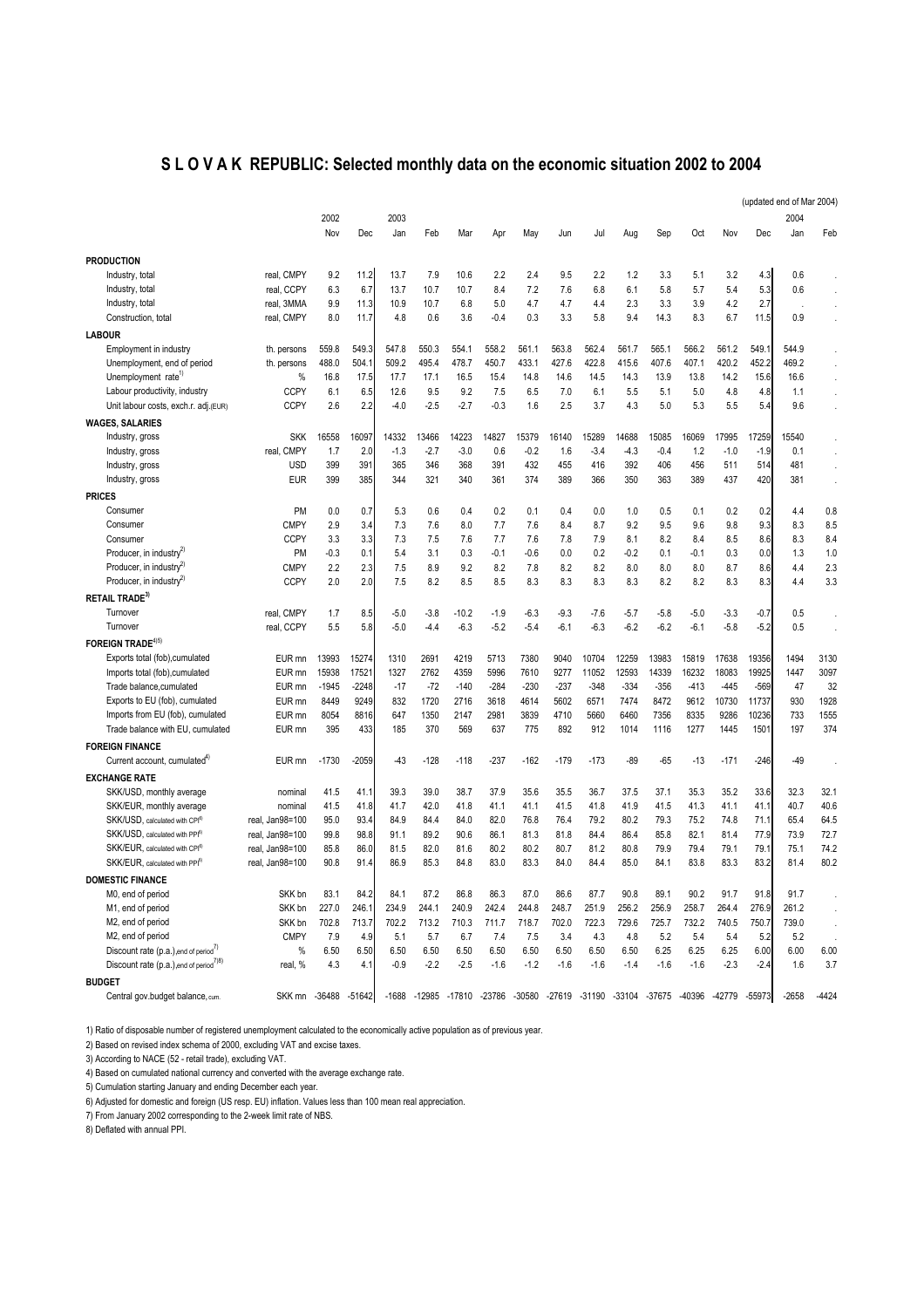#### **S L O V E N I A: Selected monthly data on the economic situation 2002 to 2004**

|                                                                       |                          |               |                  |             |             |             |             |             |             |             |             |             |             |             |             | (updated end of Mar 2004) |         |
|-----------------------------------------------------------------------|--------------------------|---------------|------------------|-------------|-------------|-------------|-------------|-------------|-------------|-------------|-------------|-------------|-------------|-------------|-------------|---------------------------|---------|
|                                                                       |                          | 2002          |                  | 2003        |             |             |             |             |             |             |             |             |             |             |             | 2004                      |         |
|                                                                       |                          | Nov           | Dec              | Jan         | Feb         | Mar         | Apr         | May         | Jun         | Jul         | Aug         | Sep         | Oct         | Nov         | Dec         | Jan                       | Feb     |
| <b>PRODUCTION</b>                                                     |                          |               |                  |             |             |             |             |             |             |             |             |             |             |             |             |                           |         |
| Industry, total                                                       | real, CMPY               | 0.6           |                  | $-1.9$      | 2.8         |             | $-2.4$      | $-0.8$      | 2.5         | $-0.8$      | $-2.6$      |             |             | 4.9         | 6.1         |                           |         |
| Industry, total                                                       |                          | 2.4           | 2.8<br>2.4       | $-1.9$      | 0.4         | 1.4<br>0.8  | $-0.1$      | $-0.2$      | 0.2         | 0.1         | $-0.2$      | 3.4<br>0.2  | 3.8<br>0.6  | 1.0         |             |                           |         |
| Industry, total                                                       | real, CCPY<br>real, 3MMA | 1.5           | 0.4              | 1.1         | 0.7         | 0.5         | -0.6        | $-0.3$      | 0.2         | $-0.2$      | 0.2         | 1.9         | 4.0         | 4.9         | 1.4         |                           |         |
| Construction, total <sup>1)</sup>                                     | real, CMPY               | $-0.1$        | 2.2              | -8.3        | $-10.0$     | $-4.7$      | -1.4        | $-1.1$      | 4.1         | 3.6         | 0.9         | 1.7         | $-3.8$      | $-6.2$      | 2.7         |                           |         |
|                                                                       |                          |               |                  |             |             |             |             |             |             |             |             |             |             |             |             |                           |         |
| <b>LABOUR</b>                                                         |                          |               |                  |             |             |             |             |             |             |             |             |             |             |             |             |                           |         |
| <b>Employment total</b>                                               | th. persons              | 785.2         | 781.9            | 776.0       | 776.8       | 778.5       | 778.3       | 779.3       | 780.4       | 774.8       | 774.0       | 776.5       | 778.5       | 779.1       | 774.7       | 773.8                     |         |
| Employees in industry<br>Unemployment, end of period                  | th. persons              | 245.8         | 244.0            | 243.3       | 243.1       | 243.4       | 242.7       | 242.4       | 242.5       | 241.4       | 241.0       | 241.3       | 242.0       | 242.3       | 240.4       |                           |         |
| Unemployment rate <sup>2)</sup>                                       | th. persons              | 101.7         | 99.6             | 101.6       | 100.6       | 98.8        | 97.1        | 95.3        | 94.4        | 96.9        | 98.2        | 98.2        | 98.9        | 96.2        | 96.0        | 99.0                      |         |
|                                                                       | %<br><b>CCPY</b>         | 11.5          | 11.3             | 11.6<br>0.3 | 11.5<br>2.6 | 11.3<br>3.1 | 11.1<br>2.2 | 10.9<br>2.2 | 10.8<br>2.6 | 11.1<br>2.5 | 11.3<br>2.2 | 11.2<br>2.6 | 11.3<br>3.0 | 11.0<br>3.3 | 11.0<br>3.7 | 11.3                      |         |
| Labour productivity, industry<br>Unit labour costs, exch.r. adj.(EUR) | <b>CCPY</b>              | 5.6<br>$-0.7$ | 5.6<br>$-0.1$    | 4.4         | 1.6         | 0.7         | 1.7         | 1.7         | 1.5         | 1.6         | 1.8         | 1.5         | 1.2         | 0.9         | 0.4         |                           |         |
|                                                                       |                          |               |                  |             |             |             |             |             |             |             |             |             |             |             |             |                           | $\cdot$ |
| <b>WAGES, SALARIES</b>                                                |                          |               |                  |             |             |             |             |             |             |             |             |             |             |             |             |                           |         |
| Total economy, gross                                                  | th. SIT                  | 252.9         | 262.1            | 247.1       | 241.5       | 243.7       | 246.9       | 249.3       | 248.2       | 250.9       | 251.5       | 253.8       | 257.2       | 270.3       | 277.6       | 258.2                     |         |
| Total economy, gross                                                  | real, CMPY               | 0.9           | 4.4              | 2.4         | 1.9         | 1.1         | 2.5         | 2.3         | 2.1         | 2.1         | 1.0         | 2.4         | 2.3         | 1.7         | 1.3         | 0.5                       |         |
| Total economy, gross                                                  | <b>USD</b>               | 1103          | 1159             | 1136        | 1126        | 1134        | 1151        | 1236        | 1242        | 1219        | 1194        | 1208        | 1278        | 1340        | 1438        | 1375                      |         |
| Total economy, gross                                                  | <b>EUR</b>               | 1103          | 1140             | 1071        | 1044        | 1051        | 1063        | 1070        | 1063        | 1072        | 1071        | 1080        | 1092        | 1145        | 1174        | 1090                      |         |
| Industry, gross                                                       | <b>USD</b>               | 966           | 1006             | 970         | 947         | 964         | 983         | 1056        | 1051        | 1046        | 1023        | 1042        | 1112        | 1177        | 1248        |                           |         |
| <b>PRICES</b>                                                         |                          |               |                  |             |             |             |             |             |             |             |             |             |             |             |             |                           |         |
| Consumer                                                              | PM                       | 0.0           | 0.6              | 1.0         | 0.5         | 0.7         | 0.5         | 0.5         | 0.3         | 0.5         | $-0.4$      | 0.3         | 0.3         | 0.3         | 0.1         | 0.4                       | 0.1     |
| Consumer                                                              | <b>CMPY</b>              | 6.7           | 7.2              | 6.6         | 6.2         | 6.3         | 5.3         | 5.5         | 6.0         | 6.0         | 5.5         | 5.0         | 4.8         | 5.1         | 4.6         | 4.0                       | 3.6     |
| Consumer                                                              | <b>CCPY</b>              | 7.5           | 7.5              | 6.6         | 6.4         | 6.3         | 6.1         | 5.9         | 6.0         | 6.0         | 5.9         | 5.8         | 5.7         | 5.6         | 5.5         | 4.0                       | 3.8     |
| Producer, in industry                                                 | <b>PM</b>                | 0.3           | 0.6              | 0.2         | $-0.2$      | 0.1         | 0.3         | 0.5         | 0.1         | 0.0         | 0.0         | 0.2         | 0.2         | 0.2         | 0.6         | 0.4                       | 1.0     |
| Producer, in industry                                                 | <b>CMPY</b>              | 4.1           | 3.7              | 3.6         | 2.8         | 2.5         | 2.4         | 2.8         | 2.7         | 2.5         | 2.3         | 2.5         | 2.3         | 2.1         | 2.1         | 2.3                       | 3.5     |
| Producer, in industry                                                 | <b>CCPY</b>              | 5.3           | 5.1              | 3.6         | 3.2         | 3.0         | 2.8         | 2.8         | 2.8         | 2.8         | 2.7         | 2.7         | 2.6         | 2.6         | 2.5         | 2.3                       | 2.9     |
| RETAIL TRADE3)                                                        |                          |               |                  |             |             |             |             |             |             |             |             |             |             |             |             |                           |         |
| Turnover                                                              | real. CMPY               | 3.9           | 6.7              | 4.5         | 8.9         | 0.9         | 7.2         | 6.5         | 6.2         | 4.1         | 0.8         | 7.4         | 5.1         | $-0.5$      | 5.3         |                           |         |
| Turnover                                                              | real, CCPY               | 4.6           | 4.8              | 4.5         | 6.7         | 4.5         | 5.2         | 5.5         | 5.6         | 5.4         | 4.8         | 5.1         | 5.1         | 4.6         | 4.7         |                           | $\cdot$ |
| FOREIGN TRADE <sup>4)5)</sup>                                         |                          |               |                  |             |             |             |             |             |             |             |             |             |             |             |             |                           |         |
| Exports total (fob), cumulated                                        | EUR mn                   | 10153         | 10966            | 848         | 1753        | 2742        | 3723        | 4648        | 5592        | 6598        | 7299        | 8364        | 9453        | 10431       | 11288       | 857                       |         |
| Imports total (cif), cumulated                                        | EUR mn                   | 10605         | 11578            | 869         | 1897        | 2992        | 4028        | 5087        | 6077        | 7130        | 7921        | 9006        | 10125       | 11194       | 12239       | 882                       |         |
| Trade balance total, cumulated                                        | EUR mn                   | $-452$        | $-612$           | $-21$       | $-144$      | $-250$      | $-305$      | $-439$      | $-485$      | $-533$      | $-622$      | $-643$      | $-672$      | $-763$      | $-952$      | $-25$                     |         |
| Exports to EU (fob), cumulated                                        | EUR mn                   | 6072          | 6509             | 559         | 1107        | 1703        | 2282        | 2836        | 3382        | 3948        | 4307        | 4921        | 5546        | 6110        | 6577        | 538                       |         |
| Imports from EU (cif), cumulated                                      | EUR mn                   | 7225          | 7871             | 573         | 1253        | 1999        | 2698        | 3414        | 4092        | 4825        | 5329        | 6048        | 6808        | 7529        | 8228        | 585                       |         |
| Trade balance with EU, cumulated                                      | EUR mn                   | -1154         | $-1362$          | $-14$       | $-146$      | $-296$      | -416        | $-578$      | $-710$      | $-877$      | $-1022$     | -1127       | -1262       | -1419       | $-1651$     | $-47$                     |         |
| <b>FOREIGN FINANCE</b>                                                |                          |               |                  |             |             |             |             |             |             |             |             |             |             |             |             |                           |         |
| Current account, cumulated                                            | EUR mn                   | 443           | 330              | 88          | 56          | -25         | $-13$       | -80         | $-56$       | $-34$       | $-34$       | 61          | 139         | 129         | 17          |                           |         |
| <b>EXCHANGE RATE</b>                                                  |                          |               |                  |             |             |             |             |             |             |             |             |             |             |             |             |                           |         |
| SIT/USD, monthly average                                              | nominal                  | 229.2         | 226.2            | 217.5       | 214.5       | 214.8       | 214.4       | 201.7       | 199.8       | 205.8       | 210.7       | 210.1       | 201.2       | 201.7       | 193.0       | 187.8                     | 187.9   |
| SIT/EUR, monthly average                                              | nominal                  | 229.3         | 230.0            | 230.7       | 231.3       | 231.9       | 232.4       | 233.0       | 233.5       | 234.1       | 234.7       | 235.0       | 235.5       | 236.0       | 236.5       | 237.0                     | 237.4   |
| SIT/USD, calculated with CPf6)                                        | real, Jan98=100          | 106.0         | 103.7            | 99.1        | 98.1        | 98.1        | 97.2        | 90.8        | 89.9        | 92.2        | 95.1        | 94.8        | 90.4        | 90.2        | 86.0        | 83.4                      | 83.3    |
| SIT/USD, calculated with PPf <sup>6)</sup>                            | real, Jan98=100          | 110.7         | 108.4            | 106.0       | 106.5       | 109.3       | 105.4       | 98.6        | 98.4        | 101.3       | 103.8       | 103.7       | 99.7        | 99.4        | 94.9        | 92.0                      | 91.1    |
| SIT/EUR, calculated with CP(6)                                        | real, Jan98=100          | 95.8          | 95.7             | 95.2        | 95.3        | 95.3        | 95.2        | 95.0        | 95.0        | 94.7        | 95.5        | 95.6        | 95.6        | 95.6        | 96.0        | 95.8                      | 95.9    |
| SIT/EUR, calculated with PPf <sup>6</sup>                             | real. Jan98=100          | 100.6         | 100.5            | 101.1       | 102.0       | 102.4       | 101.8       | 101.1       | 101.1       | 101.4       | 101.9       | 101.8       | 101.9       | 102.0       | 101.5       | 101.3                     | 100.5   |
| <b>DOMESTIC FINANCE</b>                                               |                          |               |                  |             |             |             |             |             |             |             |             |             |             |             |             |                           |         |
| M0, end of period                                                     | SIT bn                   | 140.6         | 143.1            | 137.8       | 139.2       | 142.0       | 147.2       | 150.2       | 153.3       | 147.3       | 152.7       | 151.2       | 154.6       | 155.4       | 156.0       | 152.9                     |         |
| M <sub>1</sub> , end of period <sup>7</sup>                           | SIT bn                   | 713.3         | 720.1            | 681.2       | 694.5       | 706.1       | 711.7       | 719.7       | 774.6       | 755.3       | 753.6       | 769.0       | 759.4       | 768.8       | 796.7       | 782.5                     |         |
| Broad money, end of period"                                           | SIT bn                   | 3564.0        | 3600.7           | 3563.0      | 3583.0      | 3578.9      | 3598.6      | 3623.2      | 3679.2      | 3717.4      | 3716.0      | 3720.7      | 3762.3      | 3777.7      | 3777.9      | 3784.7                    | $\cdot$ |
| Broad money, end of period <sup>7</sup>                               | <b>CMPY</b>              | 24.1          | 18.4             | 15.9        | 15.5        | 13.8        | 13.1        | 13.1        | 15.5        | 15.0        | 14.3        | 9.8         | 10.8        | 6.0         | 4.9         | 6.2                       |         |
| Discount rate (p.a.), end of period <sup>8)</sup>                     | $\%$                     | 7.75          | 7.25             | 7.25        | 7.25        | 6.50        | 6.50        | 6.50        | 5.50        | 5.50        | 5.50        | 5.50        | 5.25        | 5.00        | 5.00        | 4.75                      | 4.50    |
| Discount rate (p.a.), end of period <sup>9)</sup>                     | real, %                  | 3.5           | 3.4              | 3.5         | 4.3         | 3.9         | 4.0         | 3.6         | 2.7         | 2.9         | 3.1         | 2.9         | 2.9         | 2.8         | 2.8         | 2.4                       | 1.0     |
| <b>BUDGET</b>                                                         |                          |               |                  |             |             |             |             |             |             |             |             |             |             |             |             |                           |         |
| General gov.budget balance, cum.                                      | SIT bn                   |               | $-171.8 - 156.0$ | 3.9         | $-21.2$     | $-30.1$     | $-11.3$     | $-27.6$     | $-56.3$     | $-51.6$     | $-64.5$     | $-49.3$     | $-46.4$     | $-72.7$     | $-79.9$     |                           |         |

1) Effective working hours. Enterprises with 10 or more persons employed.

2) Ratio of unemployed to the economically active.

3) According to NACE (52 - retail trade, 50 - repair of motor vehicles), excluding turnover tax.

4) Based on cumulated national currency and converted with the average exchange rate.

5) Cumulation starting January and ending December each year.

6) Adjusted for domestic and foreign (US resp. EU) inflation. Values less than 100 mean real appreciation.

7) According to ECB monetary standards..

8) From October 2001 main refinancing rate.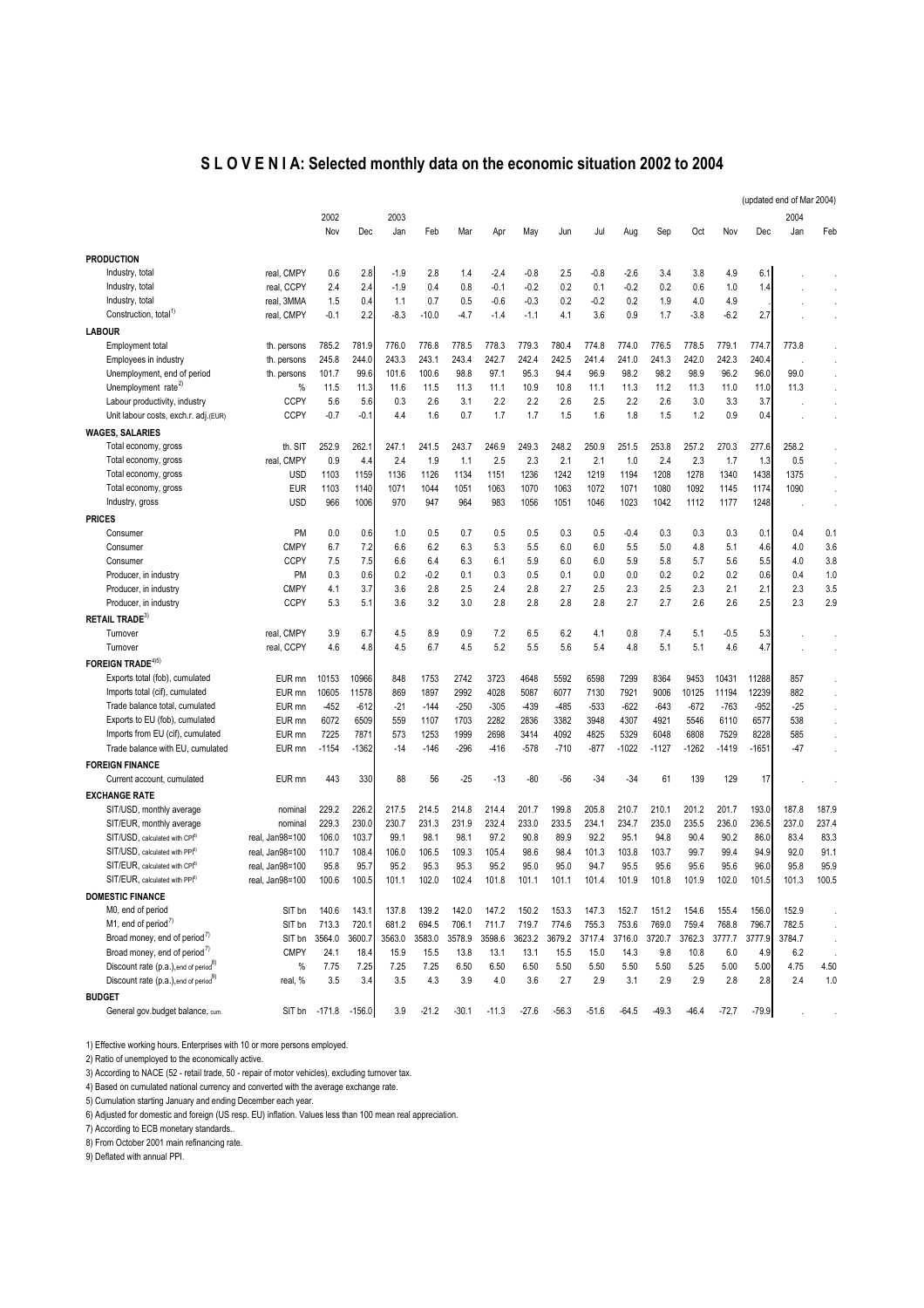## **U K R A I N E: Selected monthly data on the economic situation 2002 to 2004**

|                                                      |                    |        |        |        |                                           |        |        |        |        |               |        |        |        |               |          | (updated end of Mar 2004) |        |
|------------------------------------------------------|--------------------|--------|--------|--------|-------------------------------------------|--------|--------|--------|--------|---------------|--------|--------|--------|---------------|----------|---------------------------|--------|
|                                                      |                    | 2002   |        | 2003   |                                           |        |        |        |        |               |        |        |        |               |          | 2004                      |        |
|                                                      |                    | Nov    | Dec    | Jan    | Feb                                       | Mar    | Apr    | May    | Jun    | Jul           | Aug    | Sep    | Oct    | Nov           | Dec      | Jan                       | Feb    |
| <b>PRODUCTION</b>                                    |                    |        |        |        |                                           |        |        |        |        |               |        |        |        |               |          |                           |        |
| Industry, total <sup>1)</sup>                        | real, CMPY         |        |        |        |                                           |        |        |        |        |               |        |        |        |               |          |                           |        |
| Industry, total                                      | real, CCPY         | 6.3    | 7.0    | 11.6   | 10.8                                      | 10.7   | 11.4   | 11.7   | 12.4   | 13.8          | 14.6   | 15.2   | 15.7   | 15.5          | 15.8     | 16.1                      | 18.2   |
| Industry, total <sup>1)</sup>                        | real, 3MMA         |        |        |        |                                           |        |        |        |        |               |        |        |        |               |          |                           |        |
| <b>LABOUR</b>                                        |                    |        |        |        |                                           |        |        |        |        |               |        |        |        |               |          |                           |        |
| Unemployment, end of period                          | th. persons        | 999.4  | 1034.2 | 1061.0 | 1100.9                                    | 1109.4 | 1107.3 | 1057.8 | 1012.7 | 996.1         | 982.8  | 961.8  | 938.6  | 949.9         | 988.9    | 1003.6                    | 1045.4 |
| Unemployment rate <sup>2)</sup>                      | $\%$               | 3.6    | 3.8    | 3.9    | 4.0                                       | 4.0    | 4.0    | 3.9    | 3.7    | 3.6           | 3.6    | 3.5    | 3.4    | 3.5           | 3.6      | 3.7                       | 3.8    |
| WAGES, SALARIES <sup>1)</sup>                        |                    |        |        |        |                                           |        |        |        |        |               |        |        |        |               |          |                           |        |
| Total economy, gross                                 | UAH                | 395.7  | 442.9  | 400.6  | 391.2                                     | 415.5  | 422.6  | 439.3  | 476.2  | 489.5         | 479.2  | 498.3  | 498.3  | 489.5         | 551.0    | 500.6                     |        |
| Total economy, gross                                 | real. CMPY         | 18.8   | 17.7   | 25.0   | 16.2                                      | 12.3   | 14.7   | 17.8   | 19.1   | 14.5          | 16.1   | 19.9   | 17.3   | 14.4          | 14.9     | 15.6                      |        |
| Total economy, gross                                 | <b>USD</b>         | 74     | 83     | 75     | 73                                        | 78     | 79     | 82     | 89     | 92            | 90     | 93     | 93     | 92            | 103      | 94                        |        |
| Total economy, gross                                 | <b>EUR</b>         | 74     | 82     | 71     | 68                                        | 72     | 73     | 72     | 76     | 81            | 81     | 83     | 80     | 78            | 84       | 74                        |        |
| Industry, gross                                      | <b>USD</b>         | 95     | 104    | 99     | 96                                        | 103    | 105    | 108    |        |               |        |        |        |               |          |                           |        |
| <b>PRICES</b>                                        |                    |        |        |        |                                           |        |        |        |        |               |        |        |        |               |          |                           |        |
| Consumer                                             | PM                 | 0.7    | 1.4    | 1.5    | 1.1                                       | 1.1    | 0.7    | 0.0    | 0.1    | $-0.1$        | $-1.7$ | 0.6    | 1.3    | 1.9           | 1.5      | 1.4                       | 0.4    |
| Consumer                                             | <b>CMPY</b>        | $-0.4$ | $-0.6$ | $-0.1$ | 2.5                                       | 4.3    | 3.6    | 3.9    | 5.9    | 7.4           | 5.8    | 6.2    | 6.9    | 8.1           | 8.2      | 8.1                       | 7.4    |
| Consumer                                             | <b>CCPY</b>        | 0.9    | 0.8    | $-0.1$ | 1.2                                       | 2.2    | 2.6    | 2.8    | 3.3    | 3.9           | 4.1    | 4.4    | 4.6    | 4.9           | 5.2      | 8.1                       | 7.8    |
| Producer, in industry                                | <b>PM</b>          | 0.2    | 0.0    | 0.5    | 0.7                                       | 2.1    | 0.3    | 0.3    | 0.0    | 1.0           | 1.0    | 0.9    | 0.7    | 1.5           | 1.7      | 1.6                       | 2.9    |
| Producer, in industry                                | <b>CMPY</b>        | 5.3    | 5.8    | 6.8    | 6.8                                       | 9.9    | 8.9    | 7.6    | 5.3    | 5.3           | 6.8    | 7.4    | 8.0    | 9.4           | 11.2     | 12.4                      | 14.9   |
| Producer, in industry                                | <b>CCPY</b>        | 2.8    | 3.1    | 6.8    | 6.8                                       | 7.8    | 8.1    | 8.0    | 7.5    | 7.2           | 7.1    | 7.2    | 7.3    | 7.5           | 7.8      | 12.4                      | 13.7   |
| <b>RETAIL TRADE</b>                                  |                    |        |        |        |                                           |        |        |        |        |               |        |        |        |               |          |                           |        |
| Turnover <sup>3)</sup>                               | real, CCPY         | 14.7   | 14.8   | 11.6   | 12.6                                      | 12.4   | 11.9   | 13.8   | 15.1   | 16.8          | 17.1   | 18.1   | 19.1   | 18.9          | 19.4     | 19.9                      | 21.4   |
|                                                      |                    |        |        |        |                                           |        |        |        |        |               |        |        |        |               |          |                           |        |
| <b>FOREIGN TRADE</b> <sup>4)5)</sup>                 |                    |        |        |        |                                           |        |        |        |        |               |        |        |        |               |          |                           |        |
| Exports total (fob), cumulated                       | EUR <sub>mn</sub>  | 17206  | 19004  | 1402   | 2899                                      | 4607   | 6345   | 7809   | 9330   | 11143         | 12877  | 14692  | 16585  | 18430         | 20408    |                           |        |
| Imports total (cif), cumulated                       | EUR mn             | 16098  | 17967  | 1265   | 2633                                      | 4225   | 5967   | 7392   | 8928   | 10732<br>411  | 12513  | 14354  | 16311  | 18131<br>299  | 20356    |                           |        |
| Trade balance, cumulated                             | EUR mn             | 1108   | 1037   | 137    | 266                                       | 383    | 378    | 417    | 402    |               | 364    | 338    | 274    |               | 52       |                           |        |
| <b>FOREIGN FINANCE</b>                               |                    |        |        |        |                                           |        |        |        |        |               |        |        |        |               |          |                           |        |
| Current account, cumulated <sup>o)</sup>             | EUR mn             |        | 3360   |        |                                           | 1004   |        |        | 1642   |               |        | 2237   |        |               | 2559     |                           |        |
| <b>EXCHANGE RATE</b>                                 |                    |        |        |        |                                           |        |        |        |        |               |        |        |        |               |          |                           |        |
| UAH/USD, monthly average                             | nominal            | 5.330  | 5.332  | 5.333  | 5.334                                     | 5.334  | 5.334  | 5.333  | 5.333  | 5.332         | 5.332  | 5.332  | 5.332  | 5.332         | 5.332    | 5.331                     | 5.331  |
| UAH/EUR, monthly average                             | nominal            | 5.338  | 5.422  | 5.645  | 5.752                                     | 5.758  | 5.786  | 6.125  | 6.225  | 6.066         | 5.951  | 5.968  | 6.238  | 6.239         | 6.541    | 6.725                     | 6.735  |
| UAH/USD, calculated with CPI <sup>7)</sup>           | real. Jan98=100    | 169.9  | 167.7  | 165.3  | 164.8                                     | 164.0  | 162.6  | 162.2  | 162.4  | 162.7         | 166.0  | 165.5  | 163.2  | 159.8         | 157.1    | 155.0                     | 154.3  |
| UAH/USD, calculated with PPI <sup>7]</sup>           | real, Jan98=100    | 148.3  | 148.   | 150.2  | 151.7                                     | 152.4  | 147.3  | 146.7  | 148.0  | 146.3         | 145.0  | 144.3  | 144.2  | 141.5         | 139.7    | 137.4                     | 133.6  |
| UAH/EUR, calculated with CPI7                        | Jan98=100<br>real. | 153.2  | 154.0  | 158.1  | 160.0                                     | 159.0  | 159.0  | 168.3  | 171.1  | 166.7         | 166.7  | 166.7  | 172.2  | 169.1         | 175.3    | 177.7                     | 177.2  |
| UAH/EUR, calculated with PPI <sup>7]</sup>           | real, Jan98=100    | 134.7  | 137.   | 142.7  | 145.0                                     | 142.5  | 142.0  | 149.3  | 151.6  | 146.2         | 142.3  | 141.4  | 147.0  | 145.0         | 149.3    | 151.1                     | 147.0  |
| <b>DOMESTIC FINANCE</b>                              |                    |        |        |        |                                           |        |        |        |        |               |        |        |        |               |          |                           |        |
| M0, end of period                                    | UAH mn             | 24064  | 26434  | 24707  | 25503                                     | 26002  | 27650  | 27879  | 29375  | 30080         | 31072  | 30862  | 31549  | 31318         | 33119    | 31501                     | 32672  |
| M1, end of period                                    | UAH mn             | 36514  | 40244  | 37877  | 38974                                     | 41615  | 42743  | 43447  | 46815  | 47276         | 48315  | 50293  | 49341  | 49467         | 53129    | 49792                     | 51387  |
| Broad money, end of period                           | UAH mn             | 59575  | 64532  | 62853  | 64945                                     | 69731  | 72509  | 73977  | 79034  | 80786         | 83048  | 86495  | 86856  | 88295         | 95043    | 92643                     | 96050  |
| Broad money, end of period                           | <b>CMPY</b>        | 43.5   | 41.7   | 44.1   | 44.2                                      | 47.3   | 49.8   | 51.6   | 54.4   | 49.8          | 47.5   | 49.8   | 48.0   | 48.2          | 47.3     | 47.4                      | 47.9   |
| Refinancing rate (p.a.), end of period               | %                  | 8.0    | 7.0    | 7.0    | 7.0                                       | 7.0    | 7.0    | 7.0    | 7.0    | 7.0           | 7.0    | 7.0    | 7.0    | 7.0           | 7.0      | 7.0                       | 7.0    |
| Refinancing rate (p.a.), end of period <sup>8)</sup> | real, %            | 2.6    | 1.1    | 0.2    | 0.2                                       | $-2.6$ | $-1.8$ | $-0.6$ | 1.6    | 1.6           | 0.2    | $-0.4$ | $-0.9$ | $-2.2$        | $-3.8$   | $-4.8$                    | $-6.9$ |
| <b>BUDGET</b>                                        |                    |        |        |        |                                           |        |        |        |        |               |        |        |        |               |          |                           |        |
| General gov.budget balance, cum.                     | UAH mn             | 3828.3 | 1635.4 |        | 1451.1 2194.3 1871.3 2348.1 3375.2 2500.9 |        |        |        |        | 2889.3 4028.2 |        | 3991.5 |        | 3636.2 4111.6 | $-489.9$ |                           |        |
|                                                      |                    |        |        |        |                                           |        |        |        |        |               |        |        |        |               |          |                           |        |

1) Excluding small firms.

2) Ratio of unemployed to the economically active.

3) Official registered enterprises.

4) Based on cumulated USD and converted using the ECB EUR/USD average foreign exchange reference rate.

5) Cumulation starting January and ending December each year.

6) Calculated from USD to NCU to EUR using the official average exchange rate.

7) Adjusted for domestic and foreign (US resp. EU) inflation. Values less than 100 mean real appreciation.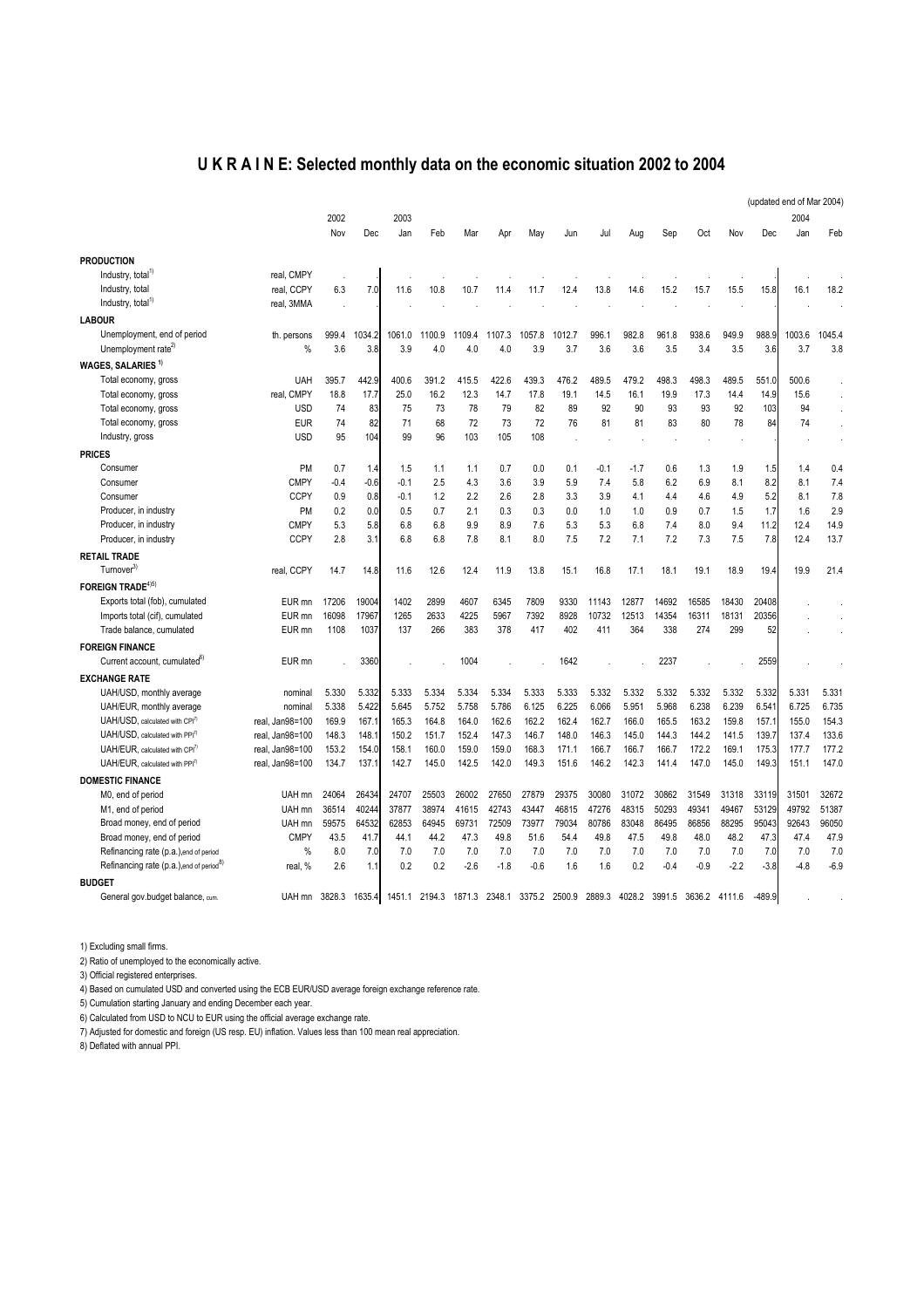## **GUIDE TO WIIW STATISTICAL SERVICES ON CENTRAL AND EASTERN EUROPE, RUSSIA AND UKRAINE**

|                                                         | <b>Source</b>                                                              | Type of availability                                             | How to get it                   | Time of publication                                | Price*                                                                                                                                  |
|---------------------------------------------------------|----------------------------------------------------------------------------|------------------------------------------------------------------|---------------------------------|----------------------------------------------------|-----------------------------------------------------------------------------------------------------------------------------------------|
|                                                         |                                                                            |                                                                  |                                 |                                                    | *Unless otherwise stated,<br>wiiw Members<br>(subscribers to the<br>wiiw Service Package)<br>receive a 30% discount<br>on prices quoted |
| Annual data                                             | Statistical Handbook<br>2003                                               | printed                                                          | order from wiiw                 | November 2003<br>(next update:<br>November 2004)   | EUR 90.00<br>for Members<br>free of charge                                                                                              |
|                                                         | <b>Statistical Handbook</b><br>2003<br>on CD-ROM                           | computerized<br>(PDF files)                                      | order from wiiw                 | October 2003<br>(next update:<br>end-October 2004) | EUR 90.00                                                                                                                               |
|                                                         | Statistical Handbook<br>2003<br>on CD-ROM                                  | computerized<br>(MS-Excel tables +<br>PDF files);<br>plus manual | order from wiiw                 | October 2003<br>(next update:<br>end-October 2004) | EUR 225.00                                                                                                                              |
|                                                         | <b>Statistical Handbook</b><br>2003: individual<br>chapters<br>on diskette | computerized<br>(MS-Excel tables)                                | order from wiiw                 | October 2003<br>(next update:<br>end-October 2004) | EUR 36.00 per chapter                                                                                                                   |
|                                                         | computerized<br>wiiw Database                                              | online access                                                    | via WSR<br>http://www.wsr.ac.at | continuously                                       | <b>EUR 2.50</b><br>per data series                                                                                                      |
| <b>Quarterly data</b><br>(with selected annual<br>data) | <b>Research Report</b>                                                     | printed                                                          | order from wiiw                 | January/February<br>June/July                      | <b>EUR 70.00</b>                                                                                                                        |
|                                                         | <b>Monthly Report</b><br>(2nd quarter)                                     | printed,<br>online (PDF)<br>or via e-mail                        | for wiiw Members<br>only        | <b>Monthly Report</b><br>nos. 10 and 11            | only available under the                                                                                                                |
| <b>Monthly data</b>                                     | <b>Monthly Report</b><br>(approx. 40 time<br>series per country)           | printed                                                          | for wiiw Members<br>only        | monthly<br>(11 times a year)                       | wiiw Service Package<br>for EUR 2000.00                                                                                                 |
|                                                         | Internet                                                                   | online access                                                    | see<br>http://mdb.wiiw.ac.at    | continuously                                       | for Members<br>free of charge                                                                                                           |
| Industrial data                                         | diskette                                                                   | computerized                                                     | order from wiiw                 | June                                               | EUR 650.00                                                                                                                              |

Orders from wiiw: fax no. (+43 1) 533 66 10-50 e-mail address: koehrl@wiiw.ac.at attention Ms. Ursula Köhrl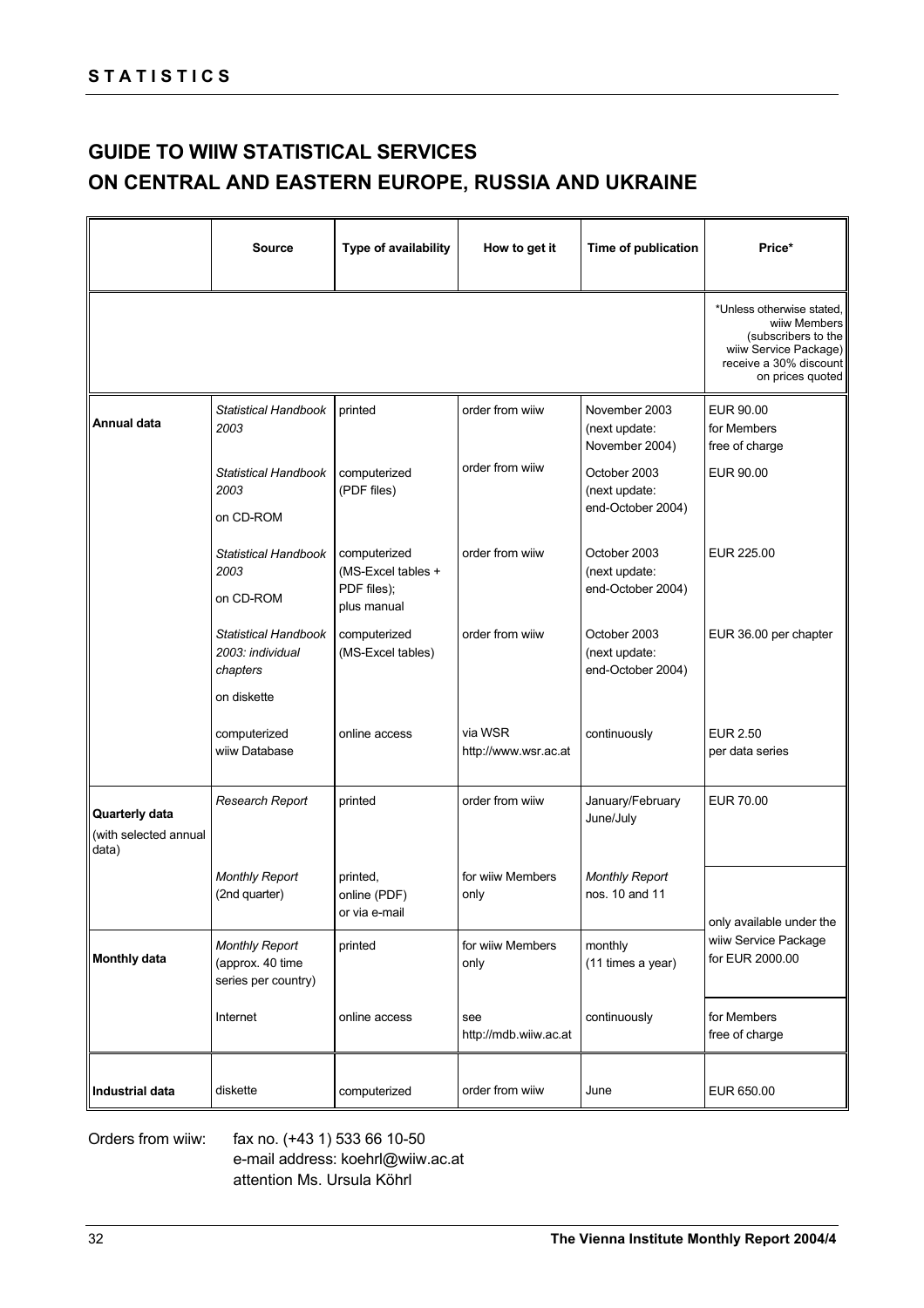## INDEX OF SUBJECTS - April 2003 to April 2004

| <b>Bulgaria</b>                      |                                                |  |
|--------------------------------------|------------------------------------------------|--|
| Croatia                              |                                                |  |
| <b>Czech Republic</b>                |                                                |  |
|                                      |                                                |  |
| <b>Hungary</b>                       |                                                |  |
|                                      |                                                |  |
| <b>Macedonia</b>                     |                                                |  |
| Poland                               |                                                |  |
|                                      |                                                |  |
|                                      |                                                |  |
|                                      |                                                |  |
| <b>Moldova</b>                       |                                                |  |
| Romania                              |                                                |  |
| <b>Russia</b>                        |                                                |  |
|                                      |                                                |  |
| Serbia & Montenegro                  |                                                |  |
|                                      |                                                |  |
| <b>Slovakia</b>                      |                                                |  |
|                                      |                                                |  |
| Slovenia                             |                                                |  |
|                                      |                                                |  |
|                                      |                                                |  |
| <b>Ukraine</b>                       |                                                |  |
| <b>Region Eastern Europe and CIS</b> |                                                |  |
| (multi-country articles              |                                                |  |
| and statistical overviews)           |                                                |  |
|                                      |                                                |  |
|                                      |                                                |  |
|                                      | economic policy (Washington Consensus) 2003/12 |  |
|                                      |                                                |  |
|                                      |                                                |  |
|                                      |                                                |  |
|                                      |                                                |  |
|                                      |                                                |  |
|                                      |                                                |  |
|                                      |                                                |  |
|                                      |                                                |  |